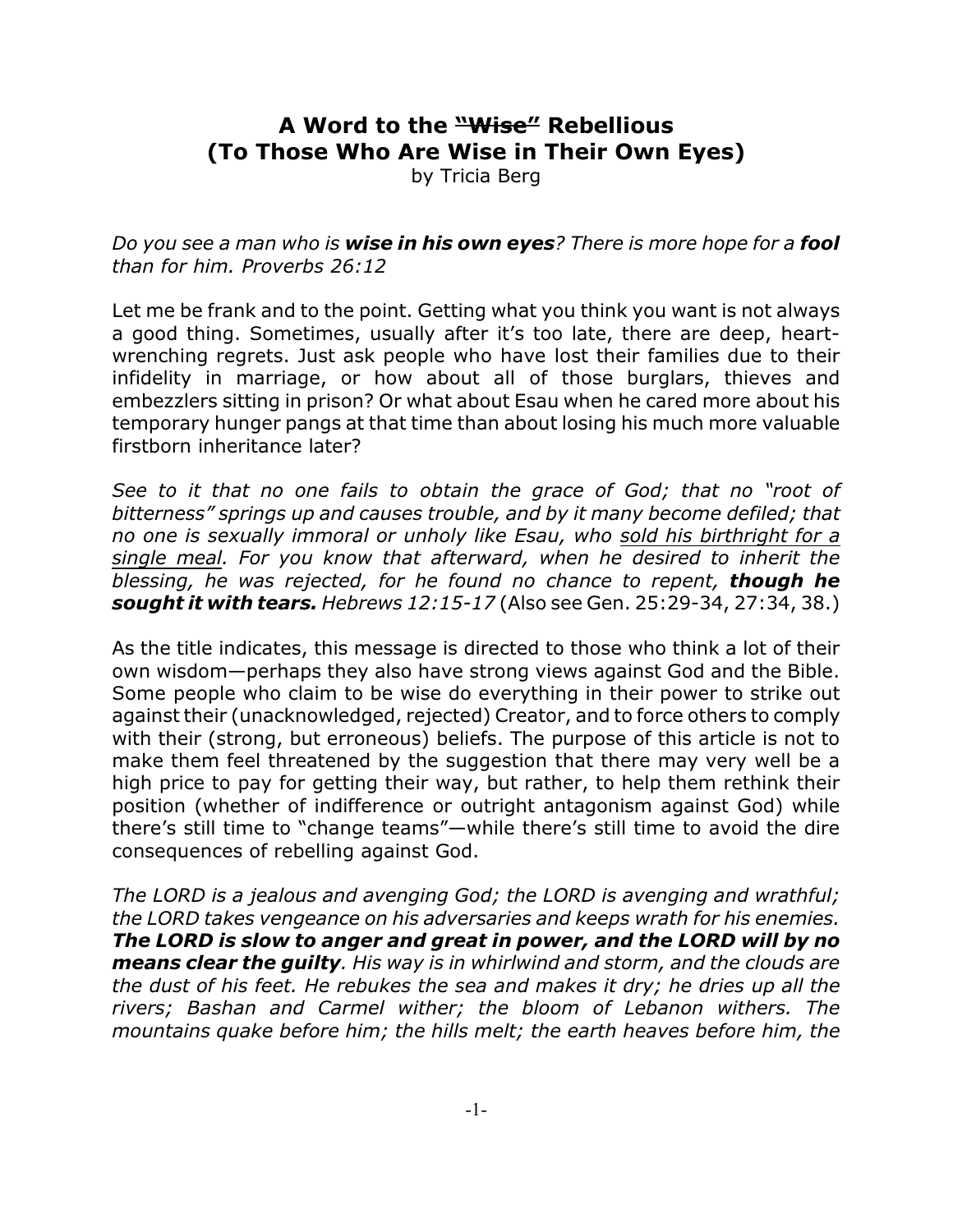*world and all who dwell in it. Who can stand before his indignation? Who can endure the heat of his anger? His wrath is poured out like fire, and the rocks are broken into pieces by him. The LORD is good, a stronghold in the day of trouble; he knows those who take refuge in him. But with an overflowing flood he will make a complete end of the adversaries, and will pursue his enemies into darkness. What do you plot against the LORD? He will make a complete end; trouble will not rise up a second time. Nahum 1:2-9*

*Why do the nations rage and the peoples plot in vain? The kings of the earth set themselves, and the rulers take counsel together, against the LORD and against his Anointed, saying, "Let us burst their bonds apart and cast away their cords from us." He who sits in the heavens laughs; the Lord holds them in derision. Then he will speak to them in his wrath, and terrify them in his fury, saying, "As for me, I have set my King on Zion, my holy hill." I will tell of the decree: The LORD said to me, "You are my Son; today I have begotten you. Ask of me, and I will make the nations your heritage, and the ends of the earth your possession. You shall break them with a rod of iron and dash them in pieces like a potter's vessel." Now therefore, O kings, be wise; be warned, O rulers of the earth. Serve the LORD with fear, and rejoice with trembling. Kiss the Son, lest he be angry, and you perish in the way, for his wrath is quickly kindled. Blessed are all who take refuge in him. Psalms 2:1-12*

*The noise of battle is in the land, and great destruction! How the hammer of the whole earth is cut down and broken! How Babylon has become a horror among the nations! I set a snare for you and you were taken, O Babylon, and you did not know it; you were found and caught, because you opposed the LORD. The LORD has opened his armory and brought out the weapons of his wrath, for the Lord GOD of hosts has a work to do in the land of the Chaldeans. Come against her from every quarter; open her granaries; pile her up like heaps of grain, and devote her to destruction; let nothing be left of her. Kill all her bulls; let them go down to the slaughter. Woe to them, for their day has come, the time of their punishment. "A voice! They flee and escape from the land of Babylon, to declare in Zion the vengeance of the LORD our God, vengeance for his temple. "Summon archers against Babylon, all those who bend the bow. Encamp around her; let no one escape. Repay her according to her deeds; do to her according to all that she has done. For she has proudly defied the LORD, the Holy One of Israel. Therefore her young men shall fall in her squares, and all her soldiers shall be destroyed on that day, declares the LORD. "Behold, I am against you, O proud one, declares the Lord GOD of hosts, for your day has come, the time when I will punish you. The proud one shall*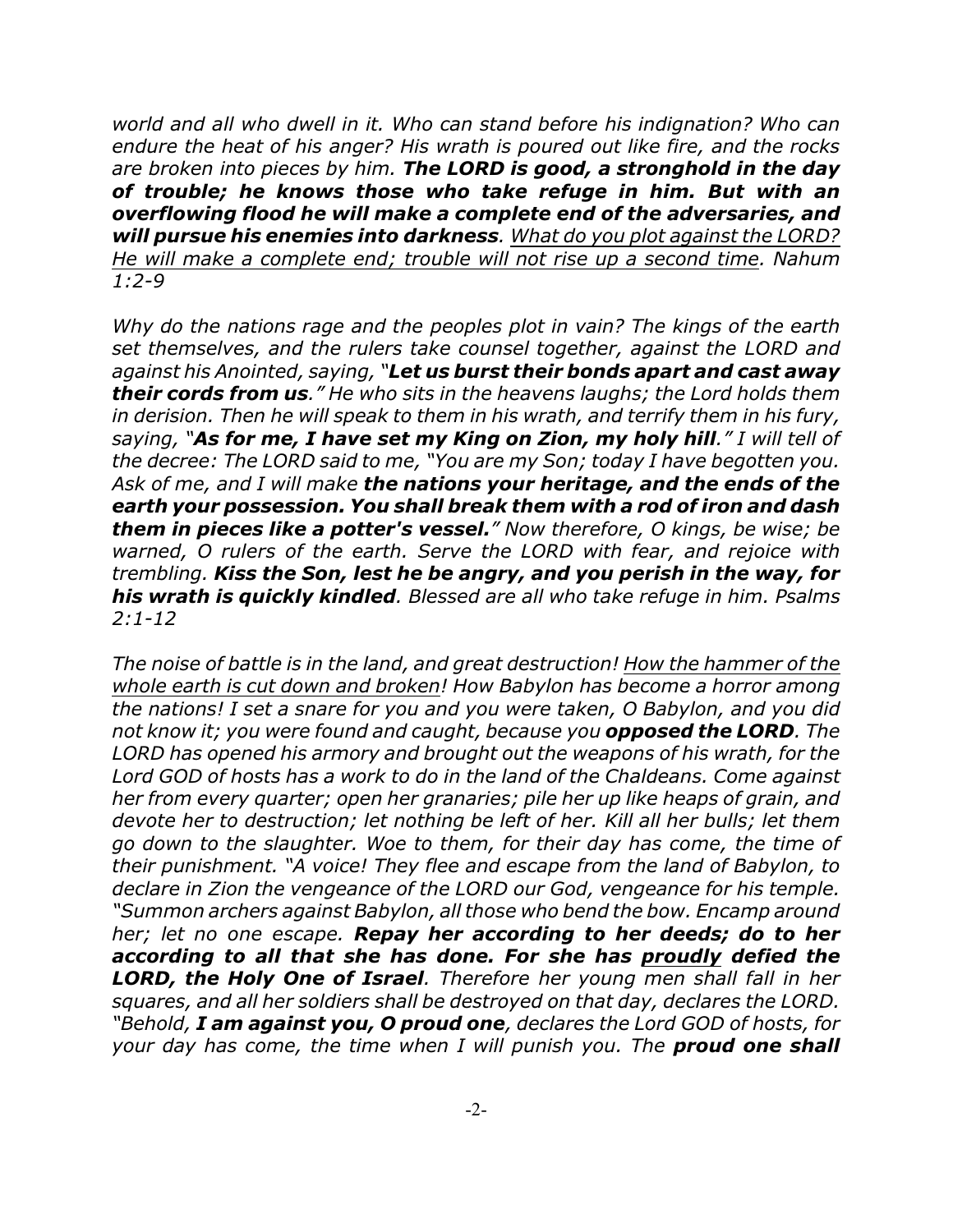*stumble and fall, with none to raise him up, and I will kindle a fire in his cities, and it will devour all that is around him. "Thus says the LORD of hosts: The people of Israel are oppressed, and the people of Judah with them. All who took them captive have held them fast; they refuse to let them go. Their Redeemer is strong; the LORD of hosts is his name. He will surely plead their cause, that he may give rest to the earth, but unrest to the inhabitants of Babylon. "A sword against the Chaldeans, declares the LORD, and against the inhabitants of Babylon, and against her officials and her wise men! A sword against the diviners, that they may become fools! A sword against her warriors, that they may be destroyed! A sword against her horses and against her chariots, and against all the foreign troops in her midst, that they may become women! A sword against all her treasures, that they may be plundered! A drought against her waters, that they may be dried up! For it is a land of images, and they are mad over idols. "Therefore wild beasts shall dwell with hyenas in Babylon, and ostriches shall dwell in her. She shall never again have people, nor be inhabited for all generations. As when God overthrew Sodom and Gomorrah and their neighboring cities, declares the LORD, so no man shall dwell there, and no son of man shall sojourn in her. "Behold, a people comes from the north; a mighty nation and many kings are stirring from the farthest parts of the earth. They lay hold of bow and spear; they are cruel and have no mercy. The sound of them is like the roaring of the sea; they ride on horses, arrayed as a man for battle against you, O daughter of Babylon! "The king of Babylon heard the report of them, and his hands fell helpless; anguish seized him, pain as of a woman in labor. "Behold, like a lion coming up from the thicket of the Jordan against a perennial pasture, I will suddenly make them run away from her, and I will appoint over her whomever I choose. For who is like me? Who will summon me? What shepherd can stand before me? Jeremiah 50:22-44*

*After this I saw another angel coming down from heaven, having great authority, and the earth was made bright with his glory. And he called out with a mighty voice, "Fallen, fallen is Babylon the great! She has become a dwelling place for demons, a haunt for every unclean spirit, a haunt for every unclean bird, a haunt for every unclean and detestable beast. For all nations have drunk the wine of the passion of her sexual immorality, and the kings of the earth have committed immorality with her, and the merchants of the earth have grown rich from the power of her luxurious living." Then I heard another voice from heaven saying, "Come out of her, my people, lest you take part in her sins, lest you share in her plagues; for her sins are heaped high as heaven, and God has remembered her iniquities. Pay her back as she herself has paid back others, and repay her double for her deeds; mix a double portion for her in the cup she mixed. As she glorified herself and lived in luxury,*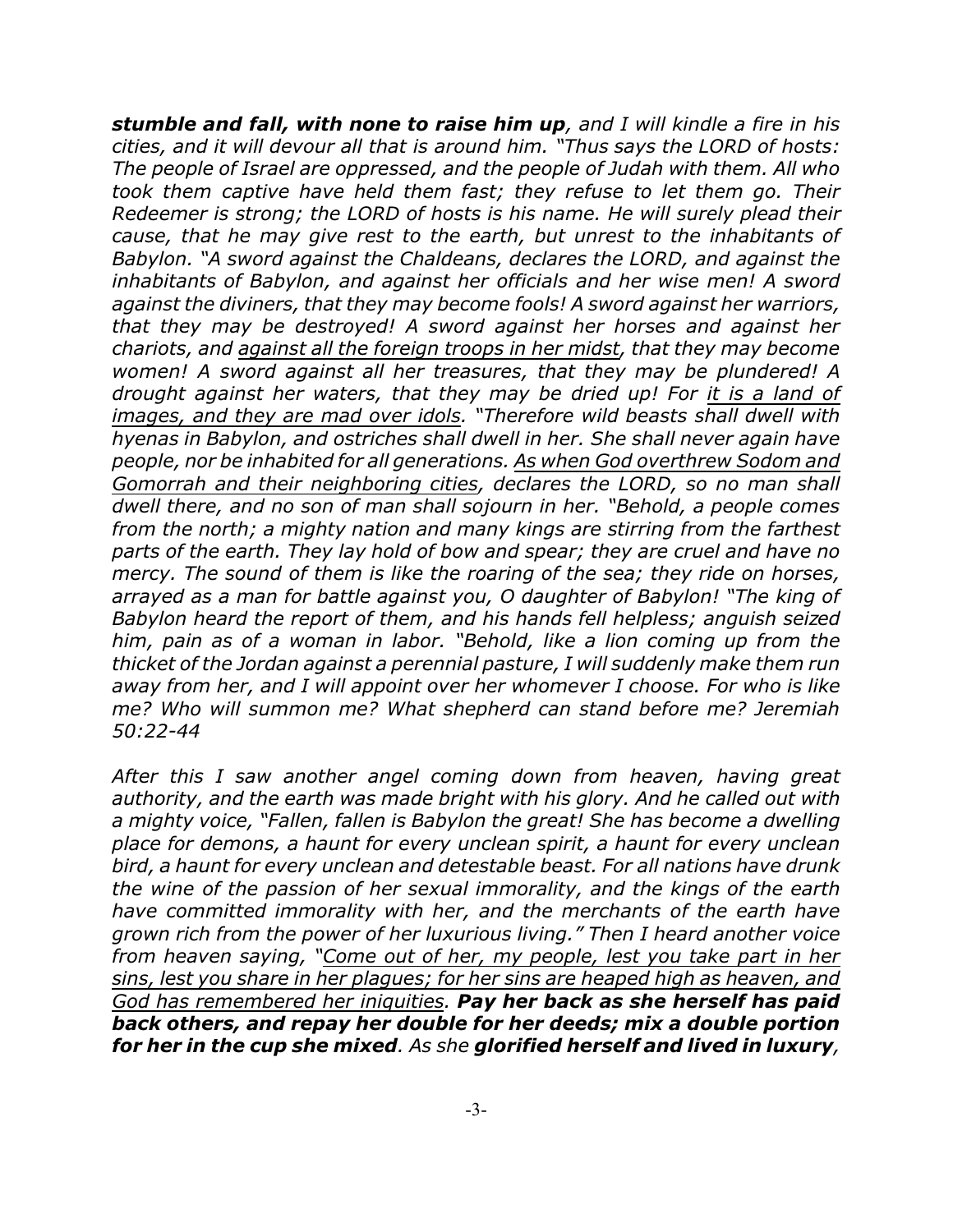*so give her a like measure of torment and mourning, since in her heart she says, 'I sit as a queen, I am no widow, and mourning I shall never see.' For this reason her plagues will come in a single day, death and mourning and* famine, and she will be burned up with fire; for mighty is the Lord God who has *judged her." Revelation 18:1-8*

*And the ten horns that you saw are ten kings who have not yet received royal power, but they are to receive authority as kings for one hour, together with the beast. These are of one mind, and they hand over their power and authority to the beast. They will make war on the Lamb, and the Lamb will conquer them, for he is Lord of lords and King of kings, and those with him are called and chosen and faithful." Revelation 17:12-14*

*When he opened the sixth seal, I looked, and behold, there was a great earthquake, and the sun became black as sackcloth, the full moon became like blood, and the stars of the sky fell to the earth as the fig tree sheds its winter fruit when shaken by a gale. The sky vanished like a scroll that is being rolled up, and every mountain and island was removed from its place. Then the kings of the earth and the great ones and the generals and the rich and the powerful, and everyone, slave and free, hid themselves in the caves and among the rocks of the mountains, calling to the mountains and rocks, "Fall on us and hide us from the face of him who is seated on the throne, and from the wrath of the Lamb, for the great day of their wrath has come, and who can stand?" Revelation 6:12-17*

*And the haughtiness of man shall be humbled, and the lofty pride of men shall be brought low, and the LORD alone will be exalted in that day. And the idols shall utterly pass away. And people shall enter the caves of the rocks and the holes of the ground, from before the terror of the LORD, and from the splendor of his majesty, when he rises to terrify the earth. Isaiah 2:17-19*

Such arrogant, bold people have nothing to fear from those who truly believe the words in the Bible and fear God. He tells us NOT to take revenge, but to leave it up to Him when we're wronged. We who belong to Him have a better, lasting inheritance kept for us in heaven.

*Bless those who persecute you; bless and do not curse them. Rejoice with those who rejoice, weep with those who weep. Live in harmony with one another. Do not be haughty, but associate with the lowly. Never be wise in your own sight. Repay no one evil for evil, but give thought to do what is honorable in the sight of all. If possible, so far as it depends on you, live*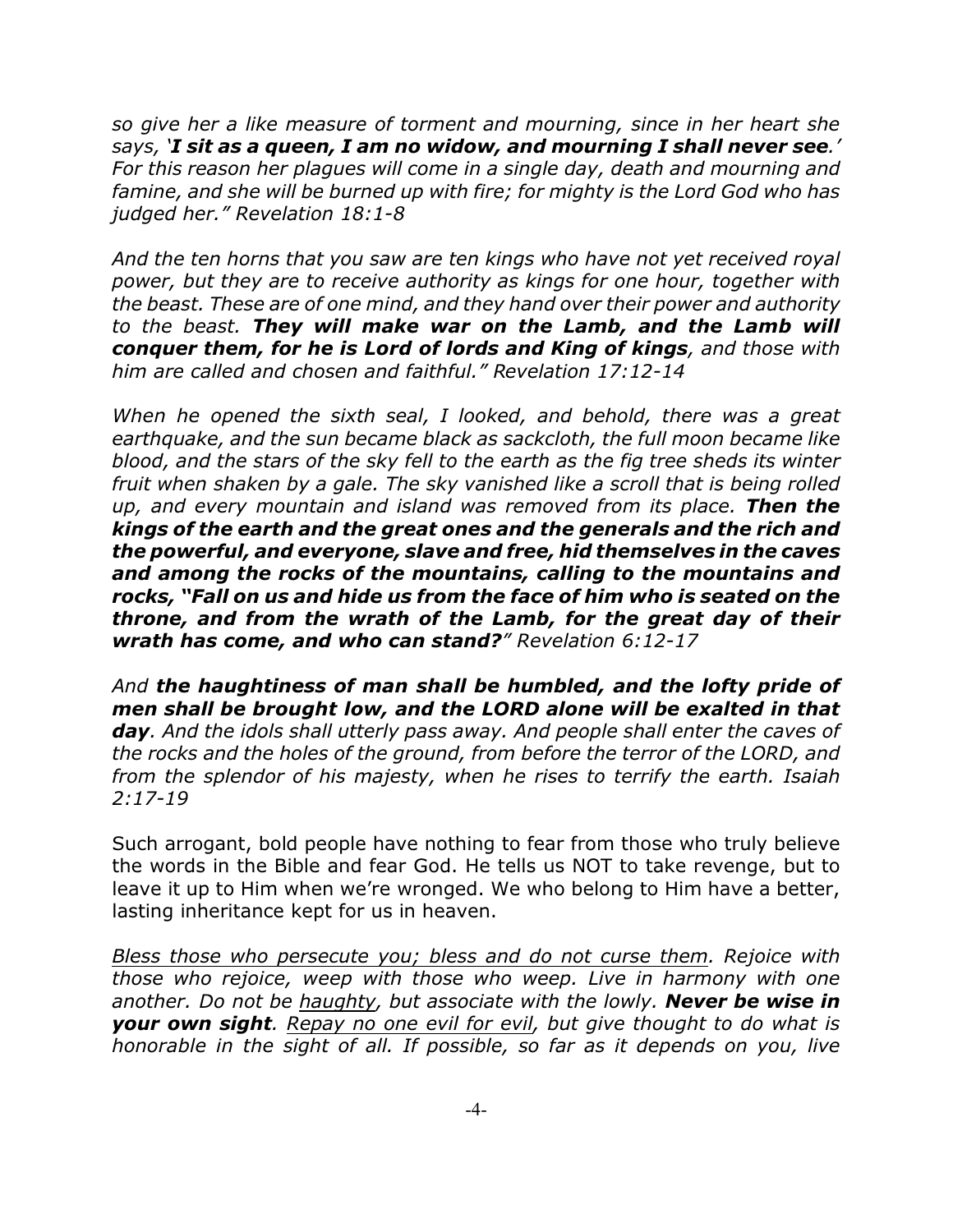*peaceably with all. Beloved, never avenge yourselves, but leave it to the wrath of God, for it is written, "Vengeance is mine, I will repay, says the Lord." To the contrary, "if your enemy is hungry, feed him; if he is thirsty, give him something to drink; for by so doing you will heap burning coals on his head." Do not be overcome by evil, but overcome evil with good. Romans 12:14-21*

*See that no one repays anyone evil for evil, but always seek to do good to one another and to everyone. 1 Thessalonians 5:15*

*Do not repay evil for evil or reviling for reviling, but on the contrary, bless, for to this you were called, that you may obtain a blessing. For "Whoever desires to love life and see good days, let him keep his tongue from evil and his lips from speaking deceit; let him turn away from evil and do good; let him seek peace and pursue it. For the eyes of the Lord are on the righteous, and his ears are open to their prayer. But the face of the Lord is against those who do evil." Now who is there to harm you if you are zealous for what is good? But even if you should suffer for righteousness' sake, you will be blessed. Have no fear of them, nor be troubled, but in your hearts honor Christ the Lord as holy, always being prepared to make a defense to anyone who asks you for a reason for the hope that is in you; yet do it with gentleness and respect, having a good conscience, so that, when you are slandered, those who revile your good behavior in Christ may be put to shame. 1 Peter 3:9-16*

*Let us hold fast the confession of our hope without wavering, for he who promised is faithful. And let us consider how to stir up one another to love and good works, not neglecting to meet together, as is the habit of some, but encouraging one another, and all the more as you see the Day drawing near. For if we go on sinning deliberately after receiving the knowledge of the truth, there no longer remains a sacrifice for sins, but a fearful expectation of judgment, and a fury of fire that will consume the adversaries. Anyone who has set aside the law of Moses dies without mercy on the evidence of two or three witnesses. How much worse punishment, do you think, will be deserved by the one who has trampled underfoot the Son of God, and has profaned the blood of the covenant by which he was sanctified, and has outraged the Spirit of grace? For we know him who said, "Vengeance is mine; I will repay." And again, "The Lord will judge his people." It is a fearful thing to fall into the hands of the living God. But recall the former days when, after you were enlightened, you endured a hard struggle with sufferings, sometimes being publicly exposed to reproach and affliction, and sometimes being partners with those so treated. For you had*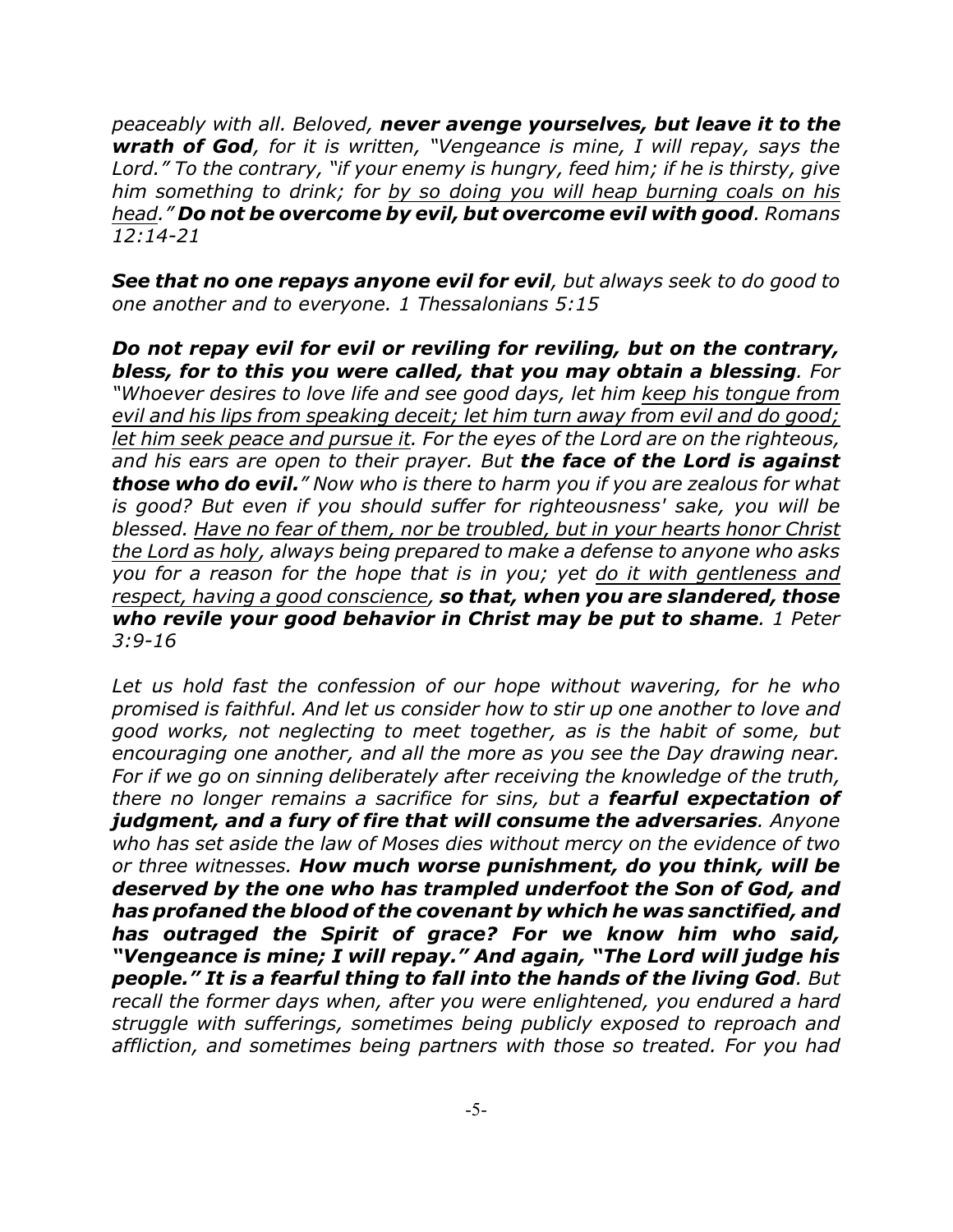*compassion on those in prison, and you joyfully accepted the plundering of your property, since you knew that you yourselves had a better possession and an abiding one. Therefore do not throw away your confidence, which has a great reward. For you have need of endurance, so that when you have done the will of God you may receive what is promised. For, "Yet a little while, and the coming one will come and will not delay; but my righteous one shall live by faith, and if he shrinks back, my soul has no pleasure in him." But we are not of those who shrink back and are destroyed, but of those who have faith and preserve their souls. Hebrews 10:23-39*

*Come now, you rich, weep and howl for the miseries that are coming upon you. Your riches have rotted and your garments are moth-eaten. Your gold and silver have corroded, and their corrosion will be evidence against you and will eat your flesh like fire. You have laid up treasure in the last days. Behold, the wages of the laborers who mowed your fields, which you kept back by fraud, are crying out against you, and the cries of the harvesters have reached the ears of the Lord of hosts. You have lived on the earth in luxury and in self-indulgence. You have fattened your hearts in a day of slaughter. You have condemned and murdered the righteous person. He does not resist you. James 5:1-6*

No, those who are offended by God, who refuse to obey Him, many of them doing their best to offend Him in return (and to shut down the voice and impact of His people) should pray to get wisdom so they can have the sense to repent of their ungodly attitudes and desires while there's still time.

*The beginning of wisdom is this: Get wisdom, and whatever you get, get insight. Proverbs 4:7*

*Buy truth, and do not sell it; buy wisdom, instruction, and understanding. Proverbs 23:23*

*The fear of the LORD is the beginning of wisdom; all those who practice it have a good understanding. His praise endures forever! Psalms 111:10*

*There are six things that the LORD hates, seven that are an abomination to him: haughty eyes, a lying tongue, and hands that shed innocent blood, a heart that devises wicked plans, feet that make haste to run to evil, a false witness who breathes out lies, and one who sows discord among brothers. Proverbs 6:16-19*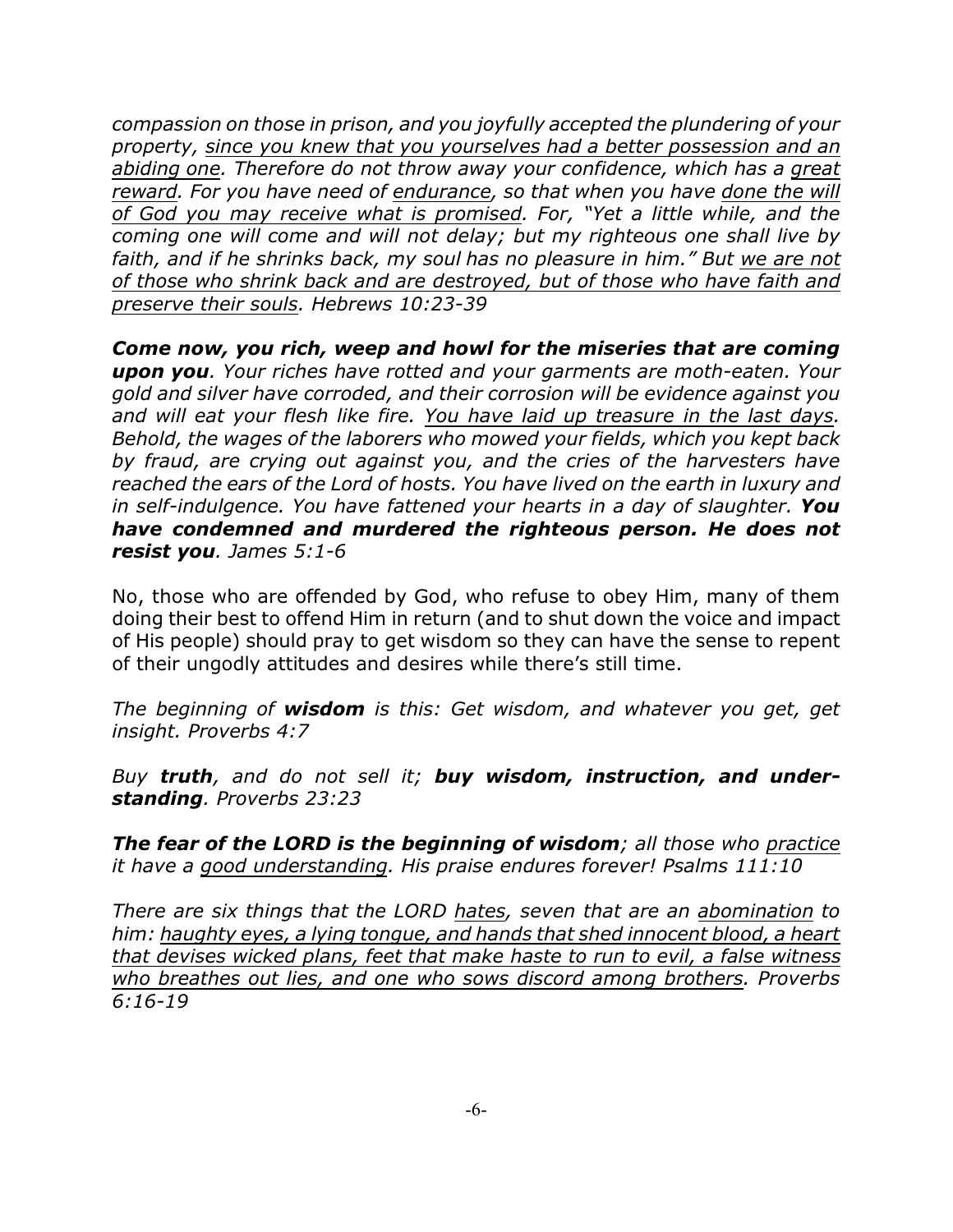*How much better to get wisdom than gold! To get understanding is to be chosen rather than silver. The highway of the upright turns aside from evil; whoever guards his way preserves his life. Pride goes before destruction, and a haughty spirit before a fall. It is better to be of a lowly spirit with the poor than to divide the spoil with the proud. Whoever gives thought to the word will discover good, and blessed is he who trusts in the LORD. Proverbs 16:16- 20*

*Let no one deceive himself. If anyone among you thinks that he is wise in this age, let him become a fool that he may become wise. For the wisdom of this world is folly with God. For it is written, "He catches the wise in their craftiness," and again, "The Lord knows the thoughts of the wise, that they are futile." 1 Corinthians 3:18-20*

*Look carefully then how you walk, not as unwise but as wise, making the best use of the time, because the days are evil. Therefore do not be foolish, but understand what the will of the Lord is. Ephesians 5:15-17*

Each of us has an appointment with our Maker, the time of which is known only to Him.

*And just as it is appointed for man to die once, and after that comes judgment, so Christ, having been offered once to bear the sins of many, will appear a second time, not to deal with sin but to save those who are eagerly waiting for him. Hebrews 9:27-28*

*For we must all appear before the judgment seat of Christ, so that each one may receive what is due for what he has done in the body, whether good or evil. 2 Corinthians 5:10*

*Or do you presume on the riches of his kindness and forbearance and patience, not knowing that God's kindness is meant to lead you to repentance? But because of your hard and impenitent heart you are storing up wrath for yourself on the day of wrath when God's righteous judgment will be revealed. He will render to each one according to his works: to those who by patience in well-doing seek for glory and honor and immortality, he will give eternal life; but for those who are self-seeking and do not obey the truth, but obey unrighteousness, there will be wrath and fury. There will be tribulation and distress for every human being who does evil, the Jew first and also the Greek, but glory and honor and peace for everyone who does good, the Jew first and also the Greek. For God shows no partiality. Romans 2:4-11*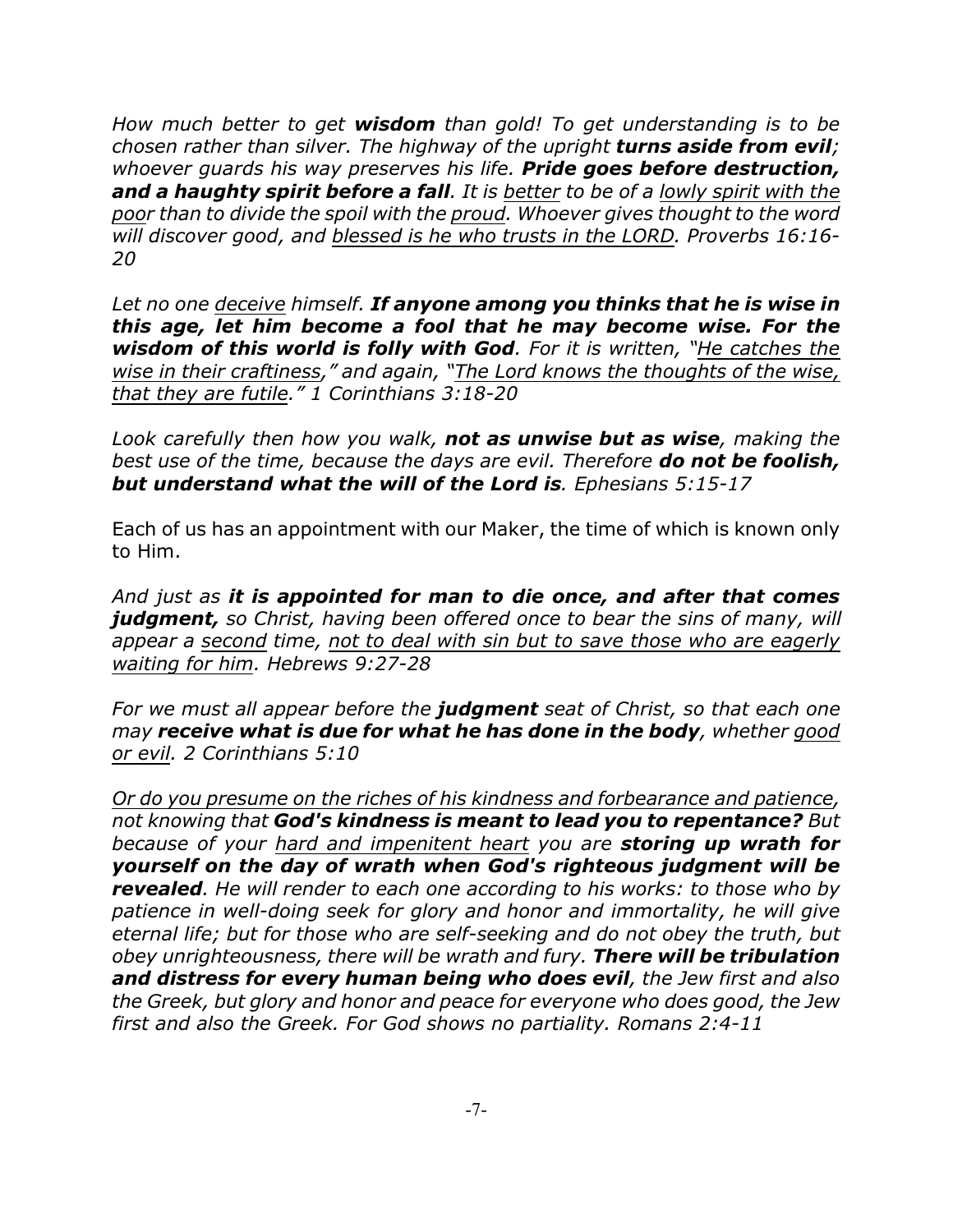*"Behold, I am coming soon, bringing my recompense with me, to repay each one for what he has done. I am the Alpha and the Omega, the first and the last, the beginning and the end." Blessed are those who wash their robes, so that they may have the right to the tree of life and that they may enter the city by the gates. Outside are the dogs and sorcerers and the sexually immoral and murderers and idolaters, and everyone who loves and practices falsehood. "I, Jesus, have sent my angel to testify to you about these things for the churches. I am the root and the descendant of David, the bright morning star." Revelation 22:12-16*

However, there is coming a time when there will be such convincing signs and wonders being done that only those whose names are written in the Lamb's Book of Life will not be deceived.

*One of its heads seemed to have a mortal wound, but its mortal wound was healed, and the whole earth marveled as they followed the beast. And they worshiped the dragon, for he had given his authority to the beast, and they worshiped the beast, saying, "Who is like the beast, and who can fight against it?" And the beast was given a mouth uttering haughty and blasphemous words, and it was allowed to exercise authority for forty-two months. It opened its mouth to utter blasphemies against God, blaspheming his name and his dwelling, that is, those who dwell in heaven. Also it was allowed to make war on the saints and to conquer them. And authority was given it over every tribe and people and language and nation, and all who dwell on earth will worship it, everyone whose name has not been written before the foundation of the world in the book of life of the Lamb who was slain. If anyone has an ear, let him hear: If anyone is to be taken captive, to captivity he goes; if anyone is to be slain with the sword, with the sword must he be slain. Here is a call for the endurance and faith of the saints. Then I saw another beast rising out of the earth. It had two horns like a lamb and it spoke like a dragon. It exercises all the authority of the first beast in its presence, and makes the earth and its inhabitants worship the first beast, whose mortal wound was healed. It performs great signs, even making fire come down from heaven to earth in front of people, and by the signs that it is allowed to work in the presence of the beast it deceives those who dwell on earth, telling them to make an image for the beast that was wounded by the sword and yet lived. And it was allowed to give breath to the image of the beast, so that the image of the beast might even speak and might cause those who would not worship the image of the beast to be slain. Revelation 13:3-15*

*For the mystery of lawlessness is already at work. Only he who now restrains it will do so until he is out of the way. And then the lawless one will be revealed,*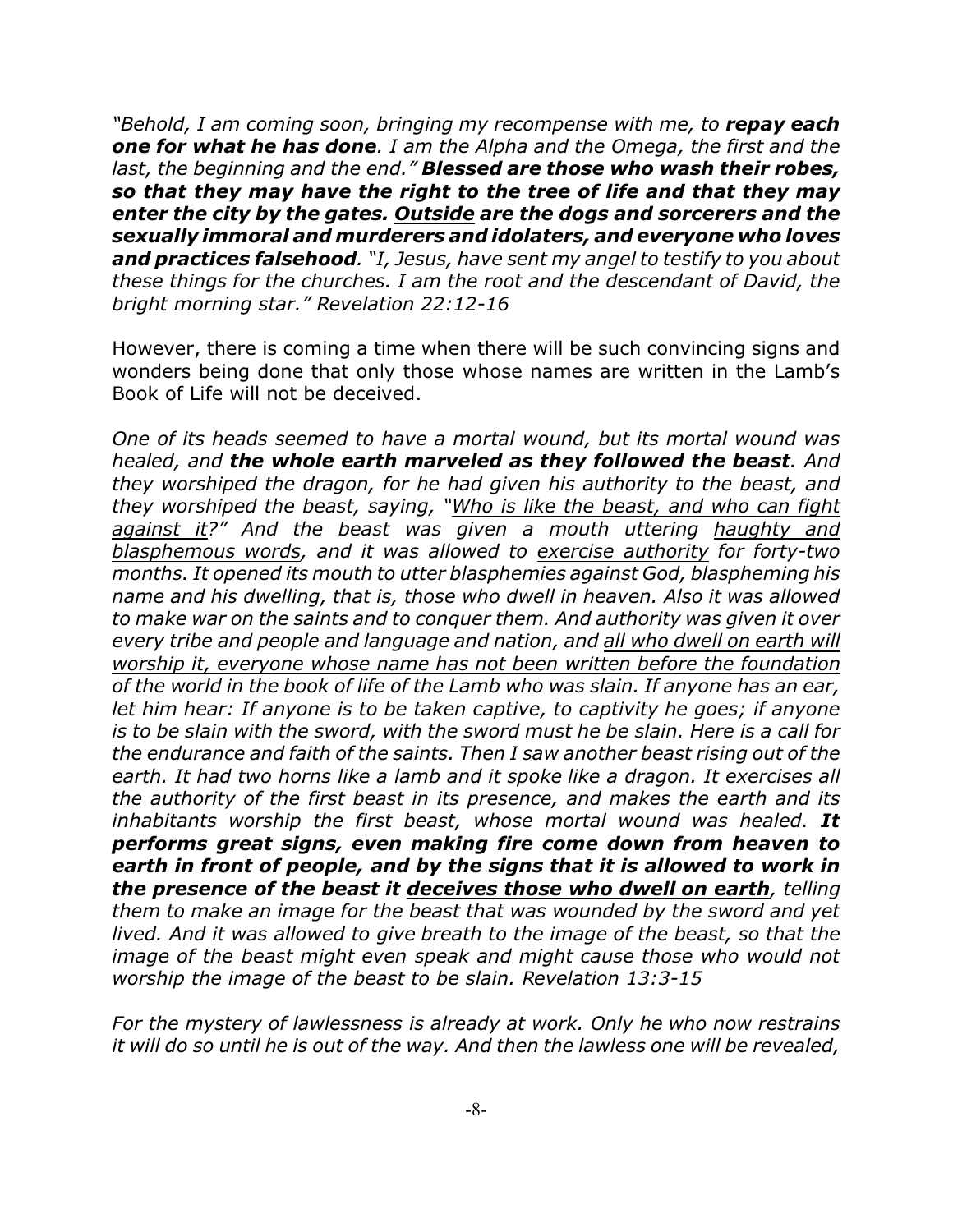*whom the Lord Jesus will kill with the breath of his mouth and bring to nothing by the appearance of his coming. The coming of the lawless one is by the activity of Satan with all power and false signs and wonders, and with all wicked deception for those who are perishing, because they refused to love the truth and so be saved. Therefore God sends them a strong delusion, so that they may believe what is false, in order that all may be condemned who did not believe the truth but had pleasure in unrighteousness. 2 Thessalonians 2:7-12*

The Bible warns believers that there will be people who champion "freedom" who are actually enslaved to sin themselves. These people are described as being darkened in their understanding, and some of them will be masquerading as God's children and gaining "friends" by flattery. Does this sound familiar to you? It does to me!

*But these, like irrational animals, creatures of instinct, born to be caught and destroyed, blaspheming about matters of which they are ignorant, will also be destroyed in their destruction, suffering wrong as the wage for their wrongdoing. They count it pleasure to revel in the daytime. They are blots and blemishes, reveling in their deceptions, while they feast with you. They have eyes full of adultery, insatiable for sin. They entice unsteady souls. They have hearts trained in greed. Accursed children! Forsaking the right way, they have gone astray. They have followed the way of Balaam, the son of Beor, who loved gain from wrongdoing, but was rebuked for his own transgression; a speechless donkey spoke with human voice and restrained the prophet's madness. These are waterless springs and mists driven by a storm. For them the gloom of utter darkness has been reserved. For, speaking loud boasts of folly, they entice by sensual passions of the flesh those who are barely escaping from those who live in error. They promise them freedom, but they themselves are slaves of corruption. For whatever overcomes a person, to that he is enslaved. For if, after they have escaped the defilements of the world through the knowledge of our Lord and Savior Jesus Christ, they are again entangled in them and overcome, the last state has become worse for them than the first. For it would have been better for them never to have known the way of righteousness than after knowing it to turn back from the holy commandment delivered to them. What the true proverb says has happened to them: "The dog returns to its own vomit, and the sow, after washing herself, returns to wallow in the mire." 2 Peter 2:12-22*

*But these people blaspheme all that they do not understand, and they are destroyed by all that they, like unreasoning animals, understand instinctively. Woe to them! For they walked in the way of Cain and abandoned themselves*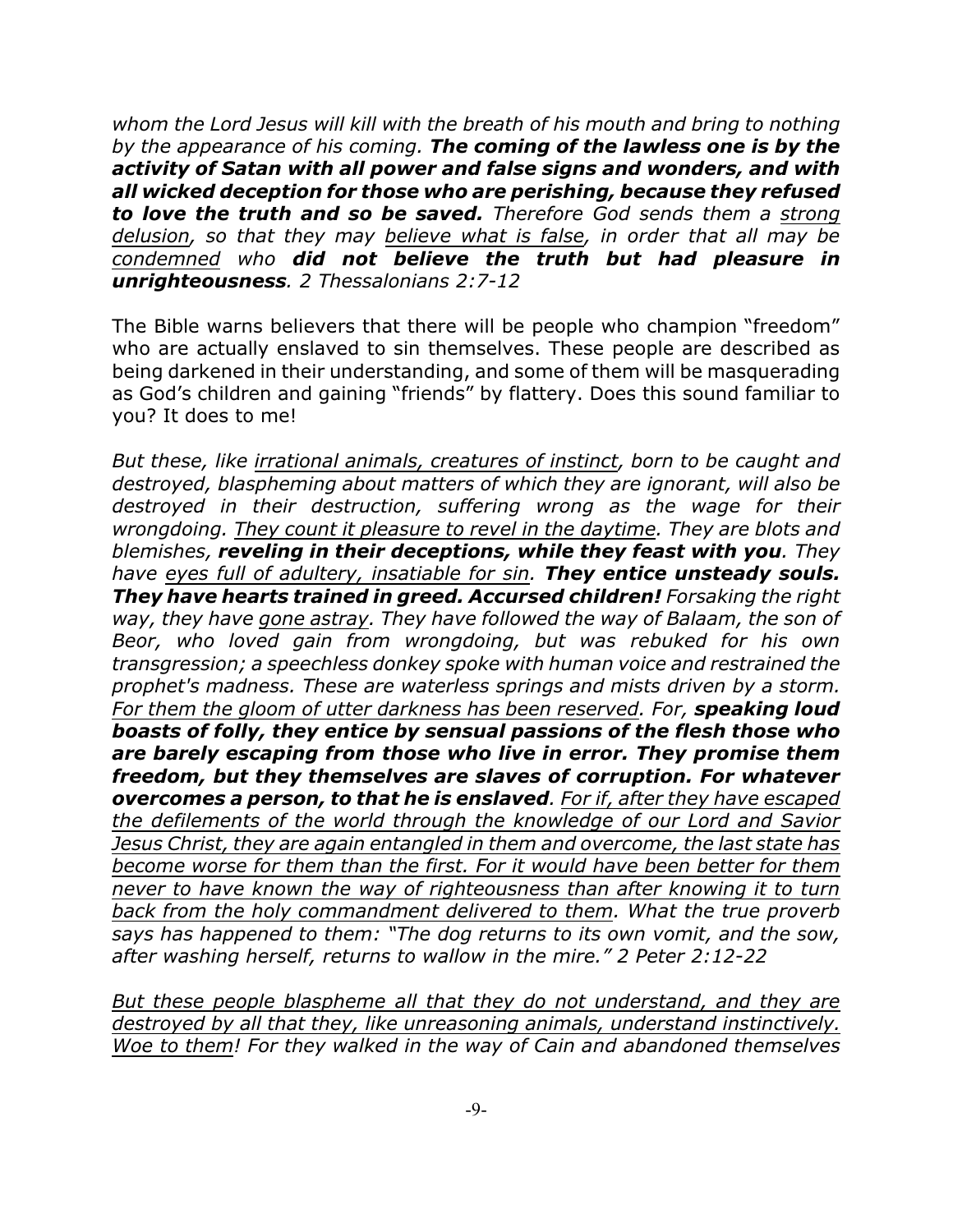*for the sake of gain to Balaam's error and perished in Korah's rebellion. These are hidden reefs at your love feasts, as they feast with you without fear, shepherds feeding themselves; waterless clouds, swept along by winds; fruitless trees in late autumn, twice dead, uprooted; wild waves of the sea, casting up the foam of their own shame; wandering stars, for whom the gloom of utter darkness has been reserved forever. It was also about these that Enoch, the seventh from Adam, prophesied, saying, "Behold, the Lord comes with ten thousands of his holy ones, to execute judgment on all and to convict all the ungodly of all their deeds of ungodliness that they have committed in such an ungodly way, and of all the harsh things that ungodly sinners have spoken against him." These are grumblers, malcontents, following their own sinful desires; they are loud-mouthed boasters, showing favoritism to gain advantage. But you must remember, beloved, the predictions of the apostles of our Lord Jesus Christ. They said to you, "In the last time there will be scoffers, following their own ungodly passions." It is these who cause divisions, worldly people, devoid of the Spirit. But you, beloved, building yourselves up in your most holy faith and praying in the Holy Spirit, keep yourselves in the love of God, waiting for the mercy of our Lord Jesus Christ that leads to eternal life. And have mercy on those who doubt; save others by snatching them out of the fire; to others show mercy with fear, hating even the garment stained by the flesh. Jude 1:10-23*

*I appeal to you, brothers, to watch out for those who cause divisions and create obstacles\* contrary to the doctrine that you have been taught; avoid them. For such persons do not serve our Lord Christ, but their own appetites, and by smooth talk and flattery they deceive the hearts of the naive. For your obedience is known to all, so that I rejoice over you, but I want you to be wise as to what is good and innocent as to what is evil. Romans 16:17-19*

\*Please note that this word for "obstacle" in Greek comes from the same word translated elsewhere as "stumbling blocks," "snares," "causes of sin," or "temptations." (See Matt. 18:7, Luke 17:1, Matt. 13:41-43) We are told that the proper teaching about God will always accord (be in agreement) with godliness.

*If anyone teaches a different doctrine and does not agree with the sound words of our Lord Jesus Christ and the teaching that accords with godliness, he is puffed up with conceit and understands nothing. He has an unhealthy craving for controversy and for quarrels about words, which produce envy, dissension, slander, evil suspicions, and constant friction among people who are depraved in mind and deprived of the truth, imagining that godliness is a means of gain. 1 Timothy 6:3-5*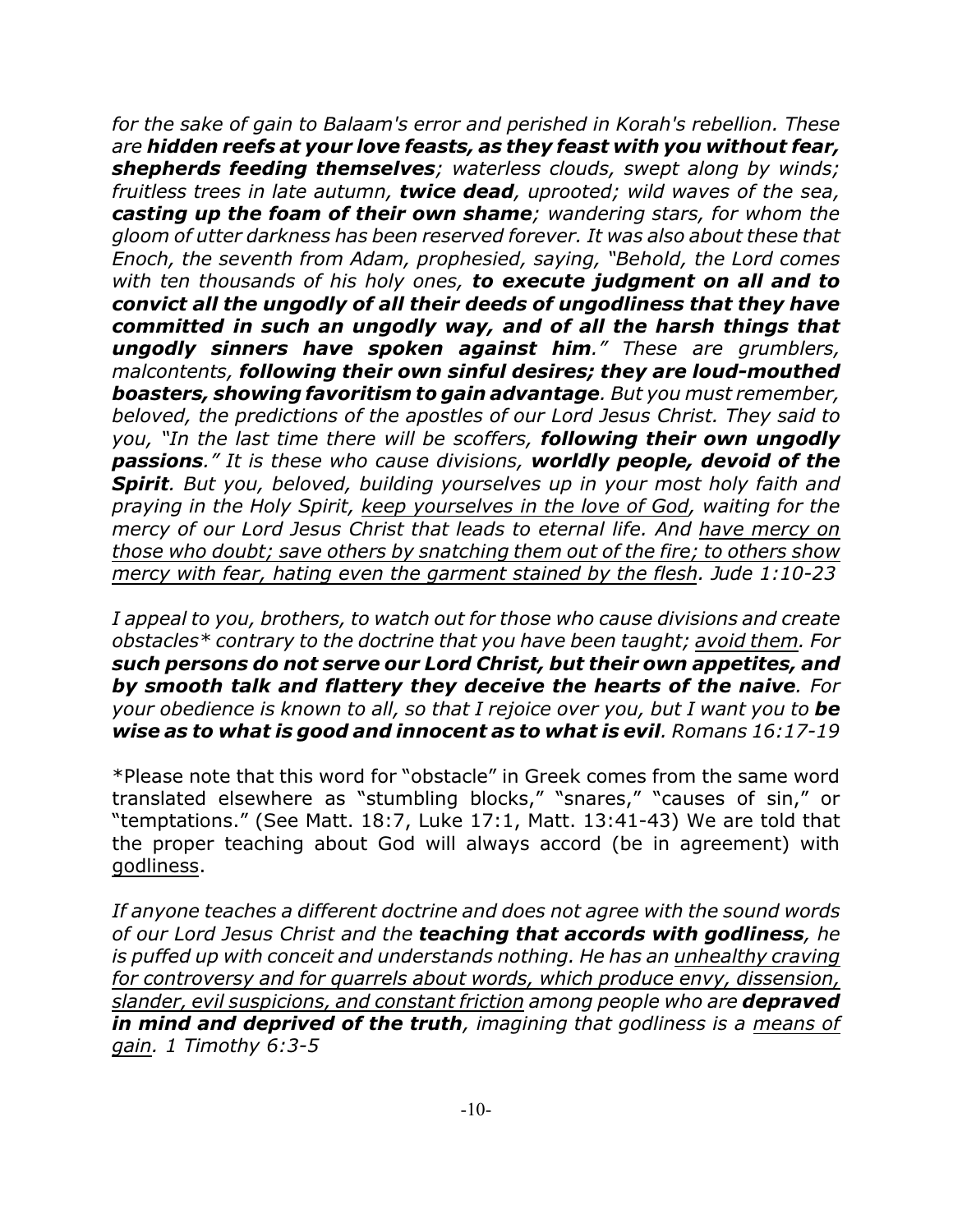*To the pure, all things are pure, but to the defiled and unbelieving, nothing is pure; but both their minds and their consciences are defiled. They profess to know God, but they deny him by their works. They are detestable, disobedient, unfit for any good work. But as for you, teach what accords with sound doctrine. Titus 1:15-2:1*

*For the grace of God has appeared, bringing salvation for all people, training us to renounce ungodliness and worldly passions, and to live selfcontrolled, upright, and godly lives in the present age, waiting for our blessed hope, the appearing of the glory of our great God and Savior Jesus Christ, who gave himself for us to redeem us from all lawlessness and to purify for himself a people for his own possession who are zealous for good works. Declare these things; exhort and rebuke with all authority. Let no one disregard you. Titus 2:11-15*

*Now this I say and testify in the Lord, that you must no longer walk as the Gentiles do, in the futility of their minds. They are darkened in their understanding, alienated from the life of God because of the ignorance that is in them, due to their hardness of heart. They have become callous and have given themselves up to sensuality, greedy to practice every kind of impurity. But that is not the way you learned Christ!—assuming that you have heard about him and were taught in him, as the truth is in Jesus, to put off your old self, which belongs to your former manner of life and is corrupt through deceitful desires, and to be renewed in the spirit of your minds, and to put on the new self, created after the likeness of God in true righteousness and holiness. Ephesians 4:17-24*

*Put to death therefore what is earthly in you: sexual immorality, impurity, passion, evil desire, and covetousness, which is idolatry. On account of these the wrath of God is coming. In these you too once walked, when you were living in them. But now you must put them all away: anger, wrath, malice, slander, and obscene talk from your mouth. Do not lie to one another, seeing that you have put off the old self with its practices and have put on the new self, which is being renewed in knowledge after the image of its creator. Colossians 3:5-10*

*As obedient children, do not be conformed to the passions of your former ignorance, but as he who called you is holy, you also be holy in all your conduct, since it is written, "You shall be holy, for I am holy." And if you call on him as Father who judges impartially according to each one's deeds, conduct yourselves with fear throughout the time of your exile\*, knowing that you were ransomed from the futile ways inherited from your*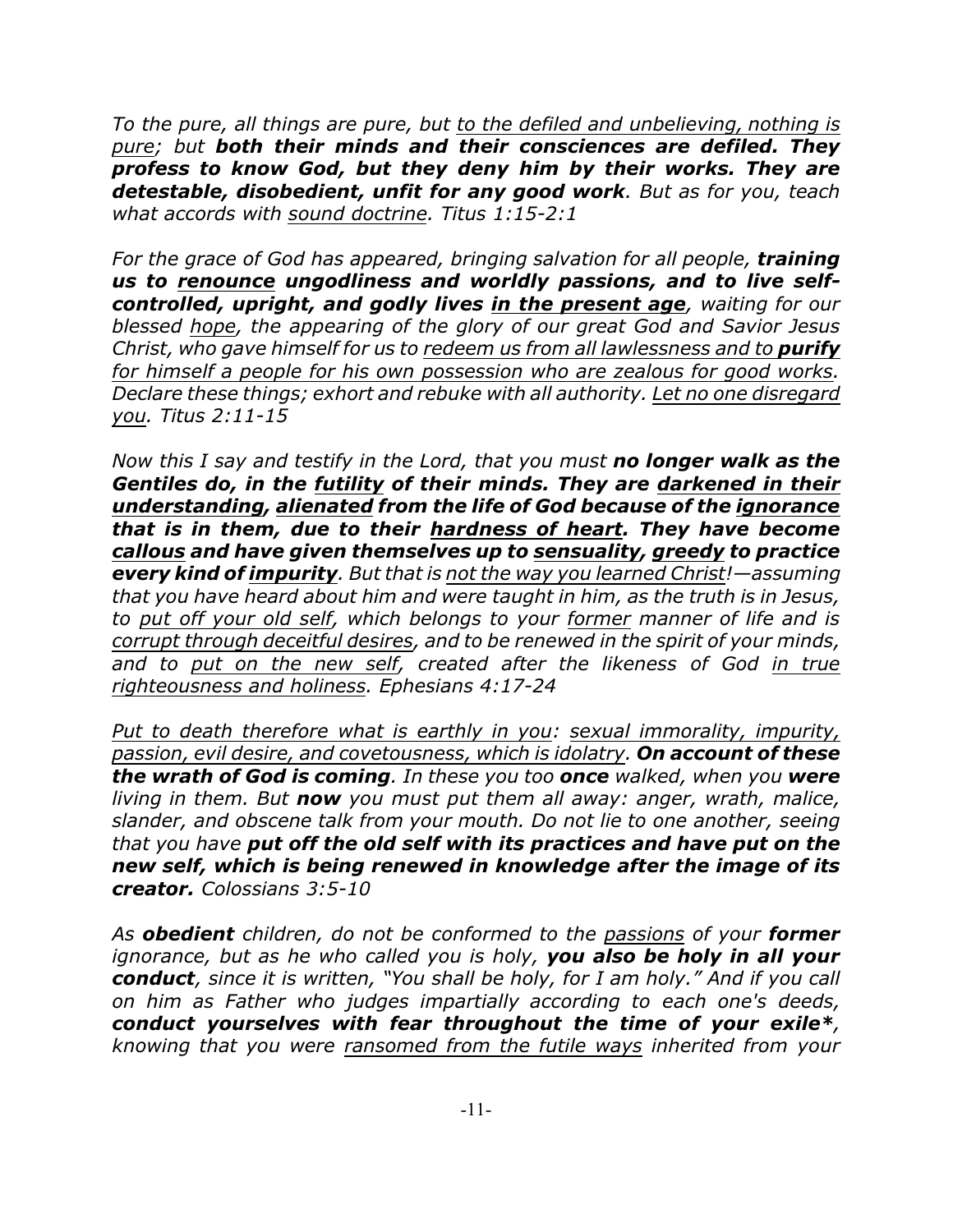*forefathers, not with perishable things such as silver or gold, but with the precious blood of Christ, like that of a lamb without blemish or spot. 1 Peter 1:14-19* 

\*Please note that we believers are all "exiles" and "sojourners" because our citizenship is in heaven.

*Beloved, I urge you as sojourners and exiles to abstain from the passions of the flesh, which wage war against your soul. Keep your conduct among the Gentiles honorable, so that when they speak against you as evildoers, they may see your good deeds and glorify God on the day of visitation. 1 Peter 2:11- 12*

*These all died in faith, not having received the things promised, but having seen them and greeted them from afar, and having acknowledged that they were strangers and exiles on the earth. For people who speak thus make it clear that they are seeking a homeland. If they had been thinking of that land from which they had gone out, they would have had opportunity to return. But as it is, they desire a better country, that is, a heavenly one. Therefore God is not ashamed to be called their God, for he has prepared for them a city. Hebrews 11:13-16*

*Brothers, join in imitating me, and keep your eyes on those who walk according to the example you have in us. For many, of whom I have often told you and now tell you even with tears, walk as enemies of the cross of Christ. Their end is destruction, their god is their belly, and they glory in their shame, with minds set on earthly things. But our citizenship is in heaven, and from it we await a Savior, the Lord Jesus Christ, who will transform our lowly body to be like his glorious body, by the power that enables him even to subject all things to himself. Philippians 3:17-21*

We have to use discernment when we're deciding whether to believe that someone who claims to believe in and love Christ is sincere. Is their "fruit" (the way they behave and talk, their attitudes) good (according to God's will for us, not the world's corrupted standards)? We're even warned that in the end times, some will be offered "help" to the persecuted under false pretenses.

*"Beware of false prophets, who come to you in sheep's clothing but inwardly are ravenous wolves. You will recognize them by their fruits. Are grapes gathered from thornbushes, or figs from thistles? So, every healthy tree bears good fruit, but the diseased tree bears bad fruit. A healthy tree cannot bear bad fruit, nor can a diseased tree bear good fruit. Every tree that does not*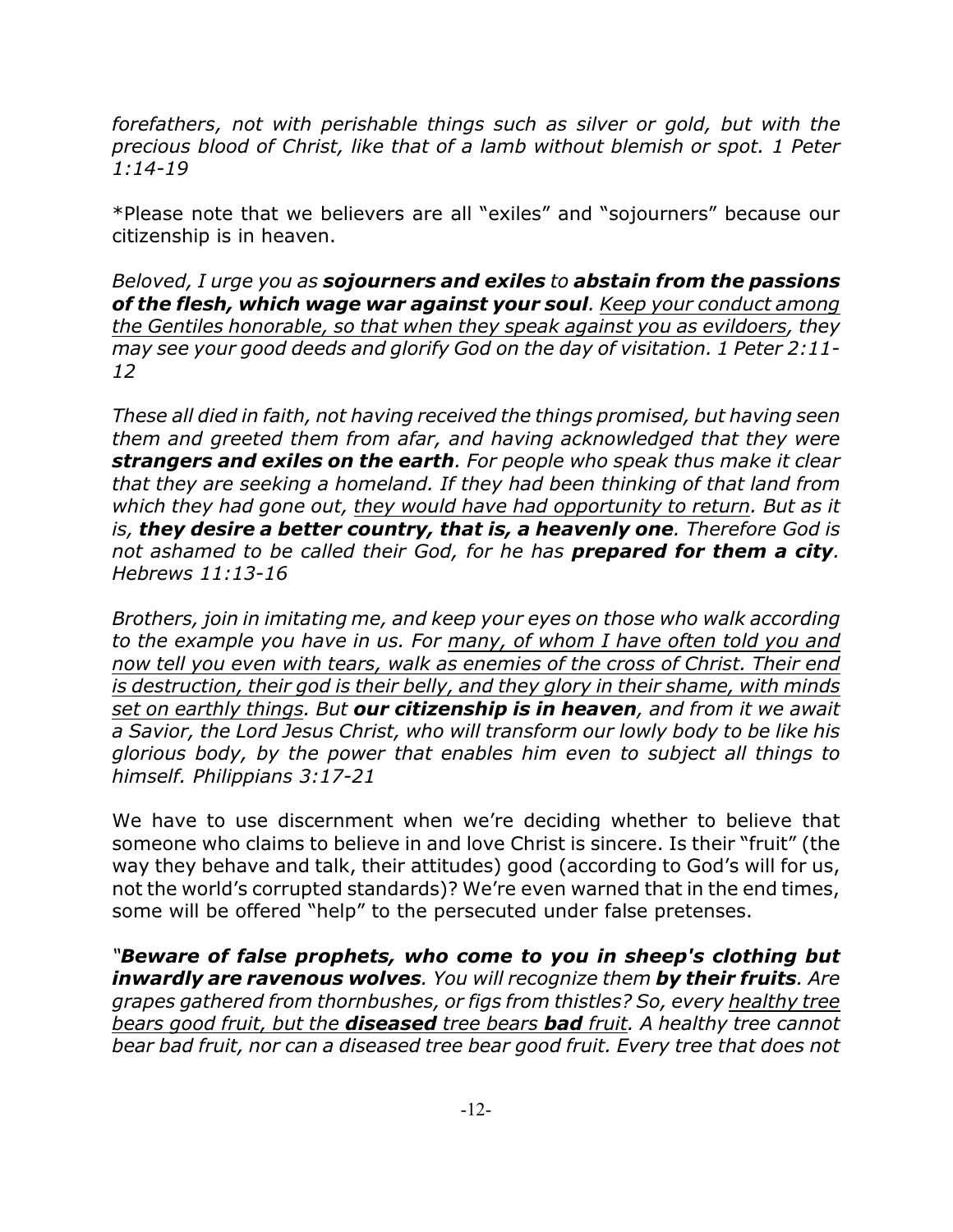*bear good fruit is cut down and thrown into the fire. Thus you will recognize them by their fruits. "Not everyone who says to me, 'Lord, Lord,' will enter the kingdom of heaven, but the one who does the will of my Father who is in heaven. On that day many will say to me, 'Lord, Lord, did we not prophesy in your name, and cast out demons in your name, and do many mighty works in your name?' And then will I declare to them, 'I never knew you; depart from me, you workers of lawlessness.' "Everyone then who hears these words of mine and does them will be like a wise man who built his house on the rock. And the rain fell, and the floods came, and the winds blew and beat on that house, but it did not fall, because it had been founded on the rock. And everyone who hears these words of mine and does not do them will be like a foolish man who built his house on the sand. And the rain fell, and the floods came, and the winds blew and beat against that house, and it fell, and great was the fall of it." And when Jesus finished these sayings, the crowds were astonished at his teaching, for he was teaching them as one who had authority, and not as their scribes. Matthew 7:15-29*

*But be doers of the word, and not hearers only, deceiving yourselves. For if anyone is a hearer of the word and not a doer, he is like a man who looks intently at his natural face in a mirror. For he looks at himself and goes away and at once forgets what he was like. But the one who looks into the perfect law, the law of liberty, and perseveres, being no hearer who forgets but a doer who acts, he will be blessed in his doing. If anyone thinks he is religious and does not bridle his tongue but deceives his heart, this person's religion is worthless. Religion that is pure and undefiled before God, the Father, is this: to visit orphans and widows in their affliction, and to keep oneself unstained from the world. James 1:22-27*

*He shall seduce with flattery those who violate the covenant, but the people who know their God shall stand firm and take action. And the wise among the people shall make many understand, though for some days they shall stumble by sword and flame, by captivity and plunder. When they stumble, they shall receive a little help. And many shall join themselves to them with flattery, and some of the wise shall stumble, so that they may be refined, purified, and made white, until the time of the end, for it still awaits the appointed time. "And the king shall do as he wills. He shall exalt himself and magnify himself above every god, and shall speak astonishing things against the God of gods. He shall prosper till the indignation is accomplished; for what is decreed shall be done. Daniel 11:32-36*

We believers are to "test the spirit" of messages and their messengers (even if they claim to be our "brothers in the Lord" or even appearing as angels of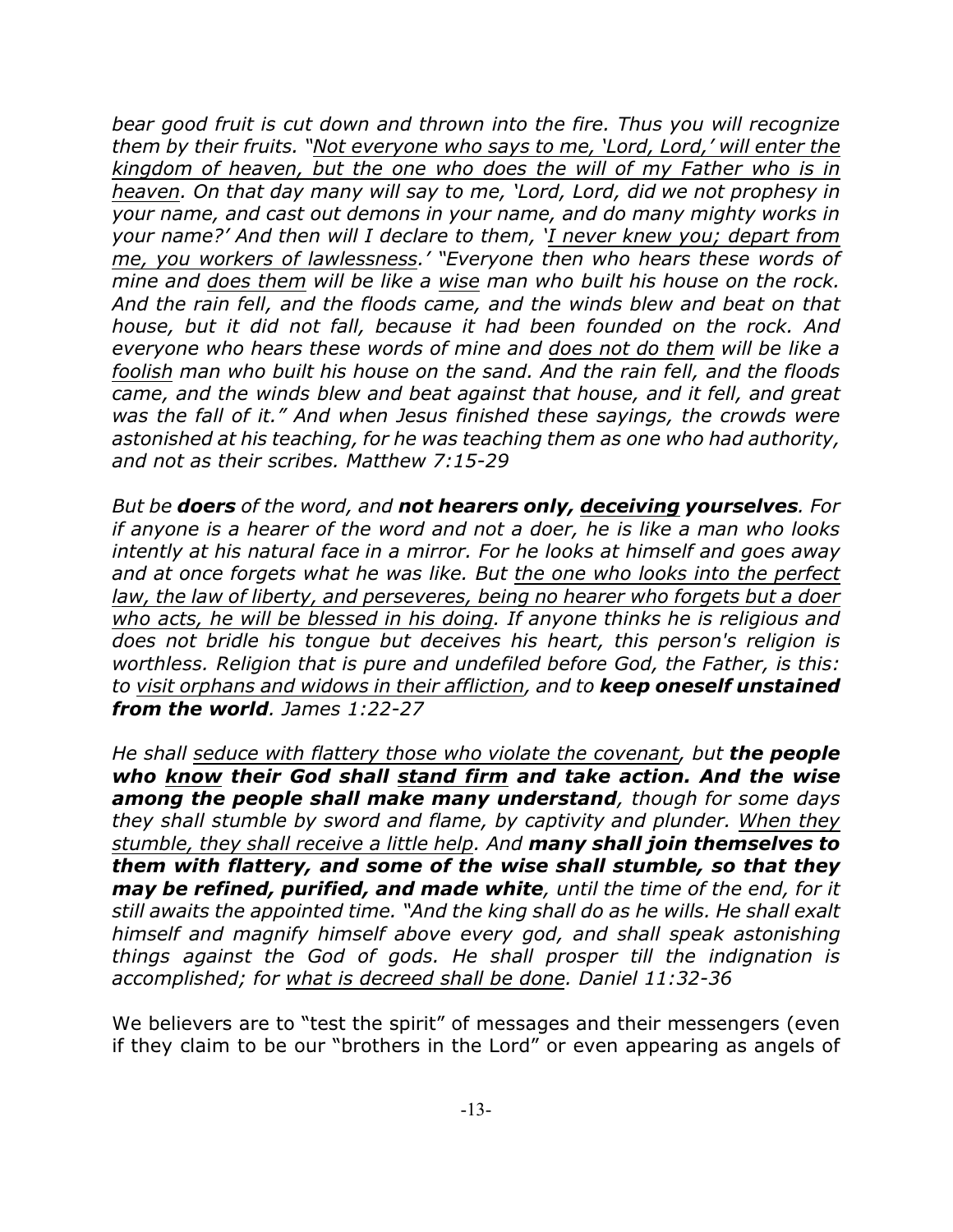light!) and reject such messages (and the fellowship of false "believers") if they don't line up with the rest of the (unedited, untwisted, untruncated) Scriptures. We're NOT to join in with the workers of evil.

*For I feel a divine jealousy for you, since I betrothed you to one husband, to present you as a pure virgin to Christ. But I am afraid that as the serpent deceived Eve by his cunning, your thoughts will be led astray from a sincere and pure devotion to Christ. For if someone comes and proclaims another Jesus than the one we proclaimed, or if you receive a different spirit from the one you received, or if you accept a different gospel from the one you accepted, you put up with it readily enough. 2 Corinthians 11:2-4*

*Grace to you and peace from God our Father and the Lord Jesus Christ, who gave himself for our sins to deliver us from the present evil age, according to the will of our God and Father, to whom be the glory forever and ever. Amen. I am astonished that you are so quickly deserting him who called you in the grace of Christ and are turning to a different gospel—not that there is another one, but there are some who trouble you and want to distort the gospel of Christ. But even if we or an angel from heaven should preach to you a gospel contrary to the one we preached to you, let him be accursed. As we have said before, so now I say again: If anyone is preaching to you a gospel contrary to the one you received, let him be accursed. For am I now seeking the approval of man, or of God? Or am I trying to please man? If I were still trying to please man, I would not be a servant of Christ. Galatians 1:3-10*

*Beloved, do not believe every spirit, but test the spirits to see whether they are from God, for many false prophets have gone out into the world. 1 John 4:1*

*Everyone who goes on ahead and does not abide in the teaching of Christ, does not have God. Whoever abides in the teaching has both the Father and the Son. If anyone comes to you and does not bring this teaching, do not receive him into your house or give him any greeting, for whoever greets him takes part in his wicked works. 2 John 1:9-11*

*This is the message we have heard from him and proclaim to you, that God is light, and in him is no darkness at all. If we say we have fellowship with him while we walk in darkness, we lie and do not practice the truth. But if we walk in the light, as he is in the light, we have fellowship with one another, and the blood of Jesus his Son cleanses us from all sin. 1 John 1:5-7* (Also continue reading the rest of 1John.*)*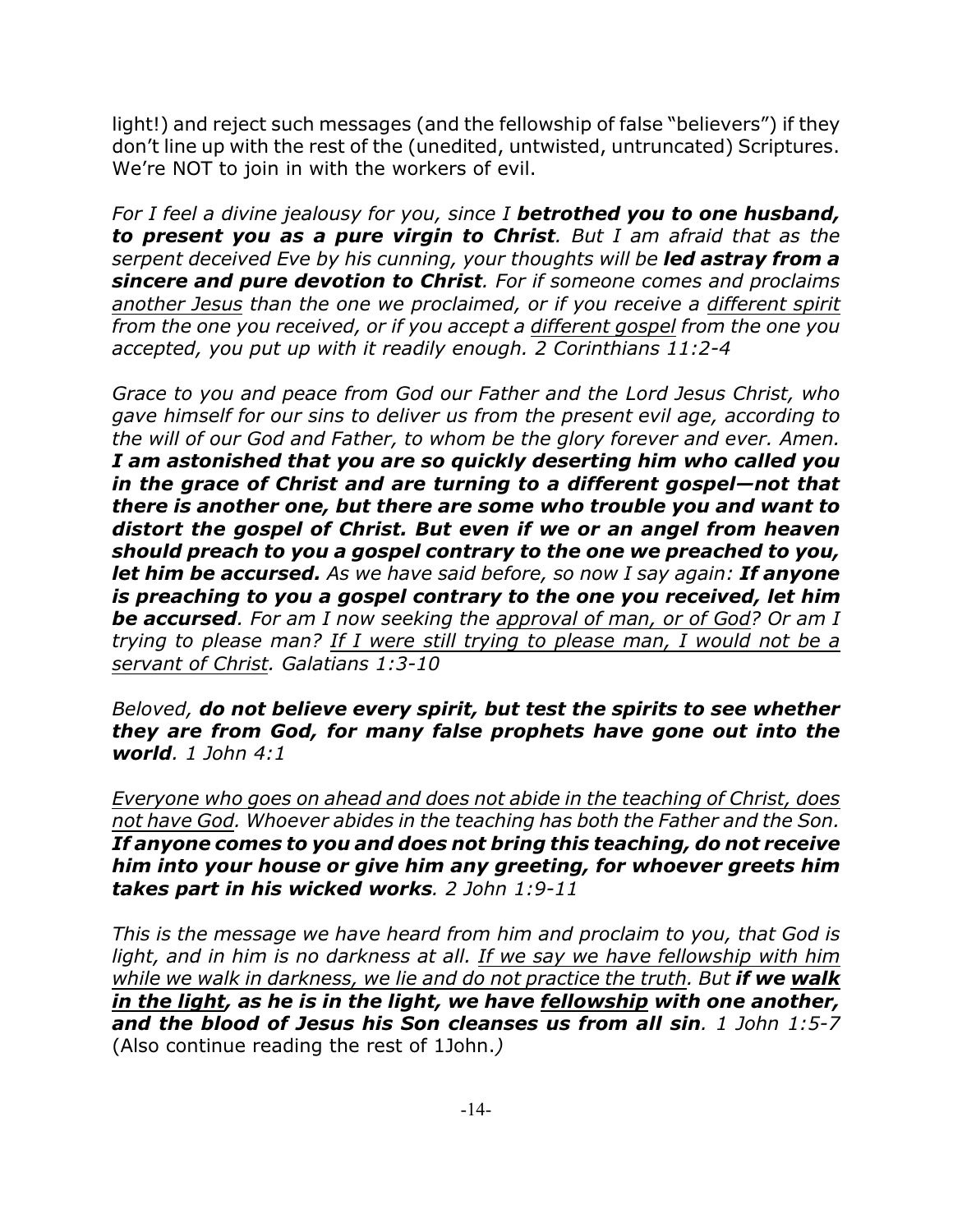Contrary to the popular narrative among most liberals and progressives today, "ignorance" is not defined as "disagreement with the personal beliefs of another (more insistent, forceful, louder) person." And neither is Biblical truth equal to hate speech.

*Rather, speaking the truth in love, we are to grow up in every way into him who is the head, into Christ, from whom the whole body, joined and held together by every joint with which it is equipped, when each part is working properly, makes the body grow so that it builds itself up in love. Ephesians 4:15-16* (Please also see how the passage continues later below.)

*The aim of our charge is love that issues from a pure heart and a good conscience and a sincere faith. 1 Timothy 1:5*

*If I speak in the tongues of men and of angels, but have not love, I am a noisy gong or a clanging cymbal. And if I have prophetic powers, and understand all mysteries and all knowledge, and if I have all faith, so as to remove mountains, but have not love, I am nothing. If I give away all I have, and if I deliver up my body to be burned, but have not love, I gain nothing. 1 Corinthians 13:1-3*

People DO need to "wake up," but not in the way that is being pushed in today's culture. "Seeing the light" should mean to recognize that the Light of the World is the ONLY hope for salvation (John 8:12, 3:19-21, 12:46), NOT that there is "no need for salvation," or that we are all "gods" with the right to be masters of our own destinies (and for some, over the fates of others they consider inferior to them—which again, for them, is anyone who is "ignorant" enough to believe in and respect the ONE, true God.)

Nor is it being "woke" (as the trending saying goes) if we desire for global organizations to "save the planet" by controlling everyone and everything, as though there is no God and we need to appoint a committee to act as such (but in reality, they appoint themselves, don't they?) God, who never lies, has promised that the seasons will continue as long as He ordains the earth to continue. (Gen. 8:22, Num. 23:19, Hab. 2:2-4)

The Book of Revelation gives fair warning that horrific times are ahead for those dwelling on the earth, many of which will involve extreme weather—but those who are sealed as God's people will not be harmed even IF they might dwell on earth at that time. (Rev. 7:2-3, 9:4, 12:12)

The beginning (more accurately, the firstfruits, which properly implies that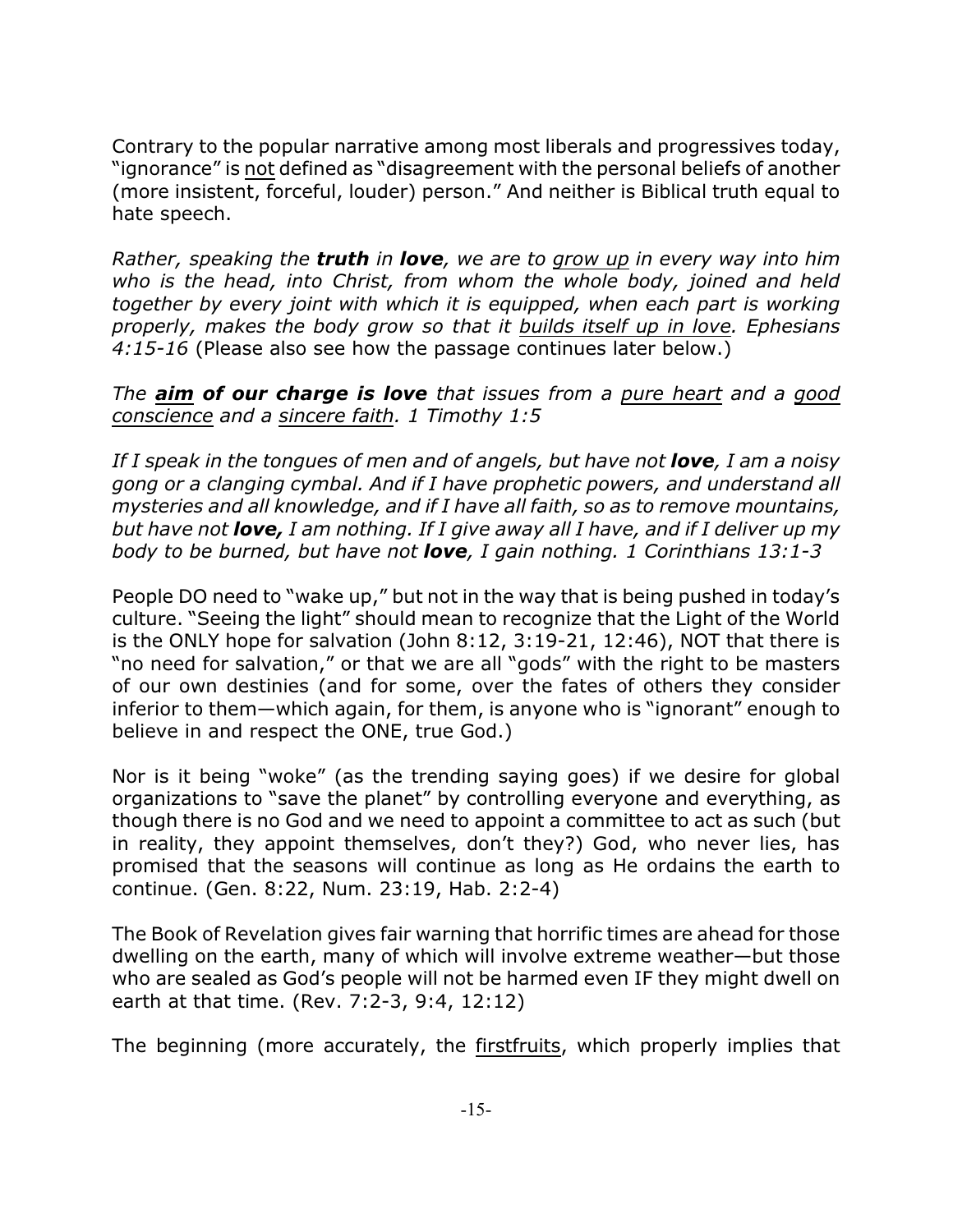these are not just empty words, but are followed up with actions) of wisdom is the fear of the Lord. So when those who rightly fear (respect, love, obey) God are called "basket of deplorables" "clinging to their guns and religion," it's actually the people who are saying such things who are foolish and to be pitied. This comes from the words inspired by God to have written in the Bible, not from my opinion.

*Trust in the LORD with all your heart, and do not lean on your own understanding. In all your ways acknowledge him, and he will make straight your paths. Be not wise in your own eyes; fear the LORD, and turn away from evil. It will be healing to your flesh and refreshment to your bones. Proverbs 3:5-8*

*Woe to those who call evil good and good evil, who put darkness for light and light for darkness, who put bitter for sweet and sweet for bitter! Woe to those who are wise in their own eyes, and shrewd in their own sight! Woe to those who are heroes at drinking wine, and valiant men in mixing strong drink, who acquit the guilty for a bribe, and deprive the innocent of his right! Isaiah 5:20-23*

*For the word of the cross is folly to those who are perishing, but to us who are being saved it is the power of God. For it is written, "I will destroy the wisdom of the wise, and the discernment of the discerning I will thwart." Where is the one who is wise? Where is the scribe? Where is the debater of this age? Has not God made foolish the wisdom of the world? For since, in the wisdom of God, the world did not know God through wisdom, it pleased God through the folly of what we preach to save those who believe. For Jews demand signs and Greeks seek wisdom, but we preach Christ crucified, a stumbling block to Jews and folly to Gentiles, but to those who are called, both Jews and Greeks, Christ the power of God and the wisdom of God. For the foolishness of God is wiser than men, and the weakness of God is stronger than men. For consider your calling, brothers: not many of you were wise according to worldly standards, not many were powerful, not many were of noble birth. But God chose what is foolish in the world to shame the wise; God chose what is weak in the world to shame the strong; God chose what is low and despised in the world, even things that are not, to bring to nothing things that are, so that no human being might boast in the presence of God. And because of him you are in Christ Jesus, who became to us wisdom from God, righteousness and sanctification and redemption, so that, as it is written, "Let the one who boasts, boast in the Lord." 1 Corinthians 1:18-31*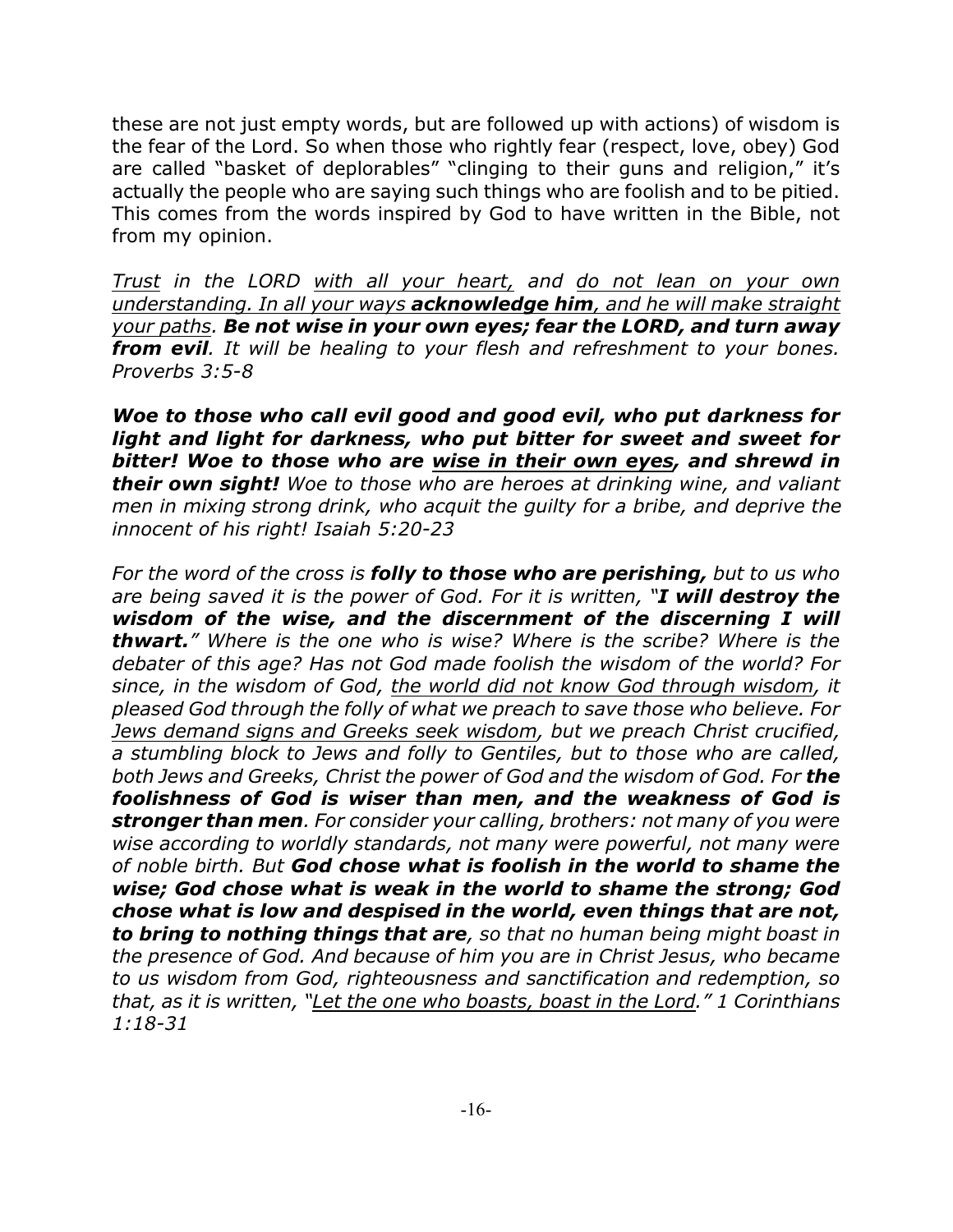*The natural person does not accept the things of the Spirit of God, for they are folly to him, and he is not able to understand them because they are spiritually discerned. 1 Corinthians 2:14*

It takes humility to admit that we are accountable to Someone (and you can be sure God is not merely a "force" or "energy") above us. It takes common sense to look around the world and to realize that chaos never has and never will result in order (not to mention there needing to be something in existence from which chaos began), but that there IS a Creator who made everything and has the sovereign right to control it all. It takes respect to do God's will instead of our own.

*For though the LORD is high, he regards the lowly, but the haughty he knows from afar. Psalms 138:6*

*And the Scripture was fulfilled that says, "Abraham believed God, and it was counted to him as righteousness"—and he was called a friend of God. James 2:23*

*For the wrath of God is revealed from heaven against all ungodliness and unrighteousness of men, who by their unrighteousness suppress the truth. For what can be known about God is plain to them, because God has shown it to them. For his invisible attributes, namely, his eternal power and divine nature, have been clearly perceived, ever since the creation of the world, in the things that have been made. So they are without excuse. For although they knew God, they did not honor him as God or give thanks to him, but they became futile in their thinking, and their foolish hearts were darkened. Romans 1:18-21*

God WILL let people go their own way if they insist upon it persistently enough. During this short earthly life, we're making a case for or against ourselves, to be revealed on Judgment Day. (Rev. 20:11-15, Dan. 7:9-10) ONLY the precious blood of Jesus can wash our sins away. God doesn't force us to believe in Him, to love Him or to do His will (out of that love)—that would not be genuine. That would not be "in truth and spirit." (John 4:23-24) Regardless, everyone WILL be humbled in the end—but those who have to SEE to believe will have missed the opportunity to exercise their right to become children of God through saving faith (which is not something you see with your eyes).

*But to all who did receive him, who believed in his name, he gave the right to become children of God, who were born, not of blood nor of the will of the flesh nor of the will of man, but of God. John 1:12-13*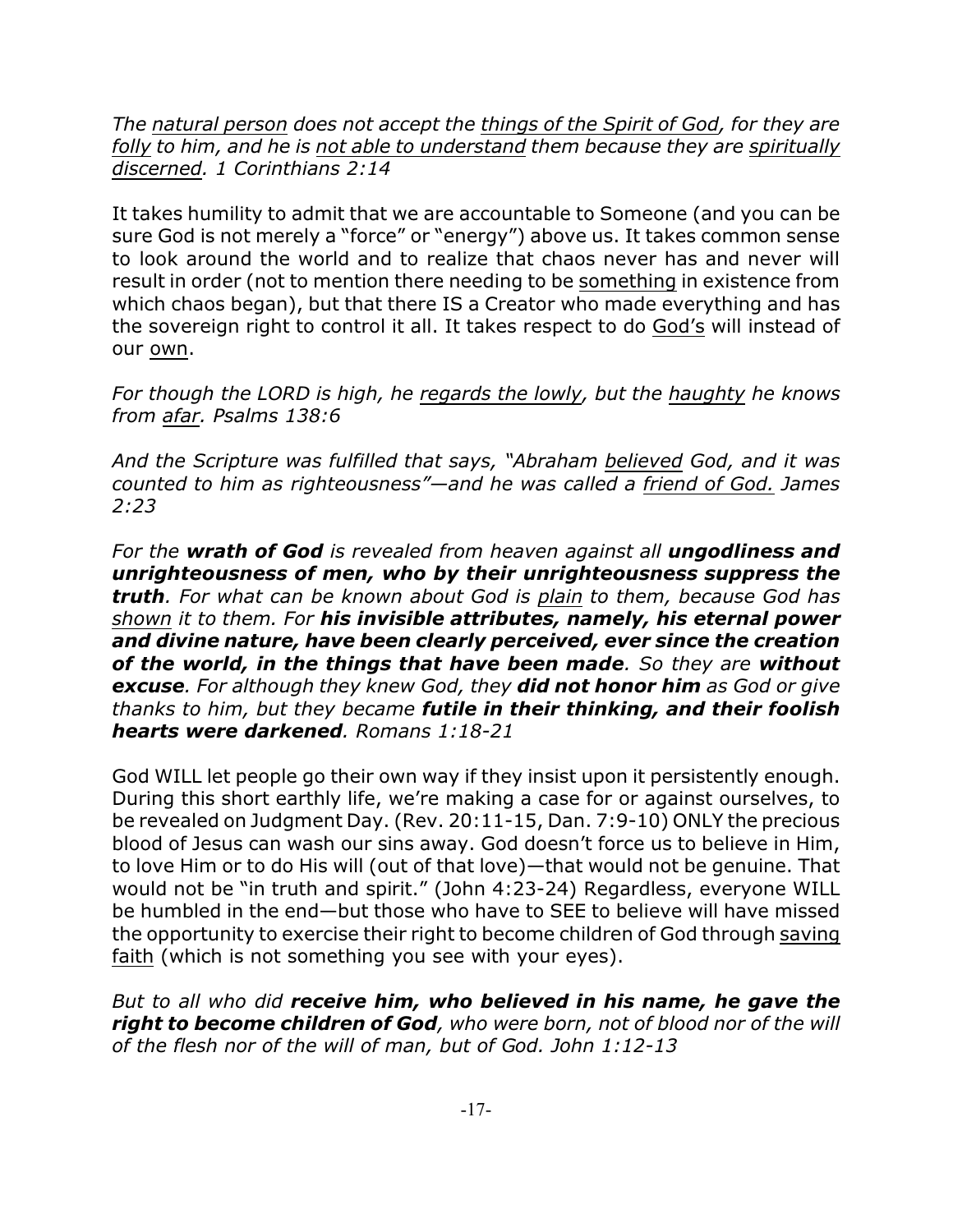*"For God so loved the world, that he gave his only Son, that whoever believes in him should not perish but have eternal life. For God did not send his Son into the world to condemn the world, but in order that the world might be saved through him. Whoever believes in him is not condemned, but whoever does not believe is condemned already, because he has not believed in the name of the only Son of God. And this is the judgment: the light has come into the world, and people loved the darkness rather than the light because their works were evil. For everyone who does wicked things hates the light and does not come to the light, lest his works should be exposed. But whoever does what is true comes to the light, so that it may be clearly seen that his works have been carried out in God." John 3:16-21*

*Claiming to be wise, they became fools, and exchanged the glory of the immortal God for images resembling mortal man and birds and animals and creeping things. Therefore God gave them up in the lusts of their hearts to impurity, to the dishonoring of their bodies among themselves, because they exchanged the truth about God for a lie and worshiped and served the creature rather than the Creator, who is blessed forever! Amen. For this reason God gave them up to dishonorable passions. For their women exchanged natural relations for those that are contrary to nature; and the men likewise gave up natural relations with women and were consumed with passion for one another, men committing shameless acts with men and receiving in themselves the due penalty for their error. And since they did not see fit to acknowledge God, God gave them up to a debased mind to do what ought not to be done. They were filled with all manner of unrighteousness, evil, covetousness, malice. They are full of envy, murder, strife, deceit, maliciousness. They are gossips, slanderers, haters of God, insolent, haughty, boastful, inventors of evil, disobedient to parents, foolish, faithless, heartless, ruthless. Though they know God's righteous decree that those who practice such things deserve to die, they not only do them but give approval to those who practice them. Romans 1:22-32*

*Offer to God a sacrifice of thanksgiving, and perform your vows to the Most High, and call upon me in the day of trouble; I will deliver you, and you shall glorify me." But to the wicked God says: "What right have you to recite my statutes or take my covenant on your lips? For you hate discipline, and you cast my words behind you. If you see a thief, you are pleased with him, and you keep company with adulterers. "You give your mouth free rein for evil, and your tongue frames deceit. You sit and speak against your brother; you slander your own mother's son. These things*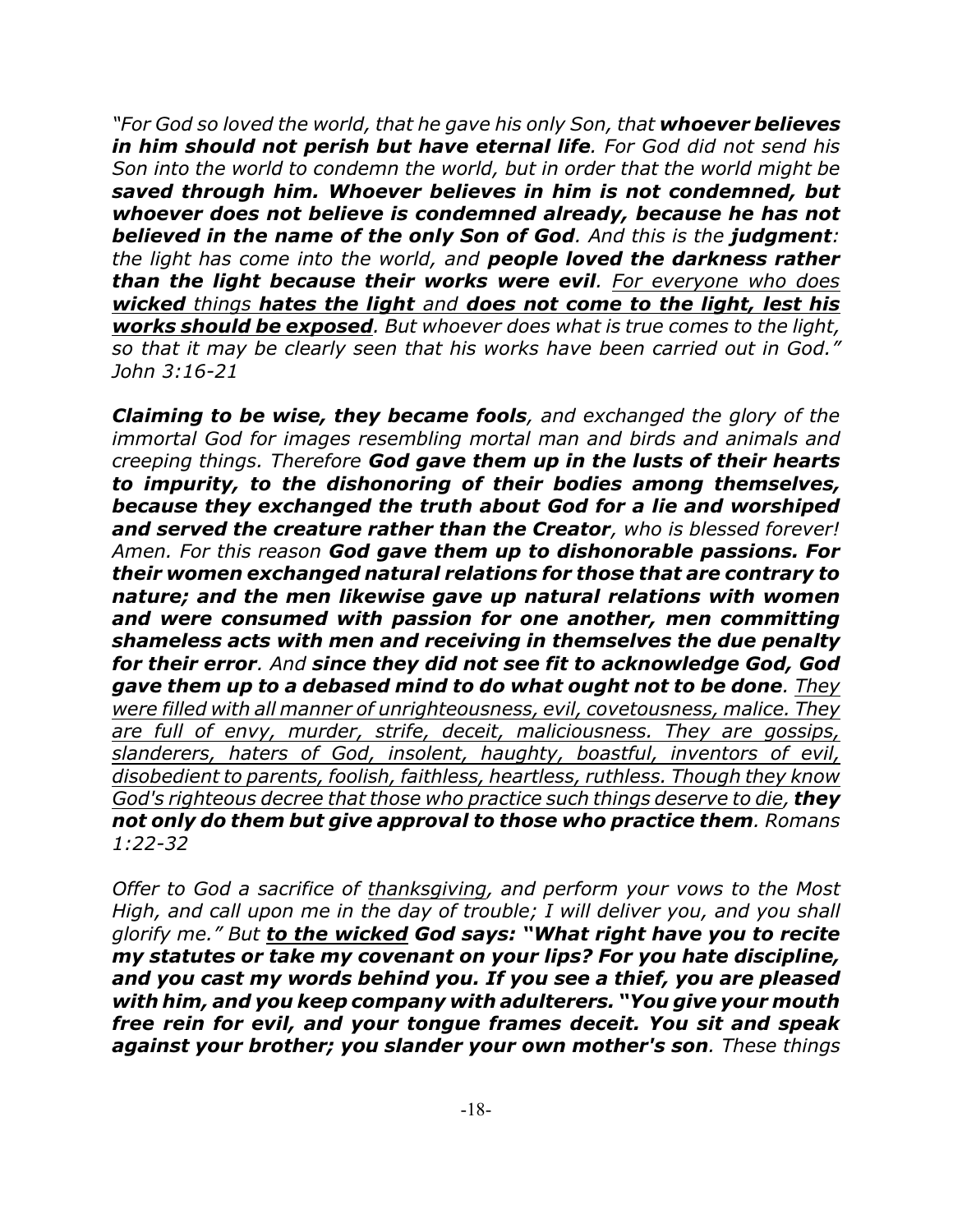*you have done, and I have been silent; you thought that I was one like yourself. But now I rebuke you and lay the charge before you. "Mark this, then, you who forget God, lest I tear you apart, and there be none to deliver! The one who offers thanksgiving as his sacrifice glorifies me; to one who orders his way rightly I will show the salvation of God!" Psalms 50:14-23*

*Whom did you dread and fear, so that you lied, and did not remember me, did not lay it to heart? Have I not held my peace, even for a long time, and you do not fear me? Isaiah 57:11*

*They have not humbled themselves even to this day, nor have they feared, nor walked in my law and my statutes that I set before you and before your fathers. Jeremiah 44:10*

*But the house of Israel will not be willing to listen to you, for they are not willing to listen to me: because all the house of Israel have a hard forehead and a stubborn heart. Ezekiel 3:7* (Also see Rom. 11:25.)

*For thus says the LORD, who created the heavens (he is God!), who formed the earth and made it (he established it; he did not create it empty, he formed it to be inhabited!): "I am the LORD, and there is no other. I did not speak in secret, in a land of darkness; I did not say to the offspring of Jacob, 'Seek me in vain.' I the LORD speak the truth; I declare what is right. "Assemble yourselves and come; draw near together, you survivors of the nations! They have no knowledge who carry about their wooden idols, and keep on praying to a god that cannot save. Declare and present your case; let them take counsel together! Who told this long ago? Who declared it of old? Was it not I, the LORD? And there is no other god besides me, a righteous God and a Savior; there is none besides me. "Turn to me and be saved, all the ends of the earth! For I am God, and there is no other. By myself I have sworn; from my mouth has gone out in righteousness a word that shall not return: 'To me every knee shall bow, every tongue shall swear allegiance.' "Only in the LORD, it shall be said of me, are righteousness and strength; to him shall come and be ashamed all who were incensed against him. In the LORD all the offspring of Israel shall be justified and shall glory." Isaiah 45:18-25*

*Now faith is the assurance of things hoped for, the conviction of things not seen. For by it the people of old received their commendation. By faith we*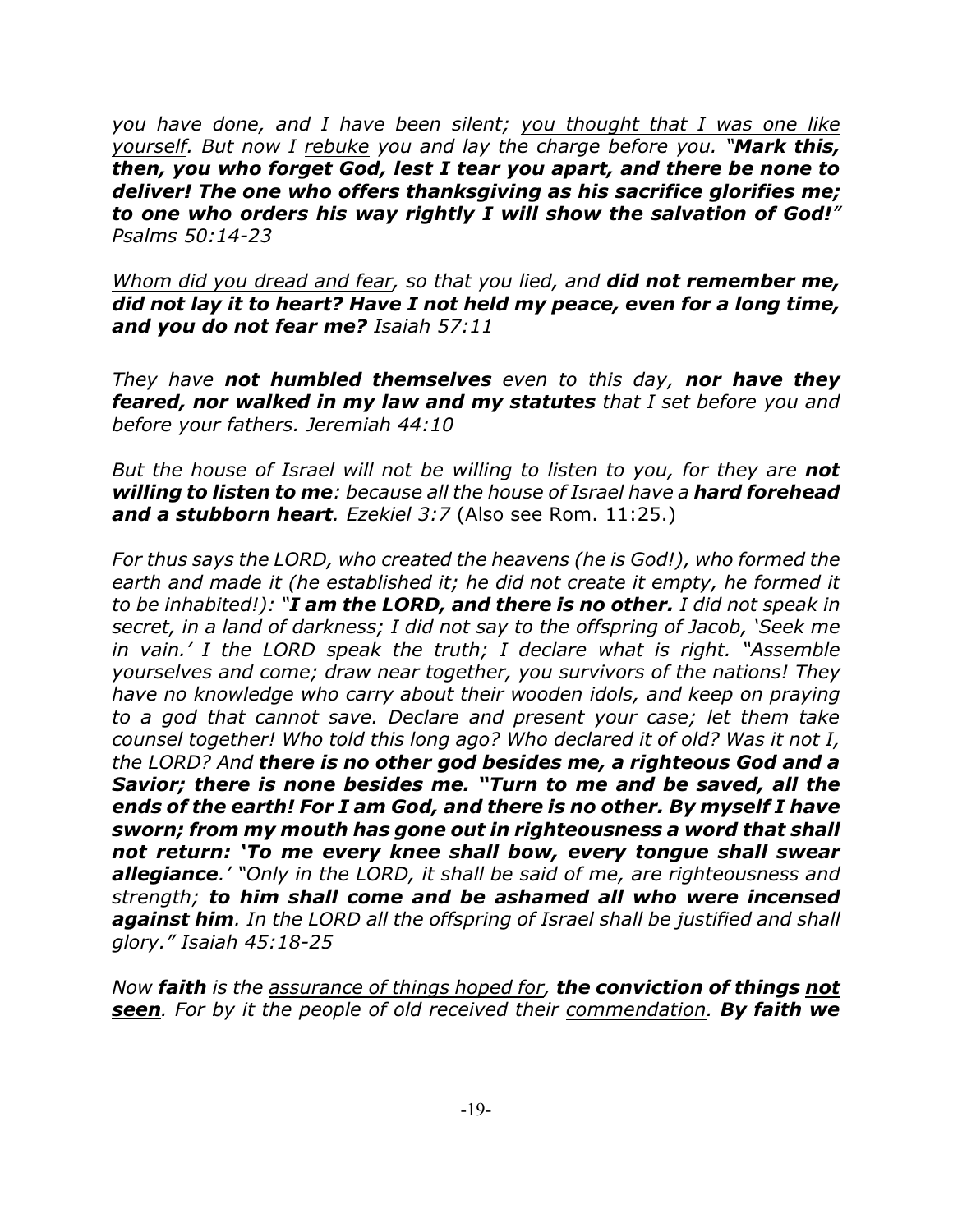## *understand that the universe was created by the word of God, so that what is seen was not made out of things that are visible. Hebrews 11:1-3*

*For in this hope we were saved. Now hope that is seen is not hope. For who hopes for what he sees? But if we hope for what we do not see, we wait for it with patience. Romans 8:24-25*

It takes desire to truly know God to take the time to actually do so, which starts with reading the Bible for ourselves It takes putting God as our first priority to serve Him with our very lives, not just "part-time" with one eye on heaven and the other on the "delights" of the world.

*Do not love the world or the things in the world. If anyone loves the world, the love of the Father is not in him. For all that is in the world—the desires of the flesh and the desires of the eyes and pride of life—is not from the Father but is from the world. And the world is passing away along with its desires, but whoever does the will of God abides forever. 1 John 2:15-17*

*If then you have been raised with Christ, seek the things that are above, where Christ is, seated at the right hand of God. Set your minds on things that are above, not on things that are on earth. For you have died, and your life is hidden with Christ in God. When Christ who is your life appears, then you also will appear with him in glory. Colossians 3:1-4*

It takes love to want to give all for the glory of God, and gratitude to respond appropriately to all He has done for us. But it all starts with humility. Obviously, people who think of themselves as being gods or being above God in any way are not humble.

*"If you love me, you will keep my commandments. And I will ask the Father, and he will give you another Helper, to be with you forever, even the Spirit of truth, whom the world cannot receive, because it neither sees him nor knows him. You know him, for he dwells with you and will be in you. "I will not leave you as orphans; I will come to you. Yet a little while and the world will see me no more, but you will see me. Because I live, you also will live. In that day you will know that I am in my Father, and you in me, and I in you. Whoever has my commandments and keeps them, he it is who loves me. And he who loves me will be loved by my Father, and I will love him and manifest myself to him." Judas (not Iscariot) said to him, "Lord, how is it that you will manifest yourself to us, and not to the world?" Jesus answered him, "If anyone loves me, he will keep my word, and my Father will love him, and we will come to him and make our home with him. Whoever does not love*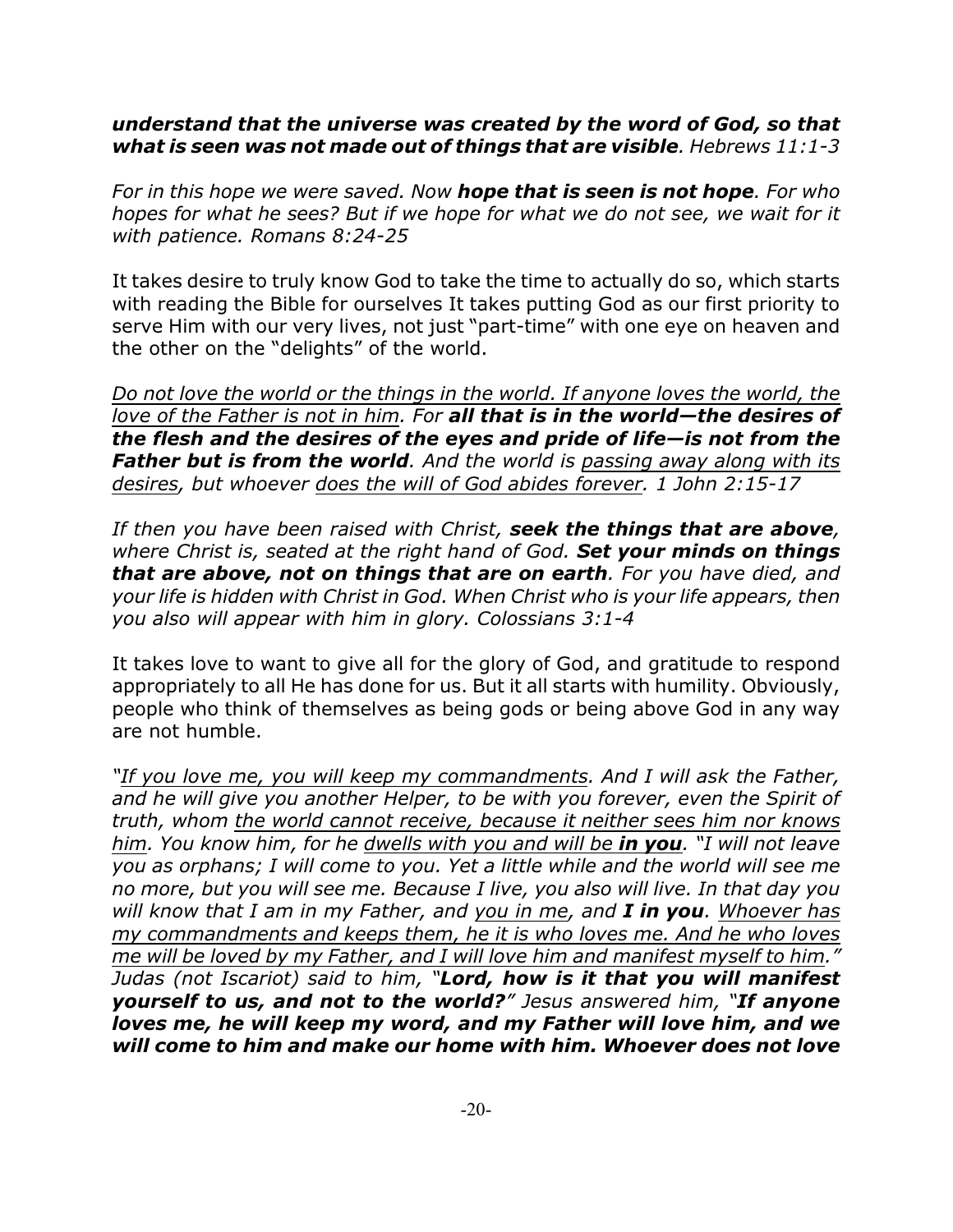*me does not keep my words. And the word that you hear is not mine but the Father's who sent me. John 14:15-24*

*With the merciful you show yourself merciful; with the blameless man you show yourself blameless; with the purified you show yourself pure; and with the crooked you make yourself seem tortuous. For you save a humble people, but the haughty eyes you bring down. For it is you who light my lamp; the LORD my God lightens my darkness. Psalms 18:25-28*

*The sacrifices of God are a broken spirit; a broken and contrite heart, O God, you will not despise. Psalms 51:17*

*For thus says the One who is high and lifted up, who inhabits eternity, whose name is Holy: "I dwell in the high and holy place, and also with him who is of a contrite and lowly spirit, to revive the spirit of the lowly, and to revive the heart of the contrite. Isaiah 57:15*

*"With what shall I come before the LORD, and bow myself before God on high? Shall I come before him with burnt offerings, with calves a year old? Will the LORD be pleased with thousands of rams, with ten thousands of rivers of oil? Shall I give my firstborn for my transgression, the fruit of my body for the sin of my soul?" He has told you, O man, what is good; and what does the LORD require of you but to do justice, and to love kindness, and to walk humbly with your God? The voice of the LORD cries to the city—and it is sound wisdom to fear your name: "Hear of the rod and of him who appointed it! Micah 6:6-9*

Even Jesus, the ONLY begotten Son of God, humbled Himself in order to become the Savior of the world by being born in a human body like ours, but of a virgin*—*His Father is God through the overshadowing of Mary by the Holy Spirit. This was should not come as a surprise to anyone. It was foretold in the Old Testament.

*Do nothing from selfish ambition or conceit, but in humility count others more significant than yourselves. Let each of you look not only to his own interests, but also to the interests of others. Have this mind among yourselves, which is yours in Christ Jesus, who, though he was in the form of God, did not count equality with God a thing to be grasped, but emptied himself, by taking the form of a servant, being born in the likeness of men. And being found in human form, he humbled himself by becoming obedient to the point of death, even death on a cross. Therefore God has highly exalted him and bestowed on him the name that is above every name, so that at the*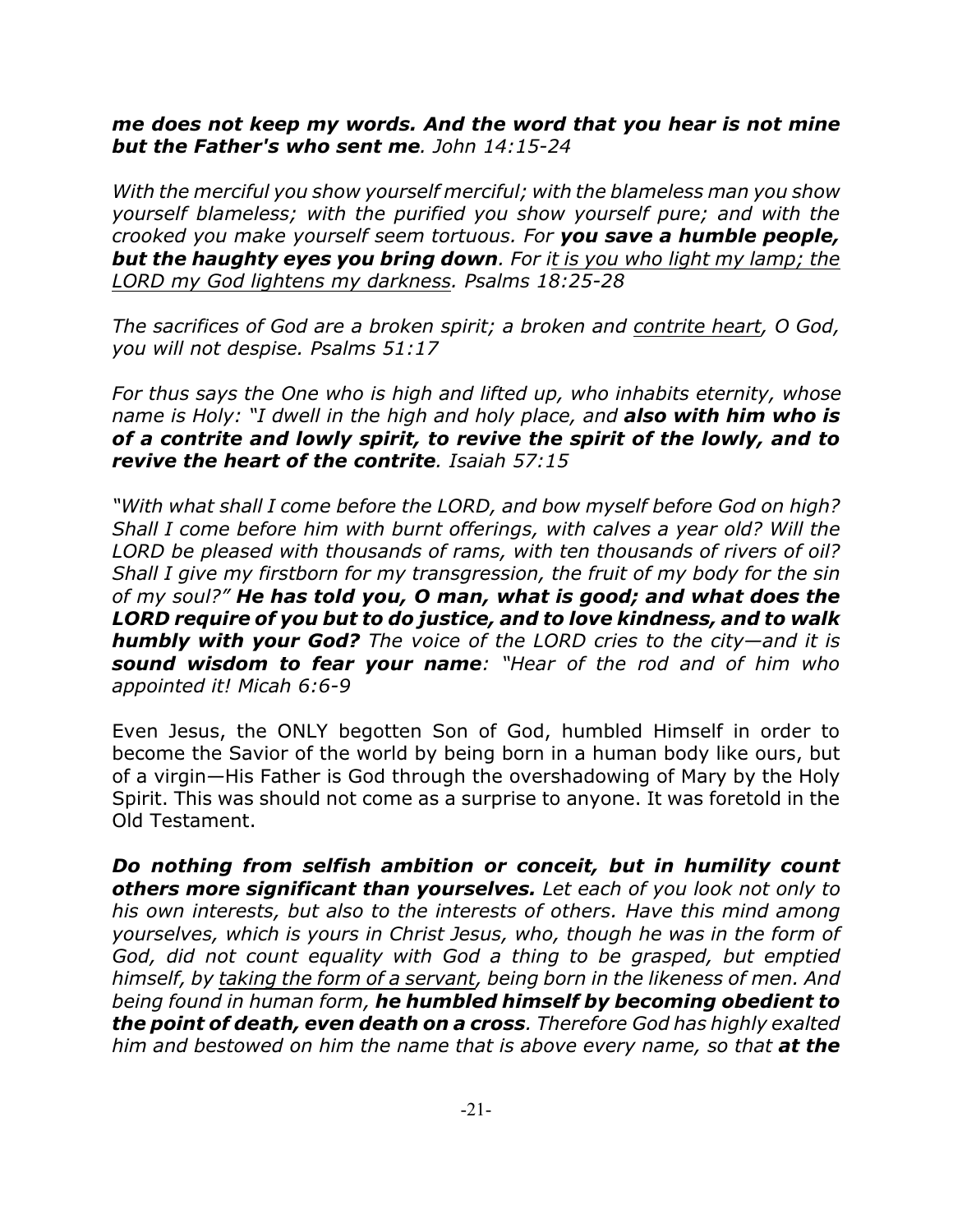*name of Jesus every knee should bow, in heaven and on earth and under the earth, and every tongue confess that Jesus Christ is Lord, to the glory of God the Father. Philippians 2:3-11*

*Now the birth of Jesus Christ took place in this way. When his mother Mary had been betrothed to Joseph, before they came together she was found to be with child from the Holy Spirit. And her husband Joseph, being a just man and unwilling to put her to shame, resolved to divorce her quietly. But as he considered these things, behold, an angel of the Lord appeared to him in a dream, saying, "Joseph, son of David, do not fear to take Mary as your wife, for that which is conceived in her is from the Holy Spirit. She will bear a son, and you shall call his name Jesus, for he will save his people from their sins." All this took place to fulfill what the Lord had spoken by the prophet: "Behold, the virgin shall conceive and bear a son, and they shall call his name Immanuel" (which means, God with us). When Joseph woke from sleep, he did as the angel of the Lord commanded him: he took his wife, but knew her not until she had given birth to a son. And he called his name Jesus. Matthew 1:18-25*

*In the sixth month the angel Gabriel was sent from God to a city of Galilee named Nazareth, to a virgin betrothed to a man whose name was Joseph, of the house of David. And the virgin's name was Mary. And he came to her and said, "Greetings, O favored one, the Lord is with you!" But she was greatly troubled at the saying, and tried to discern what sort of greeting this might be. And the angel said to her, "Do not be afraid, Mary, for you have found favor with God. And behold, you will conceive in your womb and bear a son, and you shall call his name Jesus. He will be great and will be called the Son of the Most High. And the Lord God will give to him the throne of his father David, and he will reign over the house of Jacob forever, and of his kingdom there will be no end." And Mary said to the angel, "How will this be, since I am a virgin?" And the angel answered her, "The Holy Spirit will come upon you, and the power of the Most High will overshadow you; therefore the child to be born will be called holy—the Son of God. Luke 1:26-35*

*Therefore the Lord himself will give you a sign. Behold, the virgin shall conceive and bear a son, and shall call his name Immanuel. Isaiah 7:14*

*For to us a child is born, to us a son is given; and the government shall be upon his shoulder, and his name shall be called Wonderful Counselor, Mighty God, Everlasting Father, Prince of Peace. Of the increase of his government and of peace there will be no end, on the throne of David and over his kingdom, to*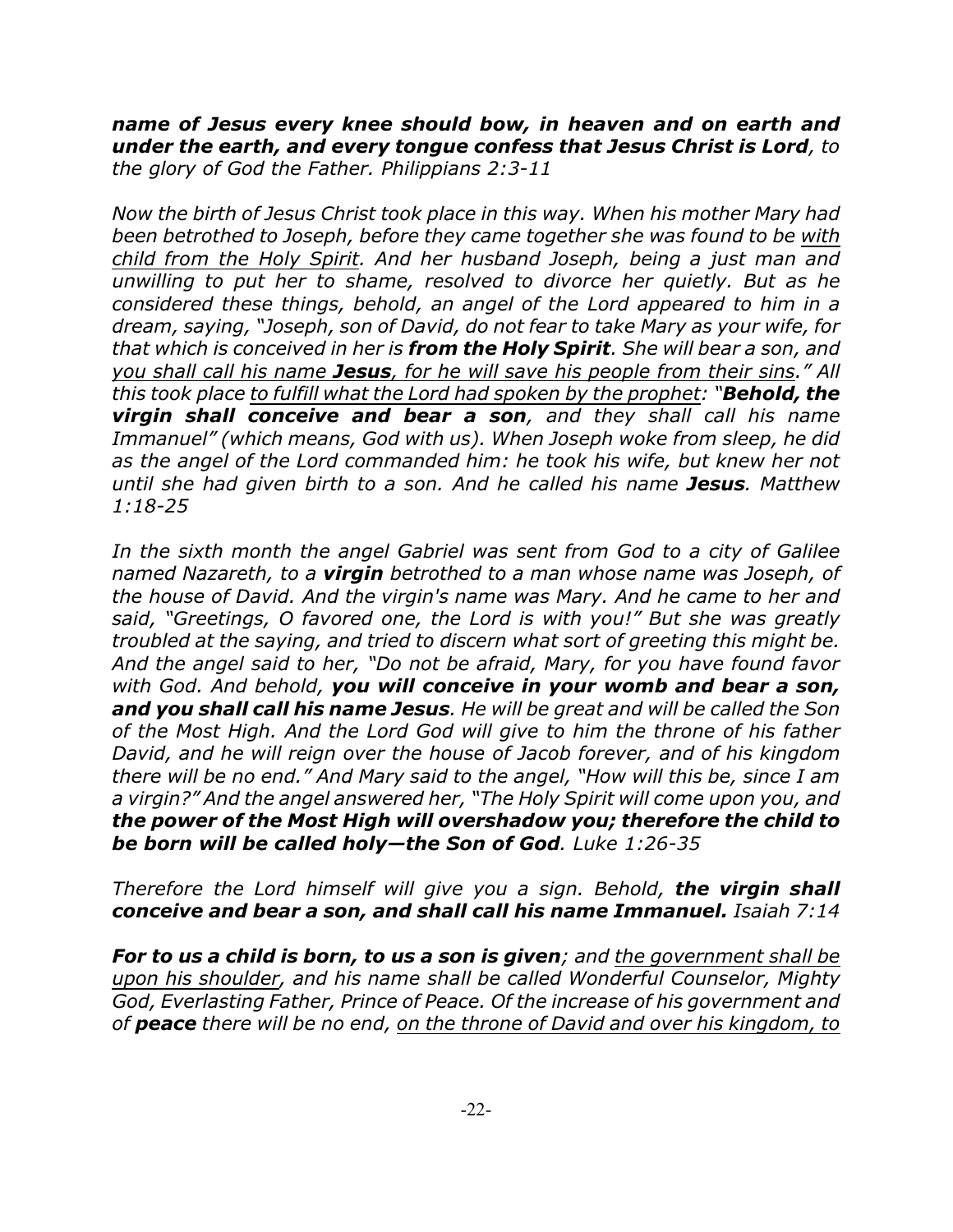*establish it and to uphold it with justice and with righteousness from this time forth and forevermore. The zeal of the LORD of hosts will do this. Isaiah 9:6-7*

*Who has ascended to heaven and come down? Who has gathered the wind in his fists? Who has wrapped up the waters in a garment? Who has established all the ends of the earth? What is his name, and what is his son's name? Surely you know! Every word of God proves true; he is a shield to those who take refuge in him. Do not add to his words, lest he rebuke you and you be found a liar. Proverbs 30:4-6*

So being God's own Son, Jesus was not born with the sinful nature like we have all inherited from our fathers, ever since Adam. Jesus lived the perfect life without EVER breaking ANY of the law, despite having the same temptations as we have.

*For as by a man came death, by a man has come also the resurrection of the dead. For as in Adam all die, so also in Christ shall all be made alive. But each in his own order: Christ the firstfruits, then at his coming those who belong to Christ. 1 Corinthians 15:21-23*

*Therefore, just as sin came into the world through one man, and death through sin, and so death spread to all men because all sinned—for sin indeed was in the world before the law was given, but sin is not counted where there is no law. Yet death reigned from Adam to Moses, even over those whose sinning was not like the transgression of Adam, who was a type of the one who was to come. But the free gift is not like the trespass. For if many died through one man's trespass, much more have the grace of God and the free gift by the grace of that one man Jesus Christ abounded for many. And the free gift is not like the result of that one man's sin. For the judgment following one trespass brought condemnation, but the free gift following many trespasses brought justification. For if, because of one man's trespass, death reigned through that one man, much more will those who receive the abundance of grace and the free gift of righteousness reign in life through the one man Jesus Christ. Therefore, as one trespass led to condemnation for all men, so one act of righteousness leads to justification and life for all men. For as by the one man's disobedience the many were made sinners, so by the one man's obedience the many will be made righteous. Romans 5:12-19*

*"Do not think that I have come to abolish the Law or the Prophets; I have not come to abolish them but to fulfill them. Matthew 5:17*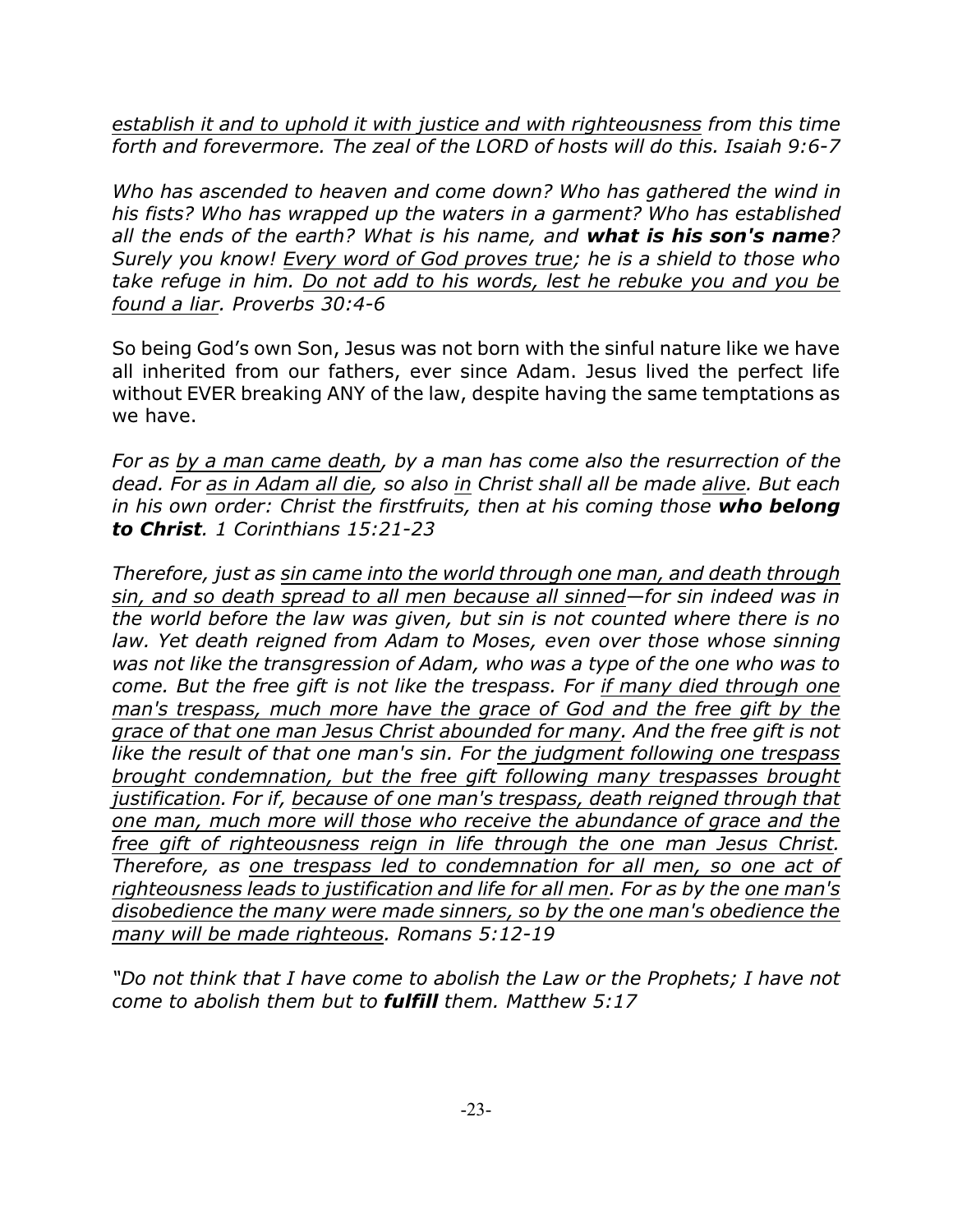*Then Jesus was led up by the Spirit into the wilderness to be tempted by the devil. And after fasting forty days and forty nights, he was hungry. And the tempter came and said to him, "If you are the Son of God, command these stones to become loaves of bread." But he answered, "It is written, "'Man shall not live by bread alone, but by every word that comes from the mouth of God.'" Then the devil took him to the holy city and set him on the pinnacle of the temple and said to him, "If you are the Son of God, throw yourself down, for it is written, "'He will command his angels concerning you,' and "'On their hands they will bear you up, lest you strike your foot against a stone.'" Jesus said to him, "Again it is written, 'You shall not put the Lord your God to the test.'" Again, the devil took him to a very high mountain and showed him all the kingdoms of the world and their glory. And he said to him, "All these I will give you, if you will fall down and worship me." Then Jesus said to him, "Be gone, Satan! For it is written, "'You shall worship the Lord your God and him only shall you serve.'" Then the devil left him, and behold, angels came and were ministering to him. Matthew 4:1-11* (Also see Jam. 4:7, 1Pet. 5:8.)

*For because he himself has suffered when tempted, he is able to help those who are being tempted. Hebrews 2:18*

*Since then we have a great high priest who has passed through the heavens, Jesus, the Son of God, let us hold fast our confession. For we do not have a high priest who is unable to sympathize with our weaknesses, but one who in every respect has been tempted as we are, yet without sin. Let us then with confidence draw near to the throne of grace, that we may receive mercy and find grace to help in time of need. Hebrews 4:14-16*

Because of having a natural body like ours, Jesus was ABLE to die (lay down His life FOR US and take it up—be resurrected—on the third day).

*So the Jews said to him, "What sign do you show us for doing these things?" Jesus answered them, "Destroy this temple, and in three days I will raise it up." The Jews then said, "It has taken forty-six years to build this temple, and will you raise it up in three days?" But he was speaking about the temple of his body. When therefore he was raised from the dead, his disciples remembered that he had said this, and they believed the Scripture and the word that Jesus had spoken. John 2:18-22*

*I am the good shepherd. I know my own and my own know me, just as the Father knows me and I know the Father; and I lay down my life for the sheep. And I have other sheep that are not of this fold. I must bring them also, and they will listen to my voice. So there will be one flock, one shepherd. For*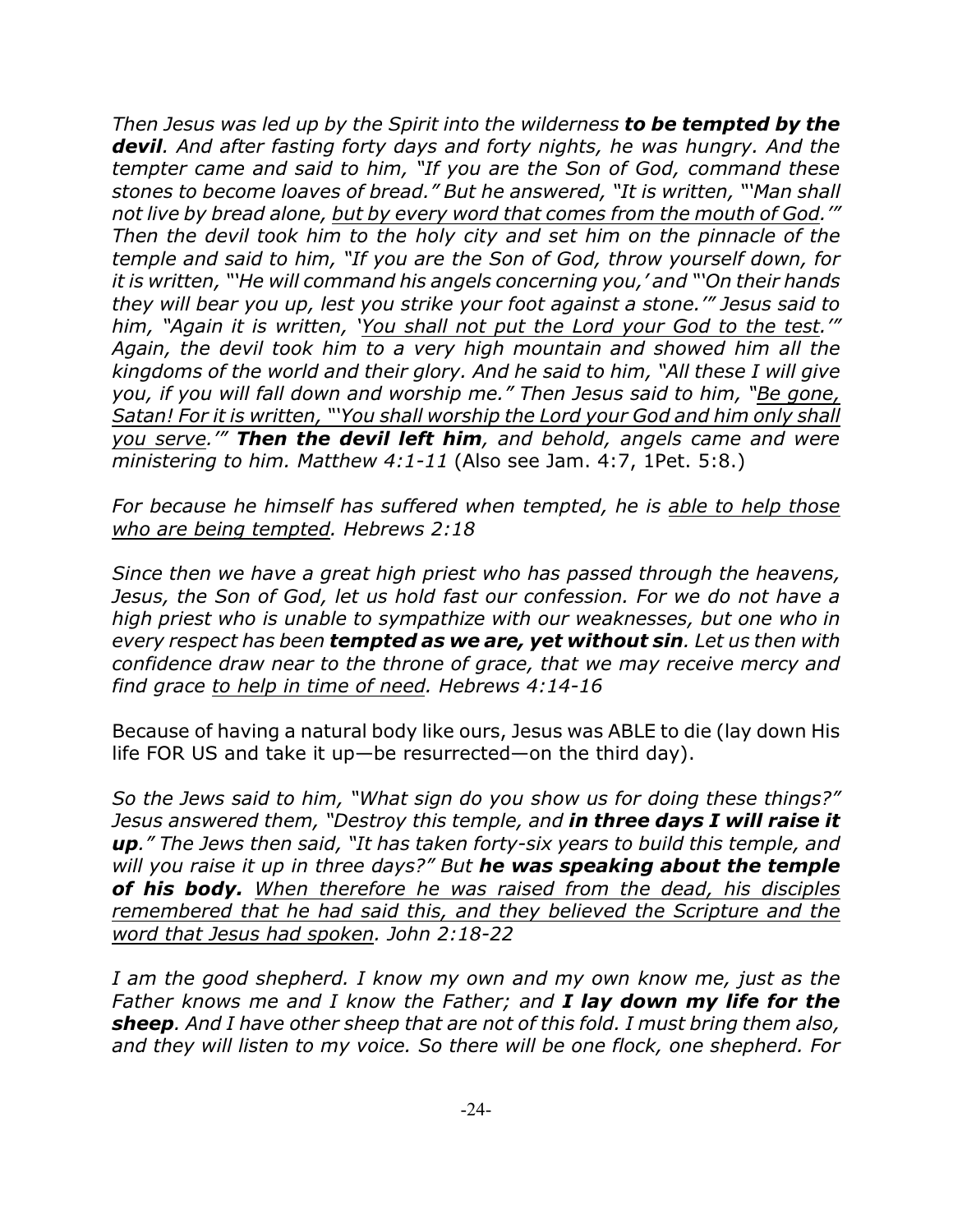*this reason the Father loves me, because I lay down my life that I may take it up again. No one takes it from me, but I lay it down of my own accord. I have authority to lay it down, and I have authority to take it up again. This charge I have received from my Father." John 10:14-18*

Having kept the law perfectly, Jesus was qualified to not only be our priest under the NEW covenant (in the eternal order of Melchizedek, as the old covenant was passing away), but to sacrifice Himself for us, to save us by the shedding of His blood (the ONE time, sufficient to pay ALL penalties for sin). This is what the animal sacrifices in the old covenant foreshadowed.

*For this Melchizedek, king of Salem, priest of the Most High God, met Abraham returning from the slaughter of the kings and blessed him, and to him Abraham apportioned a tenth part of everything. He is first, by translation of his name, king of righteousness, and then he is also king of Salem, that is, king of peace. He is without father or mother or genealogy, having neither beginning of days nor end of life, but resembling the Son of God he continues a priest forever. Hebrews 7:1-3*

*Now if perfection had been attainable through the Levitical priesthood (for under it the people received the law), what further need would there have been for another priest to arise after the order of Melchizedek, rather than one named after the order of Aaron? For when there is a change in the priesthood, there is necessarily a change in the law as well. For the one of whom these things are spoken belonged to another tribe, from which no one has ever served at the altar. For it is evident that our Lord was descended from Judah, and in connection with that tribe Moses said nothing about priests. This becomes even more evident when another priest arises in the likeness of Melchizedek, who has become a priest, not on the basis of a legal requirement concerning bodily descent, but by the power of an indestructible life. For it is witnessed of him, "You are a priest forever, after the order of Melchizedek." For on the one hand, a former commandment is set aside because of its weakness and uselessness (for the law made nothing perfect); but on the other hand, a better hope is introduced, through which we draw near to God. And it was not without an oath. For those who formerly became priests were made such without an oath, but this one was made a priest with an oath by the one who said to him: "The Lord has sworn and will not change his mind, 'You are a priest forever.'" This makes Jesus the guarantor of a better covenant. The former priests were many in number, because they were prevented by death from continuing in office, but he holds his priesthood permanently, because he continues forever. Consequently, he is able to save to the uttermost those who draw near to God through him,*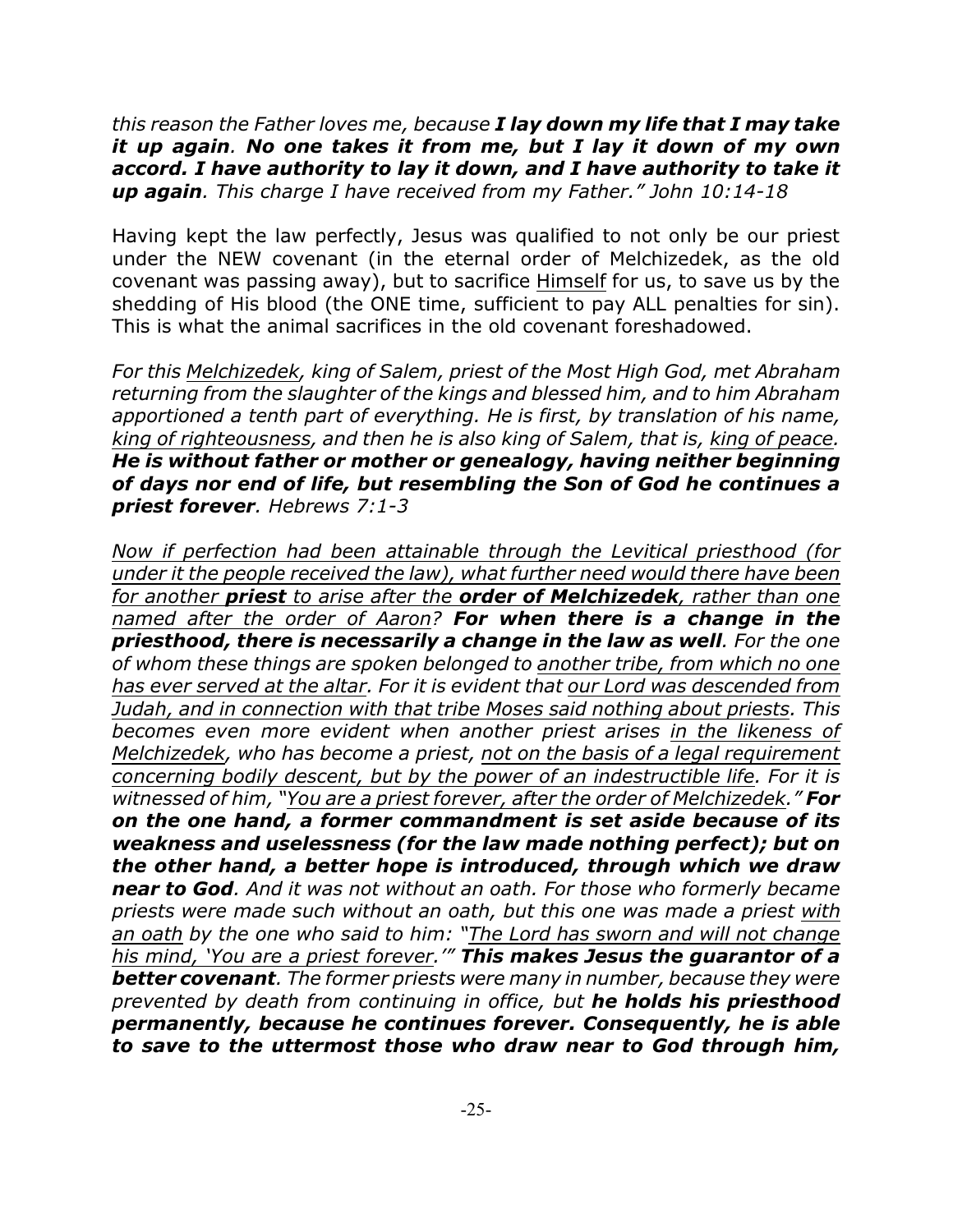*since he always lives to make intercession for them. For it was indeed fitting that we should have such a high priest, holy, innocent, unstained, separated from sinners, and exalted above the heavens. He has no need, like those high priests, to offer sacrifices daily, first for his own sins and then for those of the people, since he did this once for all when he offered up himself. For the law appoints men in their weakness as high priests, but the word of the oath, which came later than the law, appoints a Son who has been made perfect forever. Hebrews 7:11-28*

*In speaking of a new covenant, he makes the first one obsolete. And what is becoming obsolete and growing old is ready to vanish away. Hebrews 8:13*

*Indeed, under the law almost everything is purified with blood, and without the shedding of blood there is no forgiveness of sins. Thus it was necessary for the copies of the heavenly things to be purified with these rites, but the heavenly things themselves with better sacrifices than these. For Christ has entered, not into holy places made with hands, which are copies of the true things, but into heaven itself, now to appear in the presence of God on our behalf. Nor was it to offer himself repeatedly, as the high priest enters the holy places every year with blood not his own, for then he would have had to suffer repeatedly since the foundation of the world. But as it is, he has appeared once for all at the end of the ages to put away sin by the sacrifice of himself. And just as it is appointed for man to die once, and after that comes judgment, so Christ, having been offered once to bear the sins of many, will appear a second time, not to deal with sin but to save those who are eagerly waiting for him. Hebrews 9:22-28*

*For since the law has but a shadow of the good things to come instead of the true form of these realities, it can never, by the same sacrifices that are continually offered every year, make perfect those who draw near. Otherwise, would they not have ceased to be offered, since the worshipers, having once been cleansed, would no longer have any consciousness of sins? But in these sacrifices there is a reminder of sins every year. For it is impossible for the blood of bulls and goats to take away sins. Consequently, when Christ came into the world, he said, "Sacrifices and offerings you have not desired, but a body have you prepared for me; in burnt offerings and sin offerings you have taken no pleasure. Then I said, 'Behold, I have come to do your will, O God, as it is written of me in the scroll of the book.'" When he said above, "You have neither desired nor taken pleasure in sacrifices and offerings and burnt offerings and sin offerings" (these are offered according to the law), then he added, "Behold, I have come to do your will." He does away with the first in order to establish the second. And by that will we have been sanctified through the*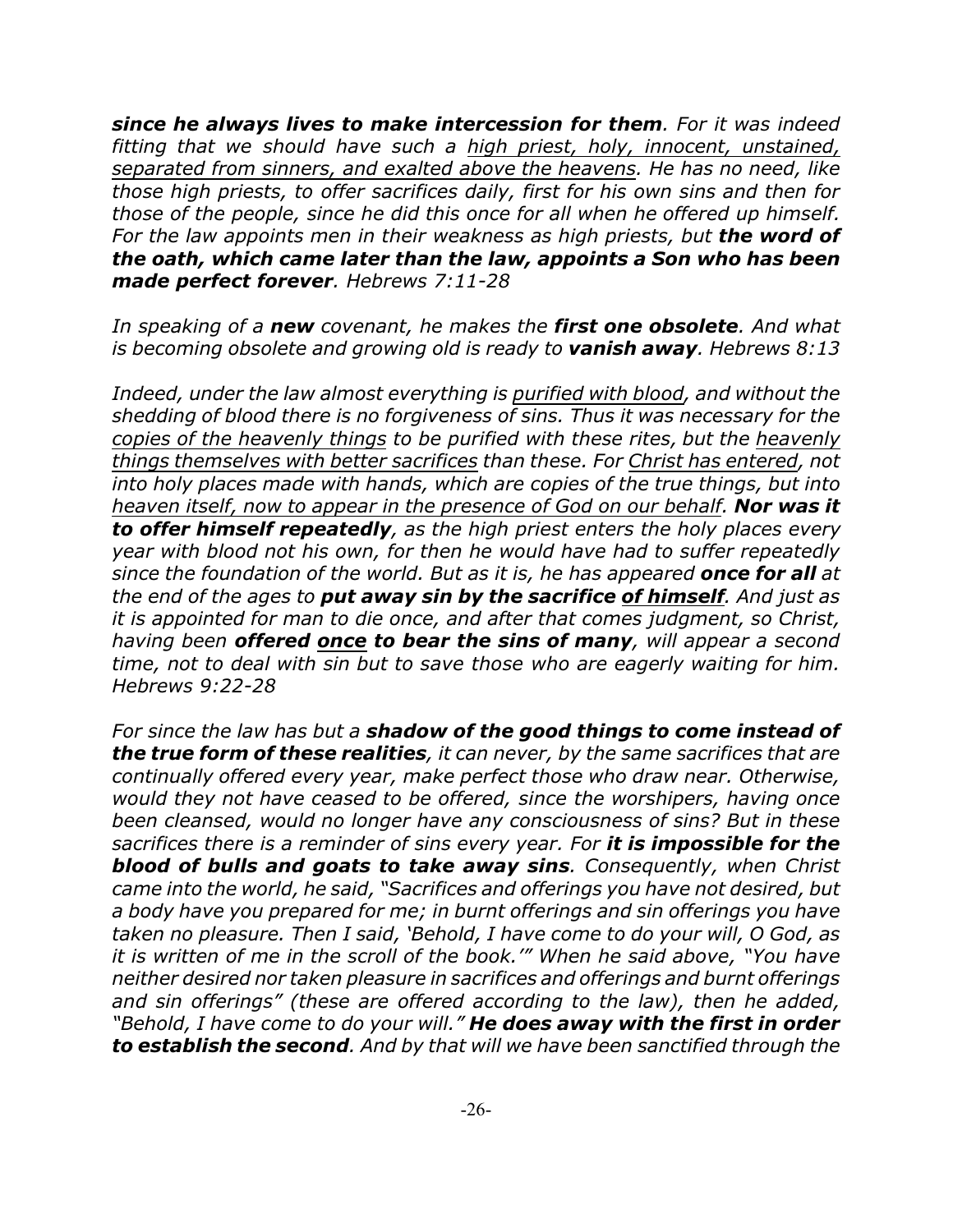*offering of the body of Jesus Christ once for all. And every priest stands daily at his service, offering repeatedly the same sacrifices, which can never take away sins. But when Christ had offered for all time a single sacrifice for sins, he sat down at the right hand of God, waiting from that time until his enemies should be made a footstool for his feet. For by a single offering he has perfected for all time those who are being sanctified. And the Holy Spirit also bears witness to us; for after saying, "This is the covenant that I will make with them after those days, declares the Lord: I will put my laws on their hearts, and write them on their minds," then he adds, "I will remember their sins and their lawless deeds no more." Where there is forgiveness of these, there is no longer any offering for sin. Hebrews 10:1-18*

*For our sake he made him to be sin who knew no sin, so that in him we might become the righteousness of God. 2 Corinthians 5:21*

*My little children, I am writing these things to you so that you may not sin. But if anyone does sin, we have an advocate with the Father, Jesus Christ the righteous. He is the propitiation for our sins, and not for ours only but also for the sins of the whole world. 1 John 2:1-2*

*Anyone who does not love does not know God, because God is love. In this the love of God was made manifest among us, that God sent his only Son into the world, so that we might live through him. In this is love, not that we have loved God but that he loved us and sent his Son to be the propitiation for our sins. 1 John 4:8-10*

*Long ago, at many times and in many ways, God spoke to our fathers by the prophets, but in these last days he has spoken to us by his Son, whom he appointed the heir of all things, through whom also he created the world. He is the radiance of the glory of God and the exact imprint of his nature, and he upholds the universe by the word of his power. After making purification for sins, he sat down at the right hand of the Majesty on high, having become as much superior to angels as the name he has inherited is more excellent than theirs. For to which of the angels did God ever say, "You are my Son, today I have begotten you"? Or again, "I will be to him a father, and he shall be to me a son"? And again, when he brings the firstborn into the world, he says, "Let all God's angels worship him." Of the angels he says, "He makes his angels winds, and his ministers a flame of fire." But of the Son he says, "Your throne, O God, is forever and ever, the scepter of uprightness is the scepter of your kingdom. You have loved righteousness and hated wickedness; therefore God, your God, has anointed you with the oil of gladness beyond your companions." And, "You, Lord, laid the foundation of the earth in*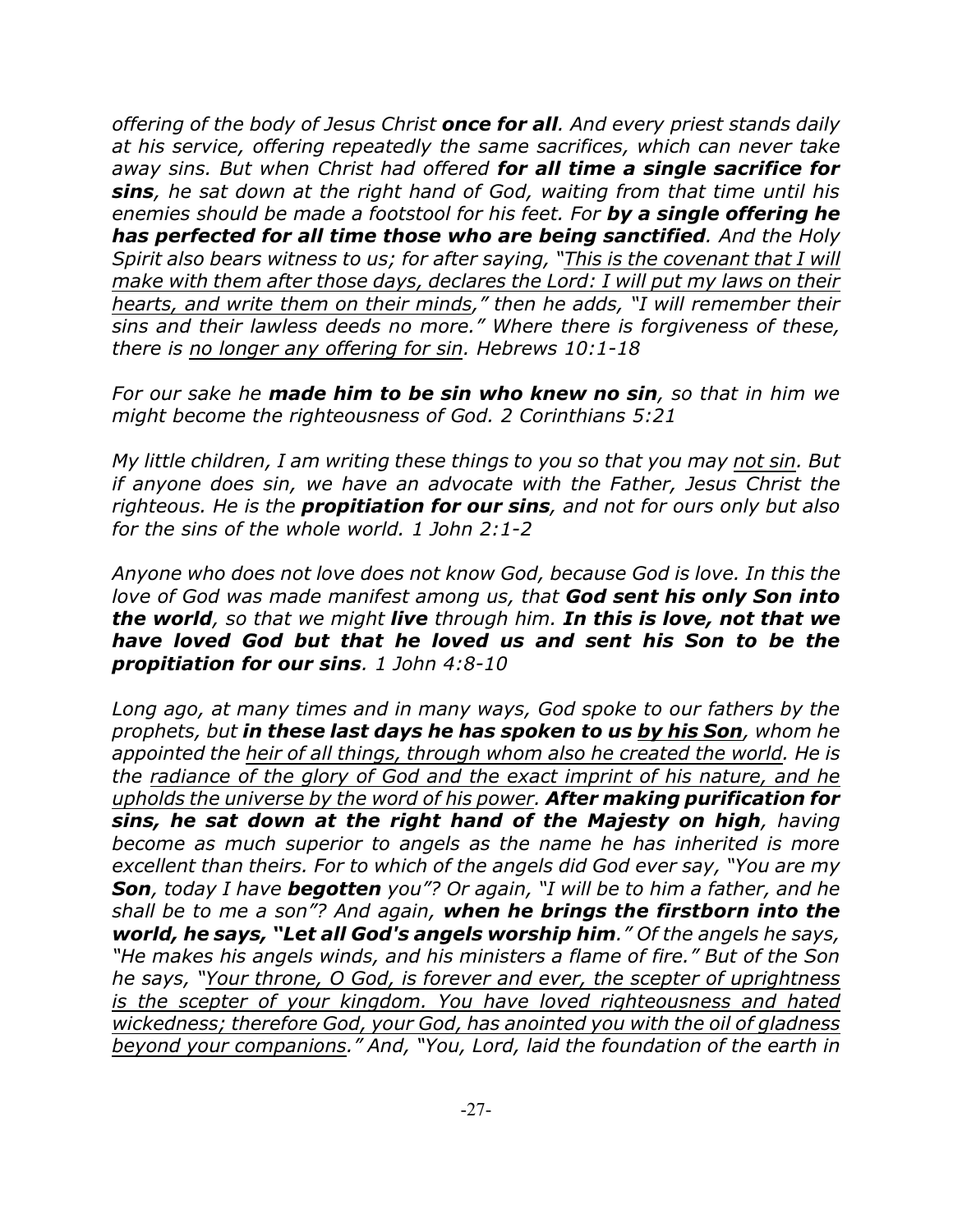*the beginning, and the heavens are the work of your hands; they will perish, but you remain; they will all wear out like a garment, like a robe you will roll them up, like a garment they will be changed. But you are the same, and your years will have no end." And to which of the angels has he ever said, "Sit at my right hand until I make your enemies a footstool for your feet"? Are they not all ministering spirits sent out to serve for the sake of those who are to inherit salvation? Hebrews 1:1-14* (Also see Psalm 45.)

*Though you have not seen him, you love him. Though you do not now see him, you believe in him and rejoice with joy that is inexpressible and filled with glory, obtaining the outcome of your faith, the salvation of your souls. Concerning this salvation, the prophets who prophesied about the grace that was to be yours searched and inquired carefully, inquiring what person or time the Spirit of Christ in them was indicating when he predicted the sufferings of Christ and the subsequent glories. It was revealed to them that they were serving not themselves but you, in the things that have now been announced to you through those who preached the good news to you by the Holy Spirit sent from heaven, things into which angels long to look. Therefore, preparing your minds for action, and being sober-minded, set your hope fully on the grace that will be brought to you at the revelation of Jesus Christ. As obedient children, do not be conformed to the passions of your former ignorance, but as he who called you is holy, you also be holy in all your conduct, since it is written, "You shall be holy, for I am holy." And if you call on him as Father who judges impartially according to each one's deeds, conduct yourselves with fear throughout the time of your exile, knowing that you were ransomed from the futile ways inherited from your forefathers, not with perishable things such as silver or gold, but with the precious blood of Christ, like that of a lamb without blemish or spot. He was foreknown before the foundation of the world but was made manifest in the last times for the sake of you who through him are believers in God, who raised him from the dead and gave him glory, so that your faith and hope are in God. Having purified your souls by your obedience to the truth for a sincere brotherly love, love one another earnestly from a pure heart, since you have been born again, not of perishable seed but of imperishable, through the living and abiding word of God; for "All flesh is like grass and all its glory like the flower of grass. The grass withers, and the flower falls, but the word of the Lord remains forever." And this word is the good news that was preached to you. 1 Peter 1:8-25*

We are also told that Moses, who was used mightily by God, was the most humble man on the earth (at least during his lifetime).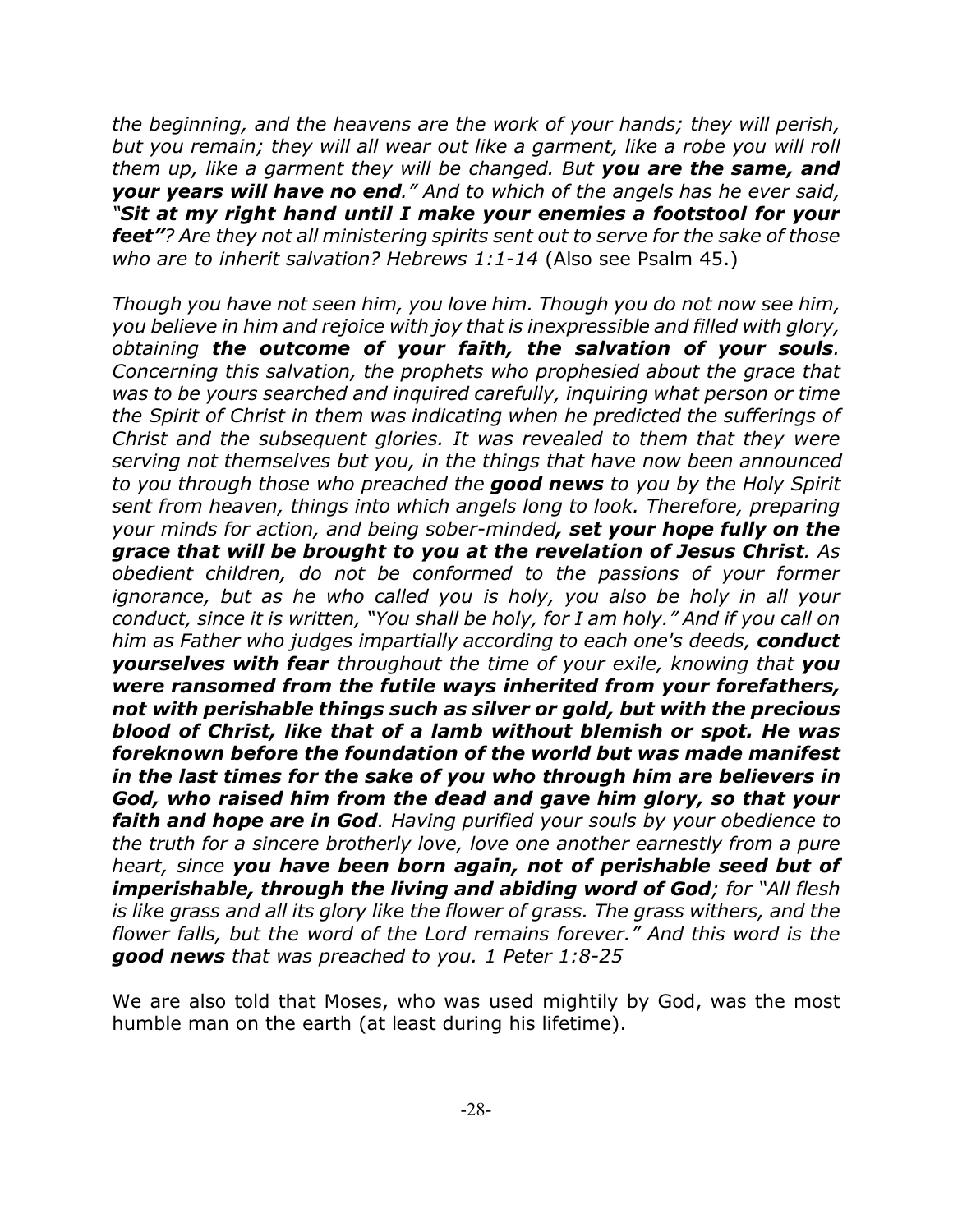*Now the man Moses was very meek, more than all people who were on the face of the earth. Numbers 12:3*

*Thus the LORD used to speak to Moses face to face, as a man speaks to his friend. Exodus 33:11a*

*For by the grace given to me I say to everyone among you not to think of himself more highly than he ought to think, but to think with sober judgment, each according to the measure of faith that God has assigned. Romans 12:3*

*Now he told a parable to those who were invited, when he noticed how they chose the places of honor, saying to them, "When you are invited by someone to a wedding feast, do not sit down in a place of honor, lest someone more distinguished than you be invited by him, and he who invited you both will come and say to you, 'Give your place to this person,' and then you will begin with shame to take the lowest place. But when you are invited, go and sit in the lowest place, so that when your host comes he may say to you, 'Friend, move up higher.' Then you will be honored in the presence of all who sit at table with you. For everyone who exalts himself will be humbled, and he who humbles himself will be exalted." Luke 14:7-11*

Our slates are washed clean when we believe in the Gospel, and everything we do from that point on should reflect our gratitude, love and respect for our great God. There is no mention in the Bible of our having to (or even being able to) pay the penalty for ANY part of our sin—Jesus finished that work.

If we say we have no sin, we deceive ourselves, and the truth is not in us. If *we confess our sins, he is faithful and just to forgive us our sins and to cleanse us from all unrighteousness. If we say we have not sinned, we make him a liar, and his word is not in us. 1 John 1:8-10*

*When Jesus had received the sour wine, he said, "It is finished," and he bowed his head and gave up his spirit. John 19:30*

However, our behavior as adopted children of God should show the world what our Father is like. Continuing in sin after being washed clean is compared to a dog eating its own vomit, or a pig wallowing in the mud after being bathed. There are rewards for faithfulness that are promised to those who overcome their old flesh through the power of the Holy Spirit. There will also be consequences for those who know better, but disobey anyway.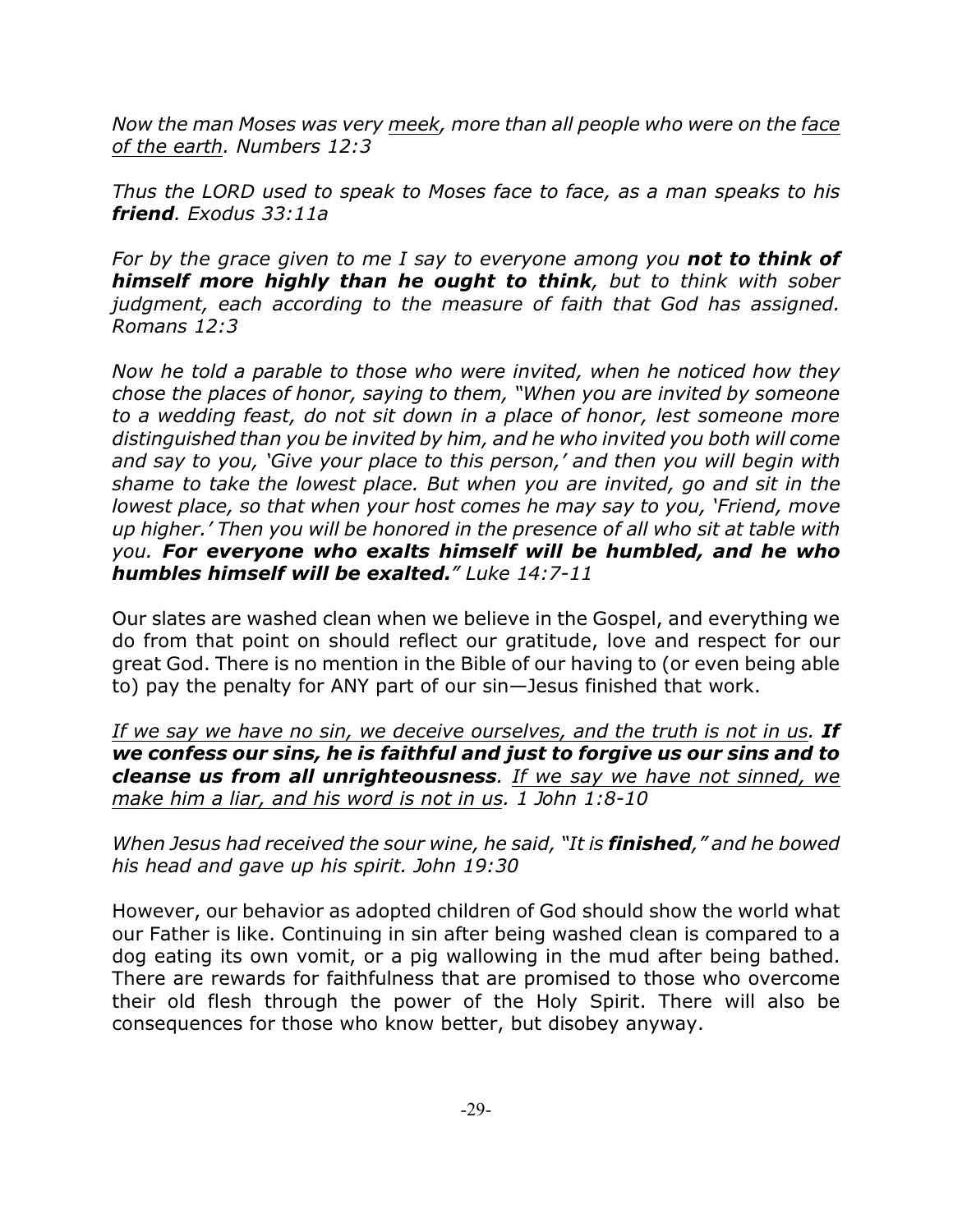*And not only the creation, but we ourselves, who have the firstfruits of the Spirit, groan inwardly as we wait eagerly for adoption as sons, the redemption of our bodies. Romans 8:23*

*But when the fullness of time had come, God sent forth his Son, born of woman, born under the law, to redeem those who were under the law, so that we might receive adoption as sons. And because you are sons, God has sent the Spirit of his Son into our hearts, crying, "Abba! Father!" So you are no longer a slave, but a son, and if a son, then an heir through God. Formerly, when you did not know God, you were enslaved to those that by nature are not gods. Galatians 4:4-8*

*By this my Father is glorified, that you bear much fruit and so prove to be my disciples. As the Father has loved me, so have I loved you. Abide in my love. If you keep my commandments, you will abide in my love, just as I have kept my Father's commandments and abide in his love. John 15:8-10*

*"You are the salt of the earth, but if salt has lost its taste, how shall its saltiness be restored? It is no longer good for anything except to be thrown out and trampled under people's feet. "You are the light of the world. A city set on a hill cannot be hidden. Nor do people light a lamp and put it under a basket, but on a stand, and it gives light to all in the house. In the same way, let your light shine before others, so that they may see your good works and give glory to your Father who is in heaven. Matthew 5:13-16*

*Therefore be imitators of God, as beloved children. And walk in love, as Christ loved us and gave himself up for us, a fragrant offering and sacrifice to God. But sexual immorality and all impurity or covetousness must not even be named among you, as is proper among saints. Let there be no filthiness nor foolish talk nor crude joking, which are out of place, but instead let there be thanksgiving. For you may be sure of this, that everyone who is sexually immoral or impure, or who is covetous ( that is, an idolater), has no inheritance in the kingdom of Christ and God. Let no one deceive you with empty words, for because of these things the wrath of God comes upon the sons of disobedience. Therefore do not become partners with them; for at one time you were darkness, but now you are light in the Lord. Walk as children of light (for the fruit of light is found in all that is good and right and true), and try to discern what is pleasing to the Lord. Take no part in the unfruitful works of darkness, but instead expose them. For it is shameful even to speak of the things that they do in secret. Ephesians 5:1-12*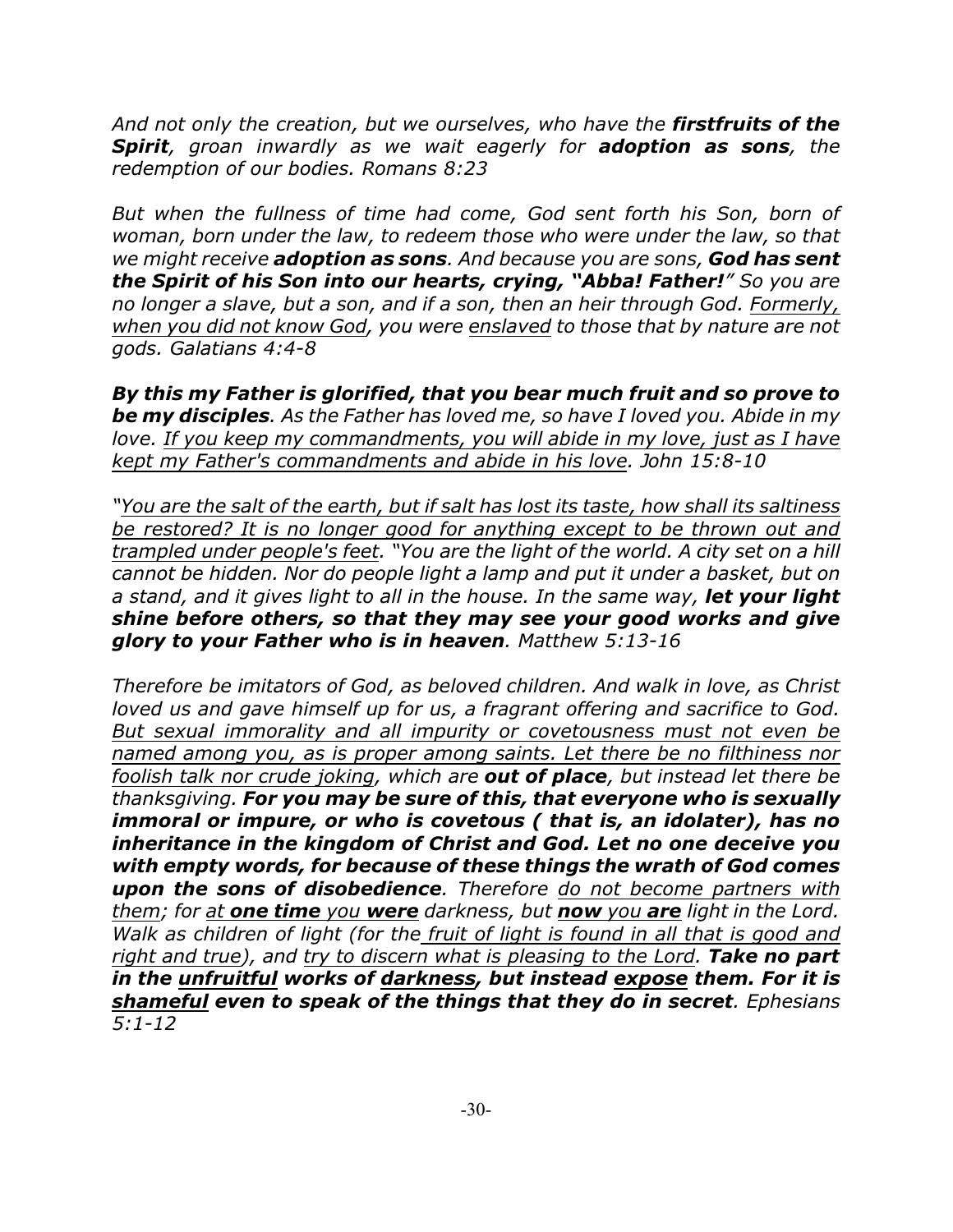*Do not be unequally yoked with unbelievers. For what partnership has righteousness with lawlessness? Or what fellowship has light with darkness? What accord has Christ with Belial? Or what portion does a believer share with an unbeliever? What agreement has the temple of God with idols? For we are the temple of the living God; as God said, "I will make my dwelling among them and walk among them, and I will be their God, and they shall be my people. Therefore go out from their midst, and be separate from them, says the Lord, and touch no unclean thing; then I will welcome you, and I will be a father to you, and you shall be sons and daughters to me, says the Lord Almighty." Since we have these promises, beloved, let us cleanse ourselves from every defilement of body and spirit, bringing holiness to completion in the fear of God. 2 Corinthians 6:14-7:1*

*Finally, then, brothers, we ask and urge you in the Lord Jesus, that as you received from us how you ought to walk and to please God, just as you are doing, that you do so more and more. For you know what instructions we gave you through the Lord Jesus. For this is the will of God, your sanctification: that you abstain from sexual immorality; that each one of you know how to control his own body in holiness and honor, not in the passion of lust like the Gentiles who do not know God; that no one transgress and wrong his brother in this matter, because the Lord is an avenger in all these things, as we told you beforehand and solemnly warned you. For God has not called us for impurity, but in holiness. Therefore whoever disregards this, disregards not man but God, who gives his Holy Spirit to you. 1 Thessalonians 4:1-8*

*"And to the angel of the church in Thyatira write: 'The words of the Son of God, who has eyes like a flame of fire, and whose feet are like burnished bronze. "'I know your works, your love and faith and service and patient endurance, and that your latter works exceed the first. But I have this against you, that you tolerate that woman Jezebel, who calls herself a prophetess and is teaching and seducing my servants to practice sexual immorality and to eat food sacrificed to idols. I gave her time to repent, but she refuses to repent of her sexual immorality. Behold, I will throw her onto a sickbed, and those who commit adultery with her I will throw into great tribulation, unless they repent of her works, and I will strike her children dead. And all the churches will know that I am he who searches mind and heart, and I will give to each of you according to your works. But to the rest of you in Thyatira, who do not hold this teaching, who have not learned what some call the deep things of Satan, to you I say, I do not lay on you any other burden. Only hold fast what you have until I come. The one who conquers and who keeps my works until the end, to him I will give authority over the nations, and he will*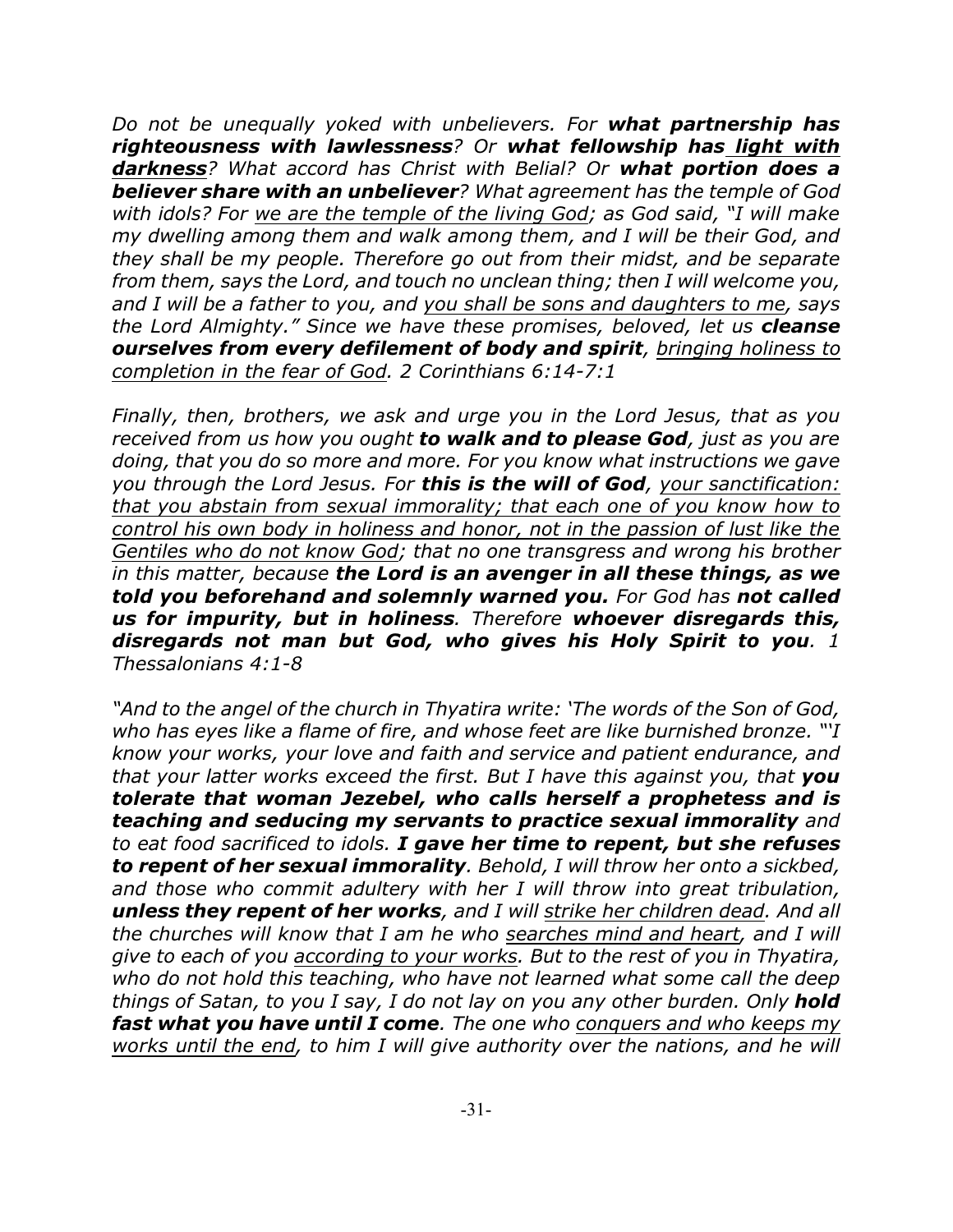*rule them with a rod of iron, as when earthen pots are broken in pieces, even as I myself have received authority from my Father. And I will give him the morning star. He who has an ear, let him hear what the Spirit says to the churches.' "And to the angel of the church in Sardis write: 'The words of him who has the seven spirits of God and the seven stars. "'I know your works. You have the reputation of being alive, but you are dead. Wake up, and strengthen what remains and is about to die, for I have not found your works complete in the sight of my God. Remember, then, what you received and heard. Keep it, and repent. If you will not wake up, I will come like a thief, and you will not know at what hour I will come against you. Yet you have still a few names in Sardis, people who have not soiled their garments, and they will walk with me in white, for they are worthy. The one who conquers will be clothed thus in white garments, and I will never blot his name out of the book of life. I will confess his name before my Father and before his angels. He who has an ear, let him hear what the Spirit says to the churches.' Revelation 2:18-3:6*

*And that servant who knew his master's will but did not get ready or act according to his will, will receive a severe beating. But the one who did not know, and did what deserved a beating, will receive a light beating. Everyone to whom much was given, of him much will be required, and from him to whom they entrusted much, they will demand the more. Luke 12:47-48*

Although this message is for those who reject God (some of whom will actually seek to prevail against Him in the future—Rev. 17:12-14), we can all use it to examine our lives to be sure that the faith we're exercising is 100% in God (not ourselves or anyone or anything else), and that we really KNOW Him as He teaches us about Himself and His ways in the Bible. Since He never changes, we can be sure that the Scriptures are NOT outdated for our time. We will each answer for our OWN response to hearing the truth.

*Have you been thinking all along that we have been defending ourselves to you? It is in the sight of God that we have been speaking in Christ, and all for your upbuilding, beloved. For I fear that perhaps when I come I may find you not as I wish, and that you may find me not as you wish—that perhaps there may be quarreling, jealousy, anger, hostility, slander, gossip, conceit, and disorder. I fear that when I come again my God may humble me before you, and I may have to mourn over many of those who sinned earlier and have not repented of the impurity, sexual immorality, and sensuality that they have practiced. This is the third time I am coming to you. Every charge must be established by the evidence of two or three witnesses. I warned those who sinned before and all the others, and I warn them now while absent, as I did when present on my second visit, that if I come again I will not spare*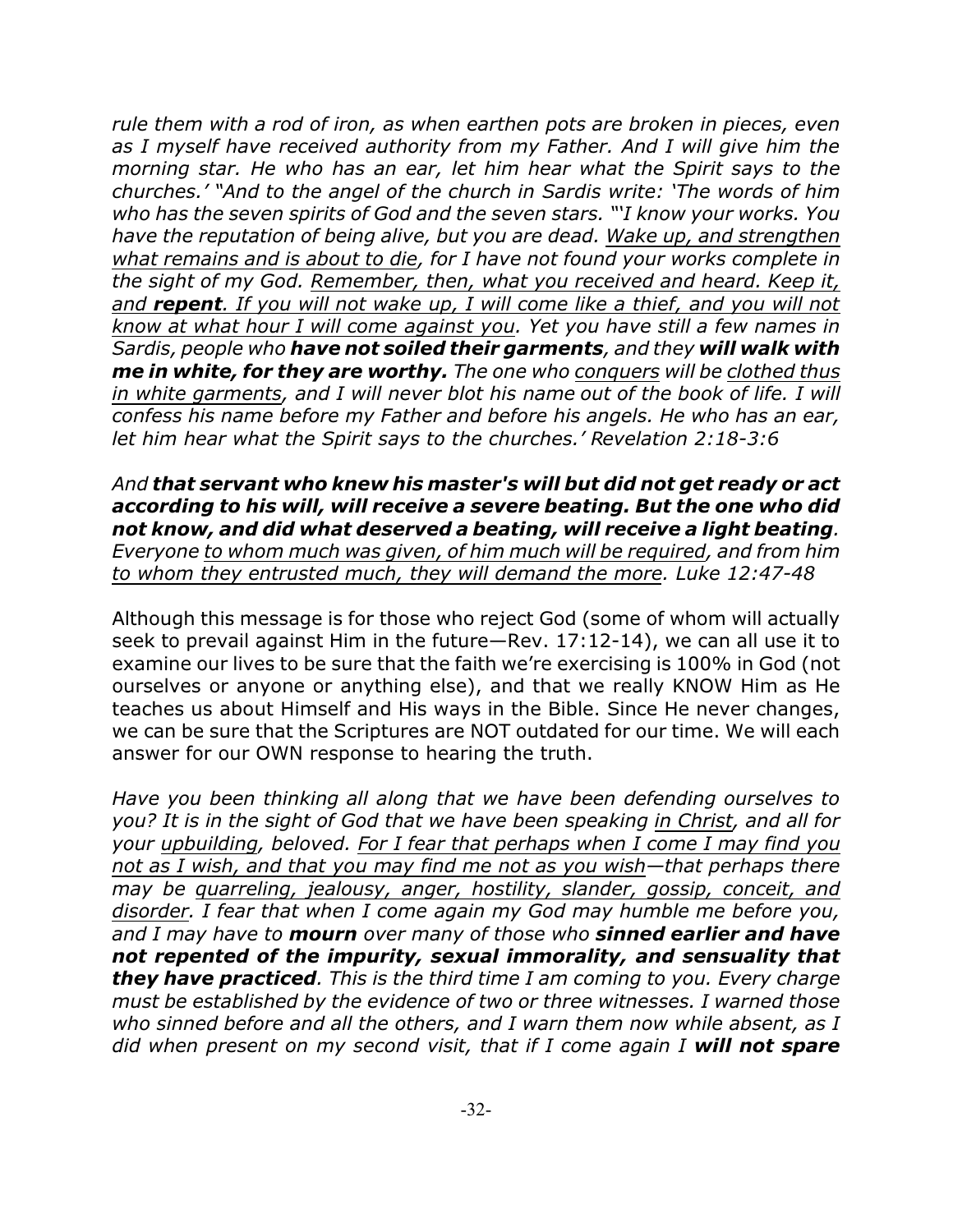*them—since you seek proof that Christ is speaking in me. He is not weak in dealing with you, but is powerful among you. For he was crucified in weakness, but lives by the power of God. For we also are weak in him, but in dealing with you we will live with him by the power of God. Examine yourselves, to see whether you are in the faith. Test yourselves. Or do you not realize this about yourselves, that Jesus Christ is in you?—unless indeed you fail to meet the test! 2 Corinthians 12:19-13:5*

*For to set the mind on the flesh is death, but to set the mind on the Spirit is life and peace. For the mind that is set on the flesh is hostile to God, for it does not submit to God's law; indeed, it cannot. Those who are in the flesh cannot please God. You, however, are not in the flesh but in the Spirit, if in fact the Spirit of God dwells in you. Anyone who does not have the Spirit of Christ does not belong to him. Romans 8:6-9*

*Brothers, if anyone is caught in any transgression, you who are spiritual should restore him in a spirit of gentleness. Keep watch on yourself, lest you too be tempted. Bear one another's burdens, and so fulfill the law of Christ. For if anyone thinks he is something, when he is nothing, he deceives himself. But let each one test his own work, and then his reason to boast will be in himself alone and not in his neighbor. For each will have to bear his own load. Let the one who is taught the word share all good things with the one who teaches. Do not be deceived: God is not mocked, for whatever one sows, that will he also reap. For the one who sows to his own flesh will from the flesh reap corruption, but the one who sows to the Spirit will from the Spirit reap eternal life. And let us not grow weary of doing good, for in due season we will reap, if we do not give up. So then, as we have opportunity, let us do good to everyone, and especially to those who are of the household of faith. Galatians 6:1-10*

*Or do you not know that the unrighteous will not inherit the kingdom of God? Do not be deceived: neither the sexually immoral, nor idolaters, nor adulterers, nor men who practice homosexuality, nor thieves, nor the greedy, nor drunkards, nor revilers, nor swindlers will inherit the kingdom of God. And such were some of you. But you were washed, you were sanctified, you were justified in the name of the Lord Jesus Christ and by the Spirit of our God. "All things are lawful for me," but not all things are helpful. "All things are lawful for me," but I will not be dominated by anything. "Food is meant for the stomach and the stomach for food"—and God will destroy both one and the other. The body is not meant for sexual immorality, but for the Lord, and the Lord for the body. And God raised the Lord and will also raise us up by his power. Do you not know that your bodies are members of Christ? Shall I then take*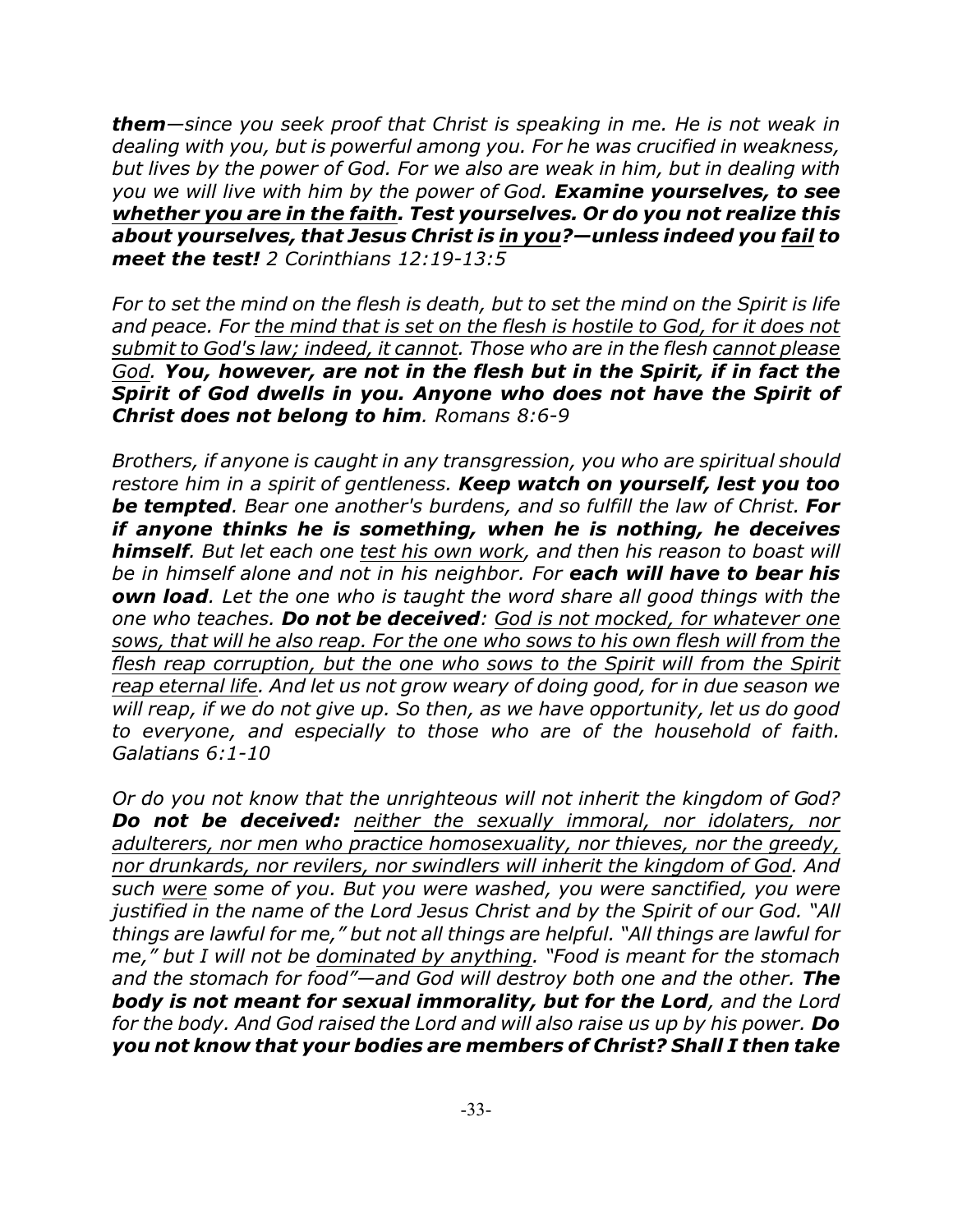*the members of Christ and make them members of a prostitute? Never! Or do you not know that he who is joined to a prostitute becomes one body with her? For, as it is written, "The two will become one flesh." But he who is joined to the Lord becomes one spirit with him. Flee from sexual immorality. Every other sin a person commits is outside the body, but the sexually immoral person sins against his own body. Or do you not know that your body is a temple of the Holy Spirit within you, whom you have from God? You are not your own, for you were bought with a price. So glorify God in your body. 1 Corinthians 6:9-20*

*Do not be deceived: "Bad company ruins good morals." Wake up from your drunken stupor, as is right, and do not go on sinning. For some have no knowledge of God. I say this to your shame. 1 Corinthians 15:33-34*

*Let marriage be held in honor among all, and let the marriage bed be undefiled, for God will judge the sexually immoral and adulterous. Keep your life free from love of money, and be content with what you have, for he has said, "I will never leave you nor forsake you." So we can confidently say, "The Lord is my helper; I will not fear; what can man do to me?" Remember your leaders, those who spoke to you the word of God. Consider the outcome of their way of life, and imitate their faith. Jesus Christ is the same yesterday and today and forever. Hebrews 13:4-8*

*Therefore my judgment is that we should not trouble those of the Gentiles who turn to God, but should write to them to abstain from the things polluted by idols, and from sexual immorality, and from what has been strangled, and from blood. Acts 15:19-20*

*For it has seemed good to the Holy Spirit and to us to lay on you no greater burden than these requirements: that you abstain from what has been sacrificed to idols, and from blood, and from what has been strangled, and from sexual immorality. If you keep yourselves from these, you will do well. Farewell." Acts 15:28-29*

We can look at our own fruits to see if they match what those listed for us as being those of the Spirit or if our fruits are still on the list of those stemming from our sinful, old flesh. Jesus didn't die for us so that we could continue enjoying our sin without fear ("fear" is respect and the common sense not to put God to the test!) That is NOT the kind of "freedom" He has given us. That's to be part of our forgiven, washed past, by His grace and HIS power IN us.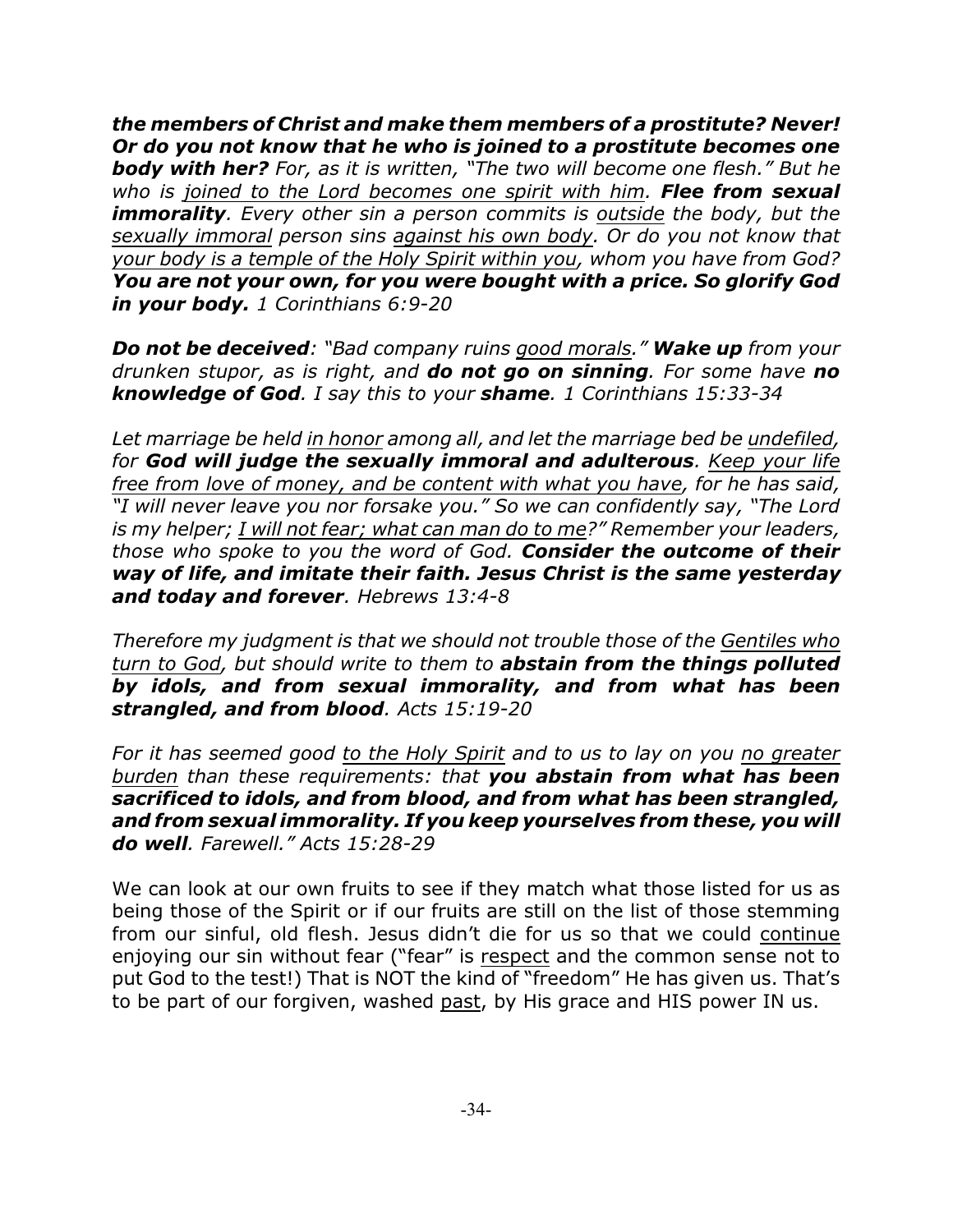*For you were called to freedom, brothers. Only do not use your freedom as an opportunity for the flesh, but through love serve one another. For the whole law is fulfilled in one word: "You shall love your neighbor as yourself." But if you bite and devour one another, watch out that you are not consumed by one another. But I say, walk by the Spirit, and you will not gratify the desires of the flesh. For the desires of the flesh are against the Spirit, and the desires of the Spirit are against the flesh, for these are opposed to each other, to keep you from doing the things you want to do. But if you are led by the Spirit, you are not under the law. Now the works of the flesh are evident: sexual immorality, impurity, sensuality, idolatry, sorcery, enmity, strife, jealousy, fits of anger, rivalries, dissensions, divisions, envy, drunkenness, orgies, and things like these. I warn you, as I warned you before, that those who do such things will not inherit the kingdom of God. But the fruit of the Spirit is love, joy, peace, patience, kindness, goodness, faithfulness, gentleness, self-control; against such things there is no law. Galatians 5:13-23*

*Owe no one anything, except to love each other, for the one who loves another has fulfilled the law. For the commandments, "You shall not commit adultery, You shall not murder, You shall not steal, You shall not covet," and any other commandment, are summed up in this word: "You shall love your neighbor as yourself." Love does no wrong to a neighbor; therefore love is the fulfilling of the law. Besides this you know the time, that the hour has come for you to wake from sleep. For salvation is nearer to us now than when we first believed. The night is far gone; the day is at hand. So then let us cast off the works of darkness and put on the armor of light. Let us walk properly as in the daytime, not in orgies and drunkenness, not in sexual immorality and sensuality, not in quarreling and jealousy. But put on the Lord Jesus Christ, and make no provision for the flesh, to gratify its desires. Romans 13:8-14* (Also 1Thess. 5:5-8, Eph. 5:7-12.)

*What shall we say then? Are we to continue in sin that grace may abound? By no means! How can we who died to sin still live in it? Do you not know that all of us who have been baptized into Christ Jesus were baptized into his death? We were buried therefore with him by baptism into death, in order that, just as Christ was raised from the dead by the glory of the Father, we too might walk in newness of life. For if we have been united with him in a death like his, we shall certainly be united with him in a resurrection like his. We know that our old self was crucified with him in order that the body of sin might be brought to nothing, so that we would no longer be enslaved to sin. For one who has died has been set free from sin. Now if we have died with Christ, we believe that we will also live with him. We know that Christ, being raised from*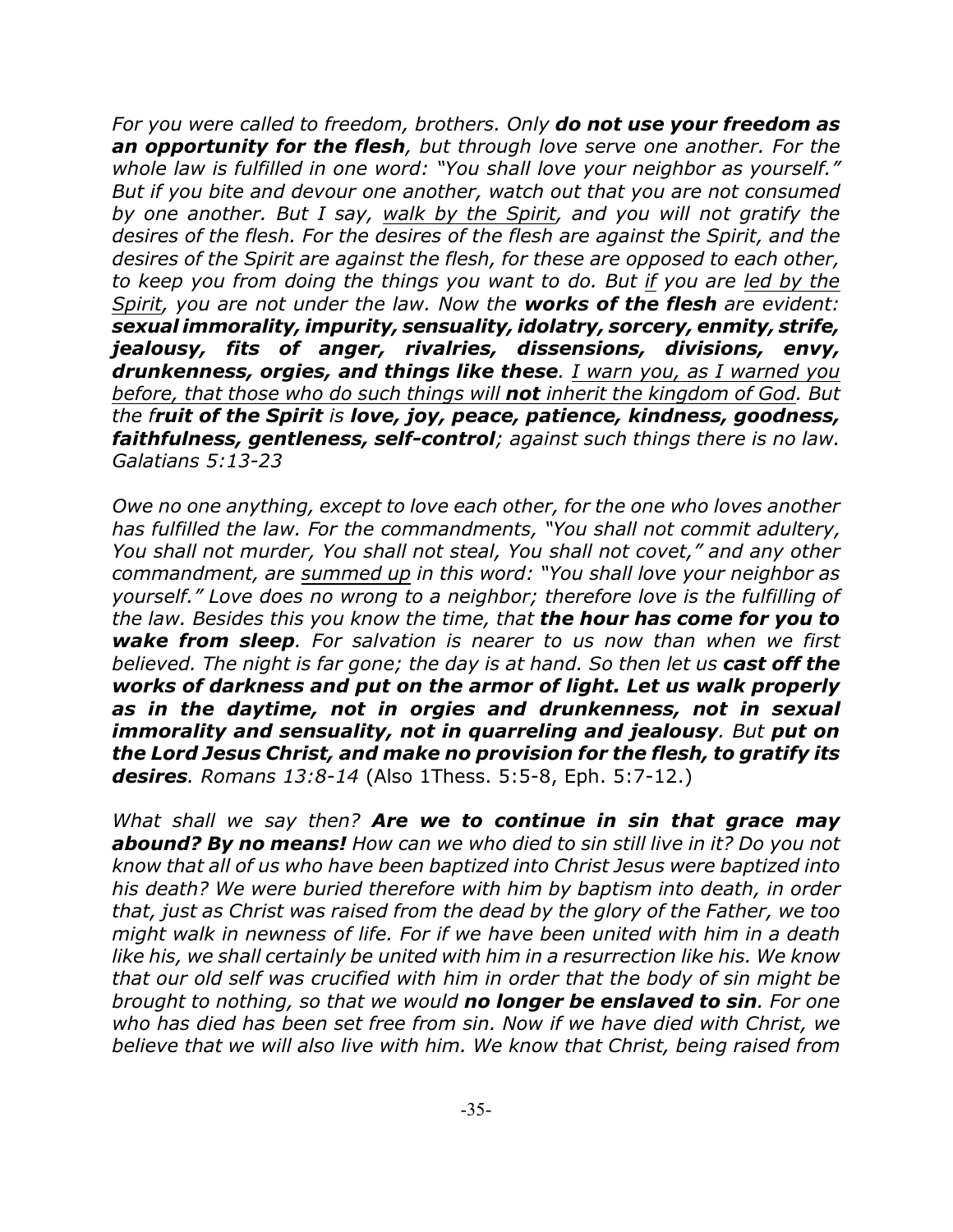*the dead, will never die again; death no longer has dominion over him. For the death he died he died to sin, once for all, but the life he lives he lives to God. So you also must consider yourselves dead to sin and alive to God in Christ Jesus. Let not sin therefore reign in your mortal body, to make you obey its passions. Do not present your members to sin as instruments for unrighteousness, but present yourselves to God as those who have been brought from death to life, and your members to God as instruments for righteousness. For sin will have no dominion over you, since you are not under law but under grace. What then? Are we to sin because we are not under law but under grace? By no means! Do you not know that if you present yourselves to anyone as obedient slaves, you are slaves of the one whom you obey, either of sin, which leads to death, or of obedience, which leads to righteousness? But thanks be to God, that you who were once slaves of sin have become obedient from the heart to the standard of teaching to which you were committed, and, having been set free from sin, have become slaves of righteousness. I am speaking in human terms, because of your natural limitations. For just as you once presented your members as slaves to impurity and to lawlessness leading to more lawlessness, so now present your members as slaves to righteousness leading to sanctification. For when you were slaves of sin, you were free in regard to righteousness. But what fruit were you getting at that time from the things of which you are now ashamed? For the end of those things is death. But now that you have been set free from sin and have become slaves of God, the fruit you get leads to sanctification and its end, eternal life. For the wages of sin is death, but the free gift of God is eternal life in Christ Jesus our Lord. Romans 6:1-23*

*Likewise, my brothers, you also have died to the law through the body of Christ, so that you may belong to another, to him who has been raised from the dead, in order that we may bear fruit for God. For while we were living in the flesh, our sinful passions, aroused by the law, were at work in our members to bear fruit for death. But now we are released from the law, having died to that which held us captive, so that we serve in the new way of the Spirit and not in the old way of the written code. Romans 7:4-6*

We're saved by grace through faith for a purpose. (Notice that salvation precedes the good works.)

*For by grace you have been saved through faith. And this is not your own doing; it is the gift of God, not a result of works, so that no one may boast. For we are his workmanship, created in Christ Jesus for good works, which God prepared beforehand, that we should walk in them. Ephesians 2:8-10*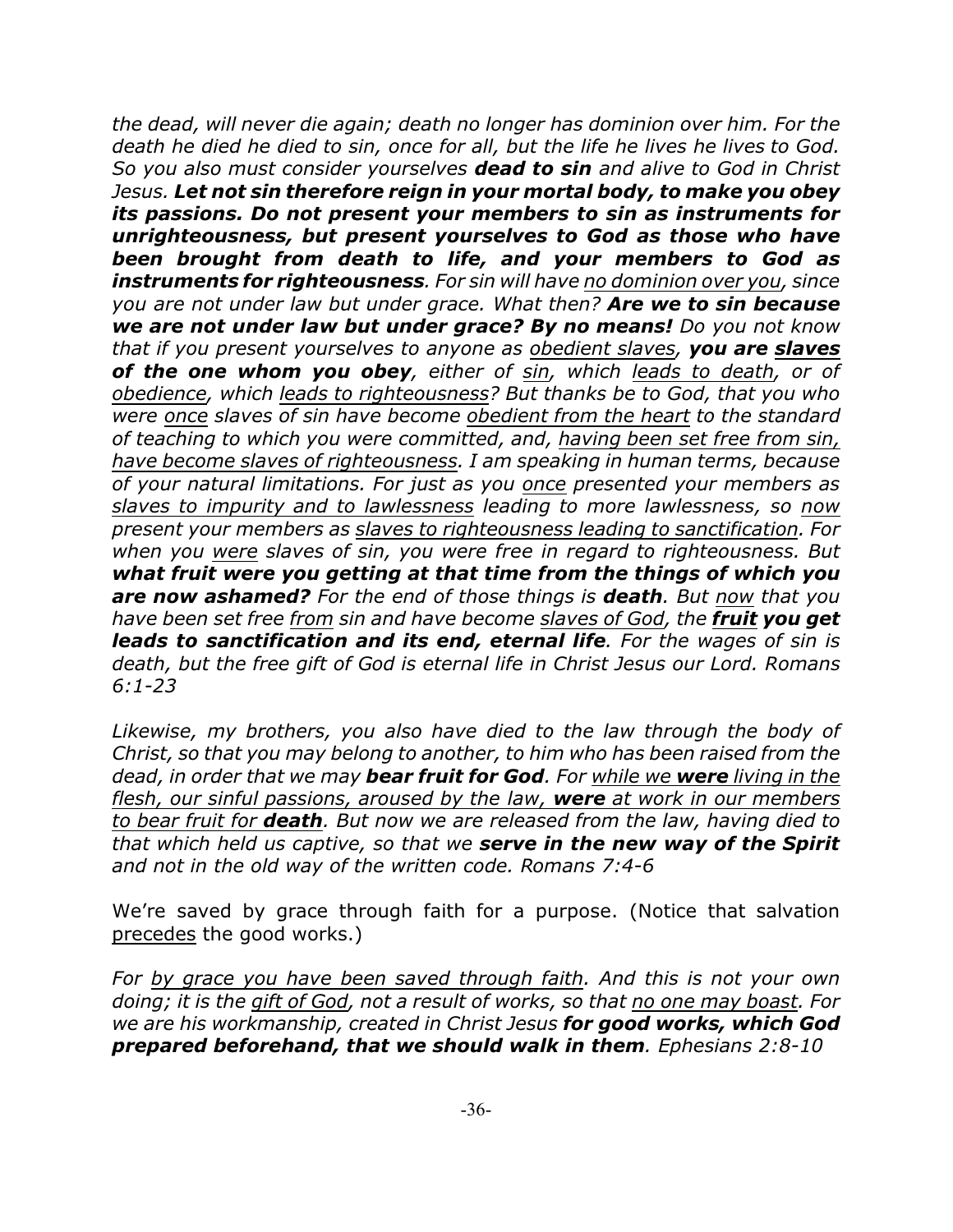*And let our people learn to devote themselves to good works, so as to help cases of urgent need, and not be unfruitful. Titus 3:14*

*For the grace of God has appeared, bringing salvation for all people, training us to renounce ungodliness and worldly passions, and to live selfcontrolled, upright, and godly lives in the present age, waiting for our blessed hope, the appearing of the glory of our great God and Savior Jesus Christ, who gave himself for us to redeem us from all lawlessness and to purify for himself a people for his own possession who are zealous for good works. Declare these things; exhort and rebuke with all authority. Let no one disregard you. Titus 2:11-15*

*The saying is trustworthy, and I want you to insist on these things, so that those who have believed in God may be careful to devote themselves to good works. These things are excellent and profitable for people. Titus 3:8 Know this, my beloved brothers: let every person be quick to hear, slow to speak, slow to anger; for the anger of man does not produce the righteousness of God. Therefore put away all filthiness and rampant wickedness and receive with meekness the implanted word, which is able to save your souls. James 1:19-21*

If Jesus' Spirit hasn't set us free from being enslaved to sin (such that we are unable to resist doing the same things we did before we came to know Him), that should make us question why not?

*So Jesus said to the Jews who had believed him, "If you abide in my word, you are truly my disciples, and you will know the truth, and the truth will set you free." They answered him, "We are offspring of Abraham and have never been enslaved to anyone. How is it that you say, 'You will become free'?" Jesus answered them, "Truly, truly, I say to you, everyone who practices sin is a slave to sin. The slave does not remain in the house forever; the son remains forever. So if the Son sets you free, you will be free indeed. John 8:31-36*

*The one who conquers will have this heritage, and I will be his God and he will be my son. But as for the cowardly, the faithless, the detestable, as for murderers, the sexually immoral, sorcerers, idolaters, and all liars, their portion will be in the lake that burns with fire and sulfur, which is the second death." Revelation 21:7-8*

*Now Moses was faithful in all God's house as a servant, to testify to the things that were to be spoken later, but Christ is faithful over God's house as a son.*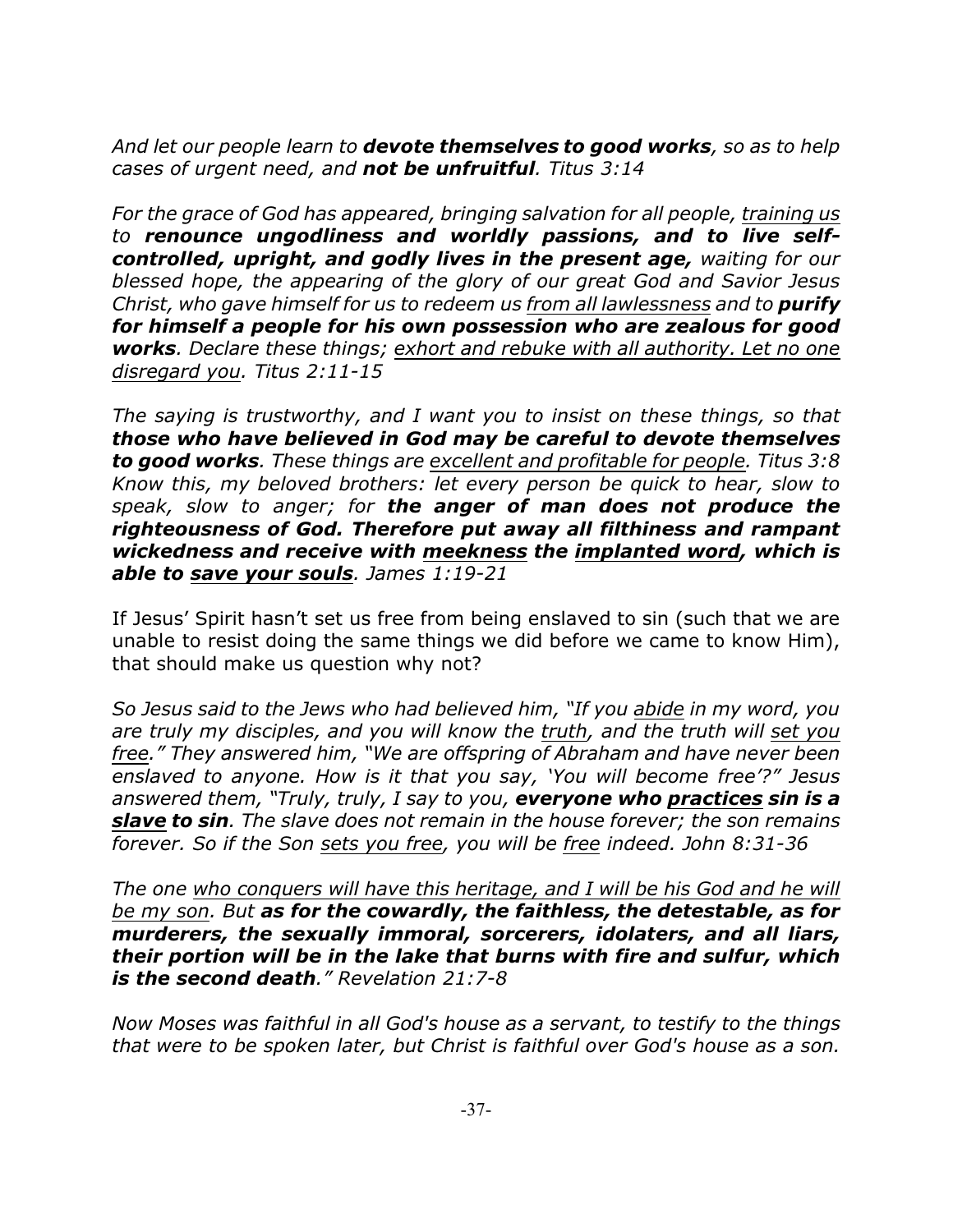*And we are his house if indeed we hold fast our confidence and our boasting in our hope. Therefore, as the Holy Spirit says, "Today, if you hear his voice, do not harden your hearts as in the rebellion, on the day of testing in the wilderness, where your fathers put me to the test and saw my works for forty years. Therefore I was provoked with that generation, and said, 'They always go astray in their heart; they have not known my ways.' As I swore in my wrath, 'They shall not enter my rest.'" Take care, brothers, lest there be in any of you an evil, unbelieving heart, leading you to fall away from the living God. But exhort one another every day, as long as it is called "today," that none of you may be hardened by the deceitfulness of sin. For we have come to share in Christ, if indeed we hold our original confidence firm to the end. Hebrews 3:5-14*

If sin still has control over us instead of the Holy Spirit bearing good fruit in us, we may need to question ourselves as to whether our faith is sincere (and according to a genuine knowledge of God and His ways).

*If we say we have fellowship with him while we walk in darkness, we lie and do not practice the truth. But if we walk in the light, as he is in the light, we have fellowship with one another, and the blood of Jesus his Son cleanses us from all sin. If we say we have no sin, we deceive ourselves, and the truth is not in us. If we confess our sins, he is faithful and just to forgive us our sins and to cleanse us from all unrighteousness. If we say we have not sinned, we make him a liar, and his word is not in us. My little children, I am writing these things to you so that you may not sin. But if anyone does sin, we have an advocate with the Father, Jesus Christ the righteous. He is the propitiation for our sins, and not for ours only but also for the sins of the whole world. And by this we know that we have come to know him, if we keep his commandments. Whoever says "I know him" but does not keep his commandments is a liar, and the truth is not in him, but whoever keeps his word, in him truly the love of God is perfected. By this we may know that we are in him: whoever says he abides in him ought to walk in the same way in which he walked. John 1:5-2:6*

*I write these things to you about those who are trying to deceive you. But the anointing that you received from him abides in you, and you have no need that anyone should teach you. But as his anointing teaches you about everything, and is true, and is no lie—just as it has taught you, abide in him. And now, little children, abide in him, so that when he appears we may have confidence and not shrink from him in shame at his coming. If you know that he is righteous, you may be sure that everyone who practices righteousness has been born of him. See what kind of love the Father has*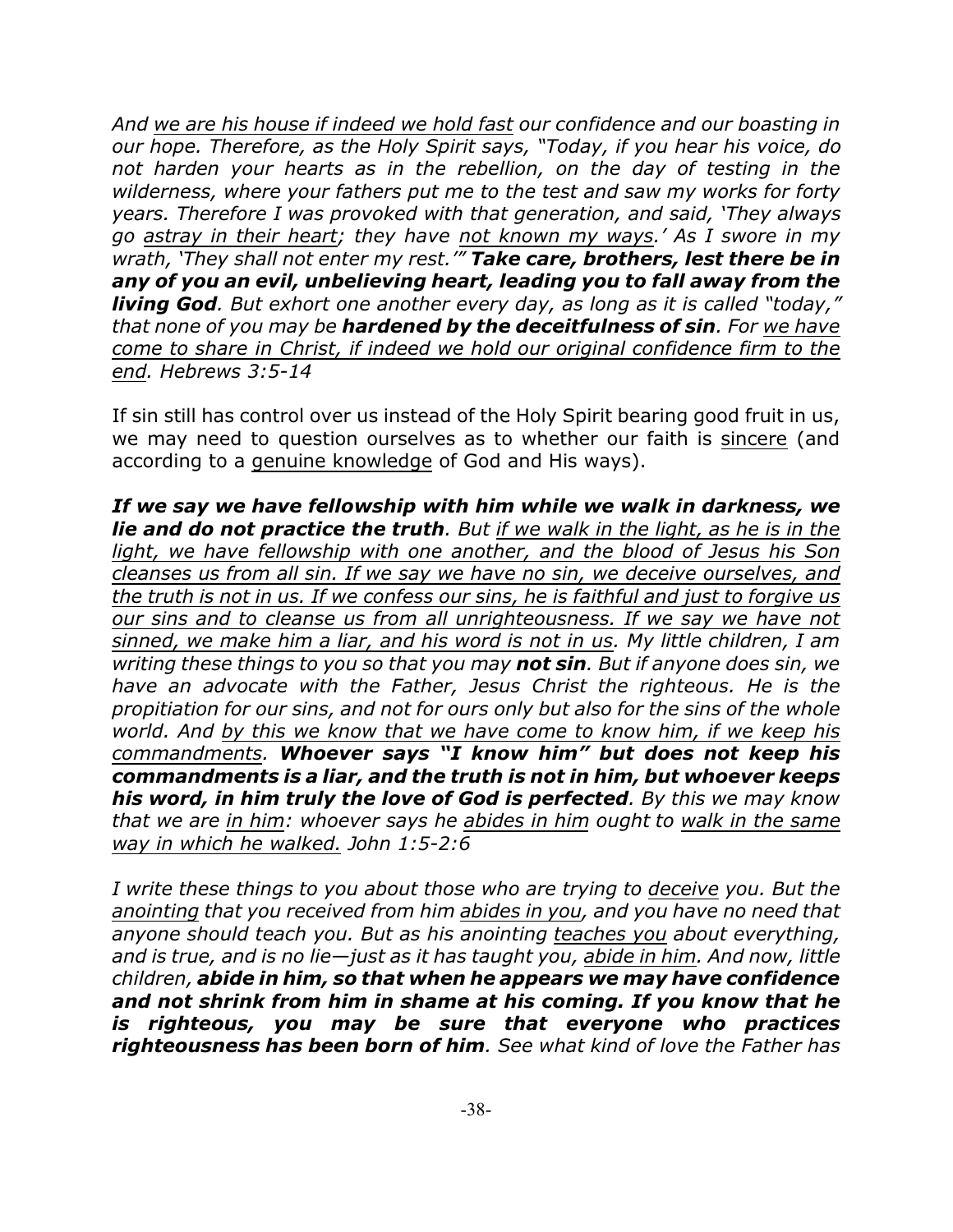*given to us, that we should be called children of God; and so we are. The reason why the world does not know us is that it did not know him. Beloved, we are God's children now, and what we will be has not yet appeared; but we know that when he appears we shall be like him, because we shall see him as he is. And everyone who thus hopes in him purifies himself as he is pure. Everyone who makes a practice of sinning also practices lawlessness; sin is lawlessness. You know that he appeared in order to take away sins, and in him there is no sin. No one who abides in him keeps on sinning; no one who keeps on sinning has either seen him or known him. Little children, let no one deceive you. Whoever practices righteousness is righteous, as he is righteous. Whoever makes a practice of sinning is of the devil, for the devil has been sinning from the beginning. The reason the Son of God appeared was to destroy the works of the devil. No one born of God makes a practice of sinning, for God's seed abides in him, and he cannot keep on sinning because he has been born of God. By this it is evident who are the children of God, and who are the children of the devil: whoever does not practice righteousness is not of God, nor is the one who does not love his brother. 1 John 2:26-3:10*

*For this is the love of God, that we keep his commandments. And his commandments are not burdensome. 1 John 5:3* (See again John 14:15-26.)

*"I am the true vine, and my Father is the vinedresser. Every branch in me that does not bear fruit he takes away, and every branch that does bear fruit he prunes, that it may bear more fruit. Already you are clean because of the word that I have spoken to you. Abide in me, and I in you. As the branch cannot bear fruit by itself, unless it abides in the vine, neither can you, unless you abide in me. I am the vine; you are the branches. Whoever abides in me and I in him, he it is that bears much fruit, for apart from me you can do nothing. If anyone does not abide in me he is thrown away like a branch and withers; and the branches are gathered, thrown into the fire, and burned. If you abide in me, and my words abide in you, ask whatever you wish, and it will be done for you. By this my Father is glorified, that you bear much fruit and so prove to be my disciples. As the Father has loved me, so have I loved you. Abide in my love. If you keep my commandments, you will abide in my love, just as I have kept my Father's commandments and abide in his love. These things I have spoken to you, that my joy may be in you, and that your joy may be full. "This is my commandment, that you love one another as I have loved you. Greater love has no one than this, that someone lay down his life for his friends. You are my friends if you do what I command you. John 15:1-14*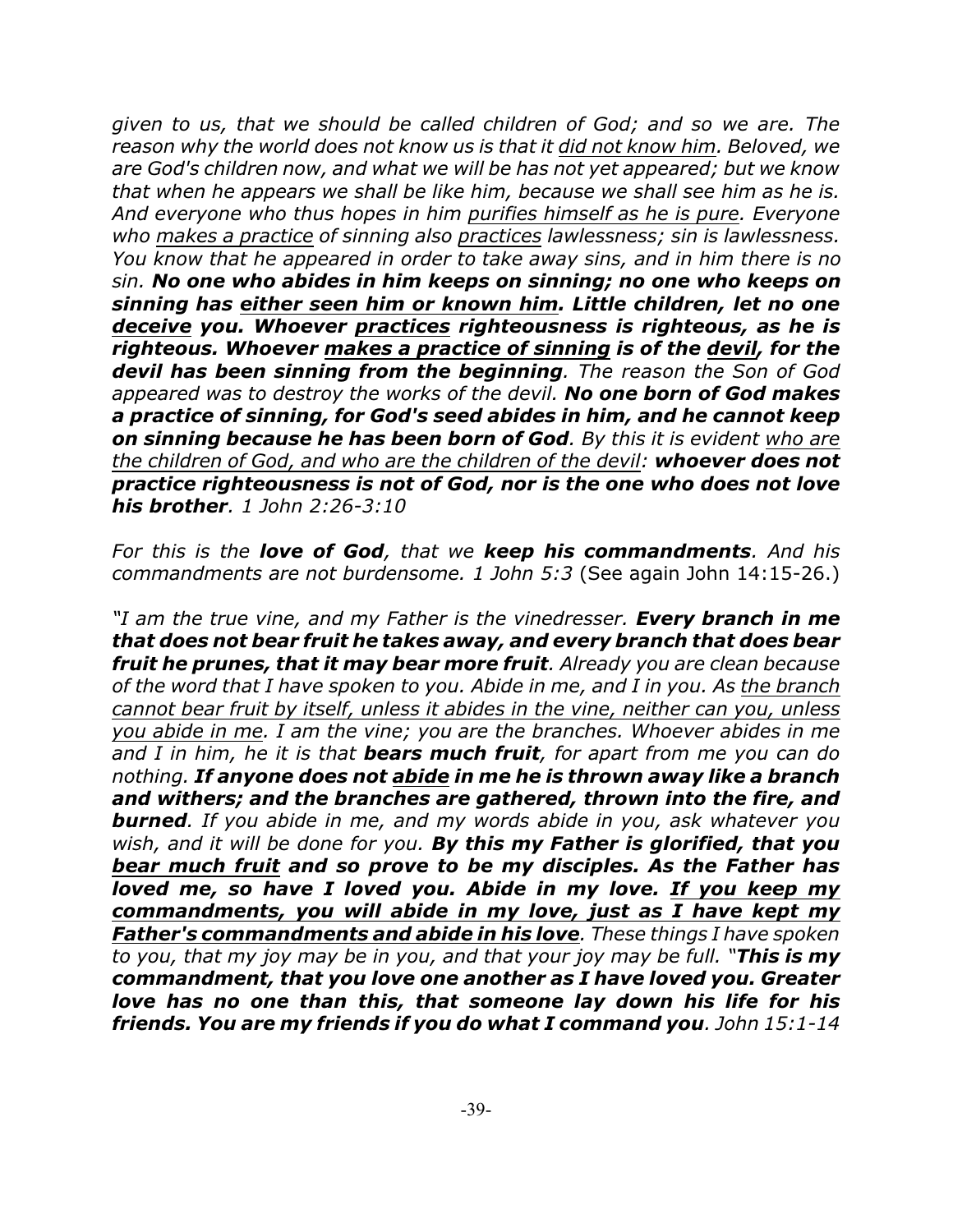If we still love our old ways and can't seem to break free of them, at the very least, we should admit that we're grieving and/or quenching the Holy Spirit. Again, it's about who and what we love most, which should always be GOD. Even if we were to lose all of our friends and family for His sake, it would be worth it.

*Therefore, having put away falsehood, let each one of you speak the truth with his neighbor, for we are members one of another. Be angry and do not sin; do not let the sun go down on your anger, and give no opportunity to the devil. Let the thief no longer steal, but rather let him labor, doing honest work with his own hands, so that he may have something to share with anyone in need. Let no corrupting talk come out of your mouths, but only such as is good for building up, as fits the occasion, that it may give grace to those who hear. And do not grieve the Holy Spirit of God, by whom you were sealed for the day of redemption. Let all bitterness and wrath and anger and clamor and slander be put away from you, along with all malice. Be kind to one another, tenderhearted, forgiving one another, as God in Christ forgave you. Ephesians 4:25-32* (Also see the previous portion of this passage earlier above.)

*Rejoice always, pray without ceasing, give thanks in all circumstances; for this is the will of God in Christ Jesus for you. Do not quench the Spirit. Do not despise prophecies, but test everything; hold fast what is good. Abstain from every form of evil. 1 Thessalonians 5:16-22*

We're NOT supposed to take pride in our sin or in our approval and/or tolerance of it. God favors the HUMBLE and helps them overcome the trials and temptation that He allows for the proving and refinement of their genuine faith. He is AGAINST the proud. He chastises those who are unashamed of their sin.

*Though they know God's righteous decree that those who practice such things deserve to die, they not only do them but give approval to those who practice them. Romans 1:32*

*It is actually reported that there is sexual immorality among you, and of a kind that is not tolerated even among pagans, for a man has his father's wife. And you are arrogant! Ought you not rather to mourn? Let him who has done this be removed from among you. 6 Your boasting is not good. Do you not know that a little leaven leavens the whole lump? 1 Corinthians 5:1-2, 6*

*You adulterous people! Do you not know that friendship with the world is enmity with God? Therefore whoever wishes to be a friend of the world*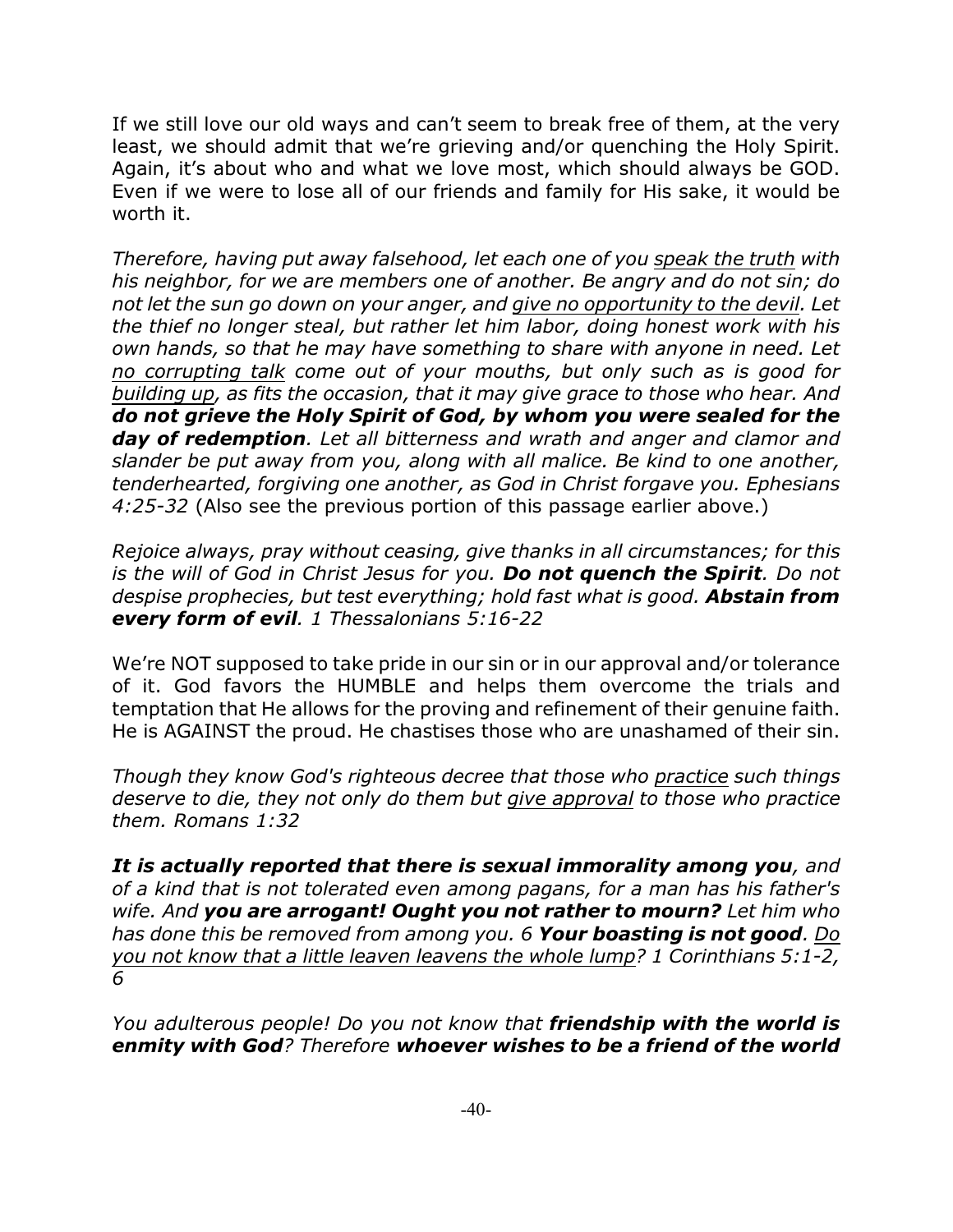*makes himself an enemy of God. Or do you suppose it is to no purpose that the Scripture says, "He yearns jealously over the spirit that he has made to dwell in us"? But he gives more grace. Therefore it says, "God opposes the proud, but gives grace to the humble." Submit yourselves therefore to God. Resist the devil, and he will flee from you. Draw near to God, and he will draw near to you. Cleanse your hands, you sinners, and purify your hearts, you double-minded. Be wretched and mourn and weep. Let your laughter be turned to mourning and your joy to gloom. Humble yourselves before the Lord, and he will exalt you. James 4:4-10*

*Humble yourselves, therefore, under the mighty hand of God so that at the proper time he may exalt you, casting all your anxieties on him, because he cares for you. Be sober-minded; be watchful. Your adversary the devil prowls around like a roaring lion, seeking someone to devour. Resist him, firm in your faith, knowing that the same kinds of suffering are being experienced by your brotherhood throughout the world. And after you have suffered a little while, the God of all grace, who has called you to his eternal glory in Christ, will himself restore, confirm, strengthen, and establish you. To him be the dominion forever and ever. Amen. 1 Peter 5:6-11*

*In this you rejoice, though now for a little while, if necessary, you have been grieved by various trials, so that the tested genuineness of your faith—more precious than gold that, though being destroyed by fire is being refined—may be found to result in praise and glory and honor at the revelation of Jesus Christ. 1 Peter 1:6-7*

*"And to the angel of the church in Laodicea write: 'The words of the Amen, the faithful and true witness, the beginning of God's creation. "'I know your works: you are neither cold nor hot. Would that you were either cold or hot! So, because you are lukewarm, and neither hot nor cold, I will spit you out of my mouth. For you say, I am rich, I have prospered, and I need nothing, not realizing that you are wretched, pitiable, poor, blind, and naked. I counsel you to buy from me gold refined by fire, so that you may be rich, and white garments so that you may clothe yourself and the shame of your nakedness may not be seen, and salve to anoint your eyes, so that you may see. Those whom I love, I reprove and discipline, so be zealous and repent. Behold, I stand at the door and knock. If anyone hears my voice and opens the door, I will come in to him and eat with him, and he with me. The one who conquers, I will grant him to sit with me on my throne, as I also conquered and sat down with my Father on his throne. He who has an ear, let him hear what the Spirit says to the churches.'" Revelation 3:14- 22*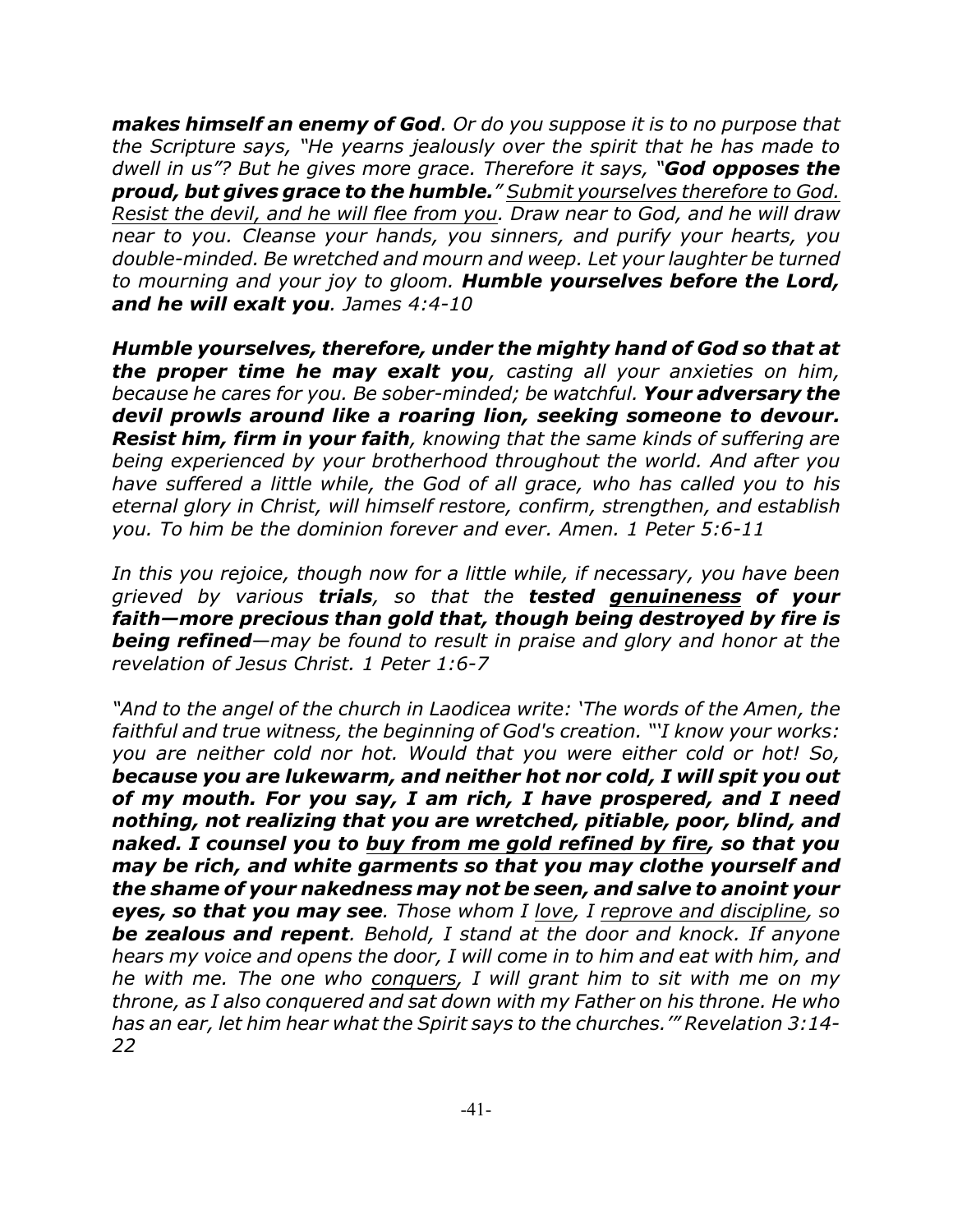*Count it all joy, my brothers, when you meet trials of various kinds, for you know that the testing of your faith produces steadfastness. And let steadfastness have its full effect, that you may be perfect and complete, lacking in nothing. If any of you lacks wisdom, let him ask God, who gives generously to all without reproach, and it will be given him. But let him ask in faith, with no doubting, for the one who doubts is like a wave of the sea that is driven and tossed by the wind. For that person must not suppose that he will receive anything from the Lord; he is a doubleminded man, unstable in all his ways. Let the lowly brother boast in his exaltation, and the rich in his humiliation, because like a flower of the grass he will pass away. For the sun rises with its scorching heat and withers the grass; its flower falls, and its beauty perishes. So also will the rich man fade away in the midst of his pursuits. Blessed is the man who remains steadfast under trial, for when he has stood the test he will receive the crown of life, which God has promised to those who love him. Let no one say when he is tempted, "I am being tempted by God," for God cannot be tempted with evil, and he himself tempts no one. But each person is tempted when he is lured and enticed by his own desire. Then desire when it has conceived gives birth to sin, and sin when it is fully grown brings forth death. Do not be deceived, my beloved brothers. Every good gift and every perfect gift is from above, coming down from the Father of lights with whom there is no variation or shadow due to change. Of his own will he brought us forth by the word of truth, that we should be a kind of firstfruits of his creatures. Know this, my beloved brothers: let every person be quick to hear, slow to speak, slow to anger; for the anger of man does not produce the righteousness of God. Therefore put away all filthiness and rampant wickedness and receive with meekness the implanted word, which is able to save your souls. James 1:2-21*

*For I do not want you to be unaware, brothers, that our fathers were all under the cloud, and all passed through the sea, and all were baptized into Moses in the cloud and in the sea, and all ate the same spiritual food, and all drank the same spiritual drink. For they drank from the spiritual Rock that followed them, and the Rock was Christ. Nevertheless, with most of them God was not pleased, for they were overthrown in the wilderness. Now these things took place as examples for us, that we might not desire evil as they did. Do not be idolaters as some of them were; as it is written, "The people sat down to eat and drink and rose up to play." We must not indulge in sexual immorality as some of them did, and twenty-three thousand fell in a single day. We must not put Christ to the test, as some of them did and were destroyed by serpents, nor grumble, as some of them did and were destroyed by the Destroyer. Now these things happened to them as an example, but they were written down for our instruction, on whom the end of the*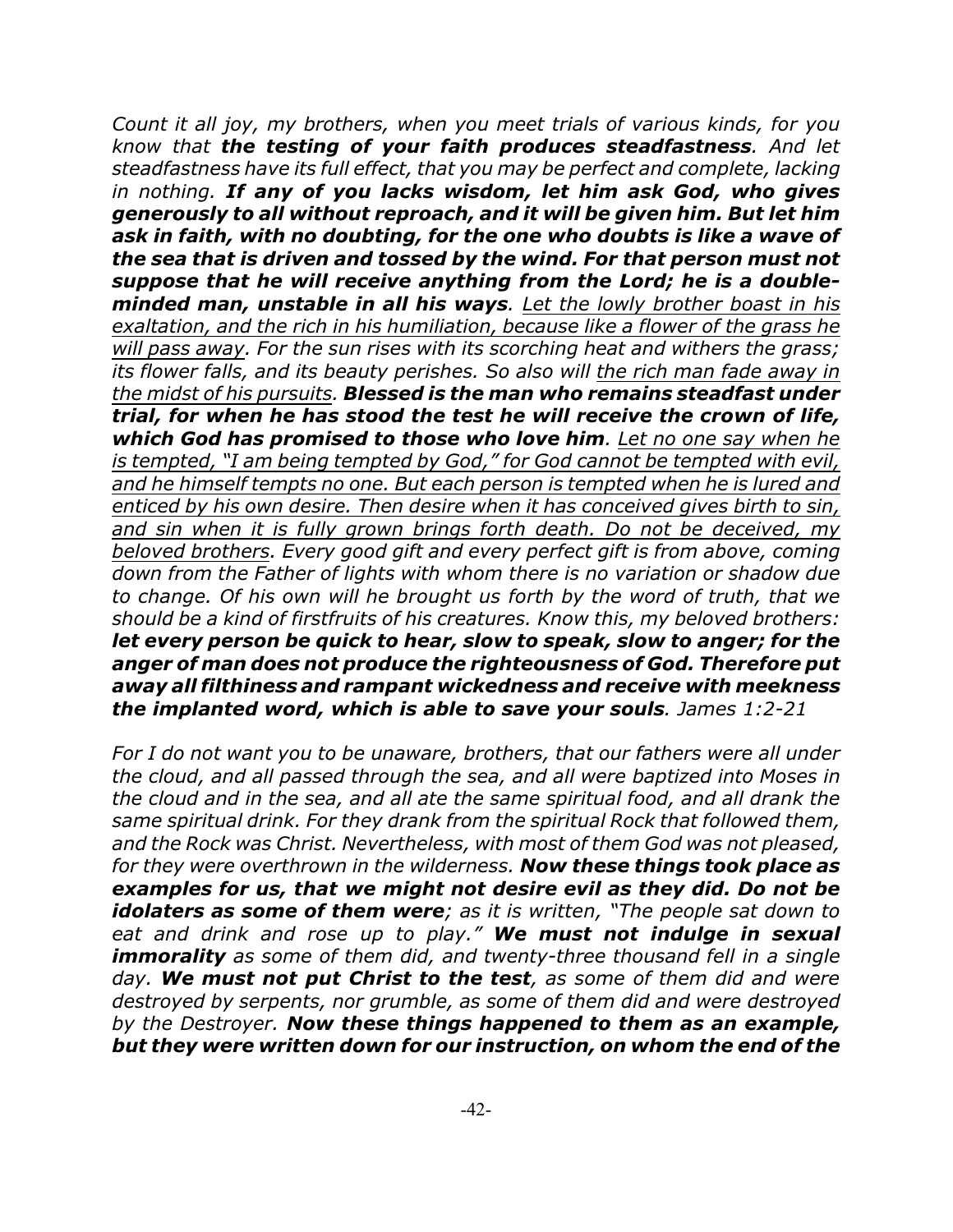*ages has come. Therefore let anyone who thinks that he stands take heed lest he fall. No temptation has overtaken you that is not common to man. God is faithful, and he will not let you be tempted beyond your ability, but with the temptation he will also provide the way of escape, that you may be able to endure it. 1 Corinthians 10:1-13*

*Enter into the rock and hide in the dust from before the terror of the LORD, and from the splendor of his majesty. The haughty looks of man shall be brought low, and the lofty pride of men shall be humbled, and the LORD alone will be exalted in that day. For the LORD of hosts has a day against all that is proud and lofty, against all that is lifted up—and it shall be brought low; against all the cedars of Lebanon, lofty and lifted up; and against all the oaks of Bashan; against all the lofty mountains, and against all the uplifted hills; against every high tower, and against every fortified wall; against all the ships of Tarshish, and against all the beautiful craft. Isaiah 2:10-16* (See the verses that follow in Isa. 2:17-19 earlier above.)

*"For from the least to the greatest of them, everyone is greedy for unjust gain; and from prophet to priest, everyone deals falsely. They have healed the wound of my people lightly, saying, 'Peace, peace,' when there is no peace. Were they ashamed when they committed abomination? No, they were not at all ashamed; they did not know how to blush. Therefore they shall fall among those who fall; at the time that I punish them, they shall be overthrown," says the LORD. Thus says the LORD: "Stand by the roads, and look, and ask for the ancient paths, where the good way is; and walk in it, and find rest for your souls. But they said, 'We will not walk in it.' I set watchmen over you, saying, 'Pay attention to the sound of the trumpet!' But they said, 'We will not pay attention.' Therefore hear, O nations, and know, O congregation, what will happen to them. Hear, O earth; behold, I am bringing disaster upon this people, the fruit of their devices, because they have not paid attention to my words; and as for my law, they have rejected it. Jeremiah 6:13-19*

These "fruits of the Spirit" are not our efforts to save ourselves. They're not things that we do through our own might and power, but they are the natural result of His presence IN us as we SUBMIT to His will and His ways.

*Therefore, my beloved, as you have always obeyed, so now, not only as in my presence but much more in my absence, work out your own salvation with fear and trembling, for it is God who works in you, both to will and to work for his good pleasure. Do all things without grumbling or disputing, that you may be blameless and innocent, children of God without blemish in the midst of a*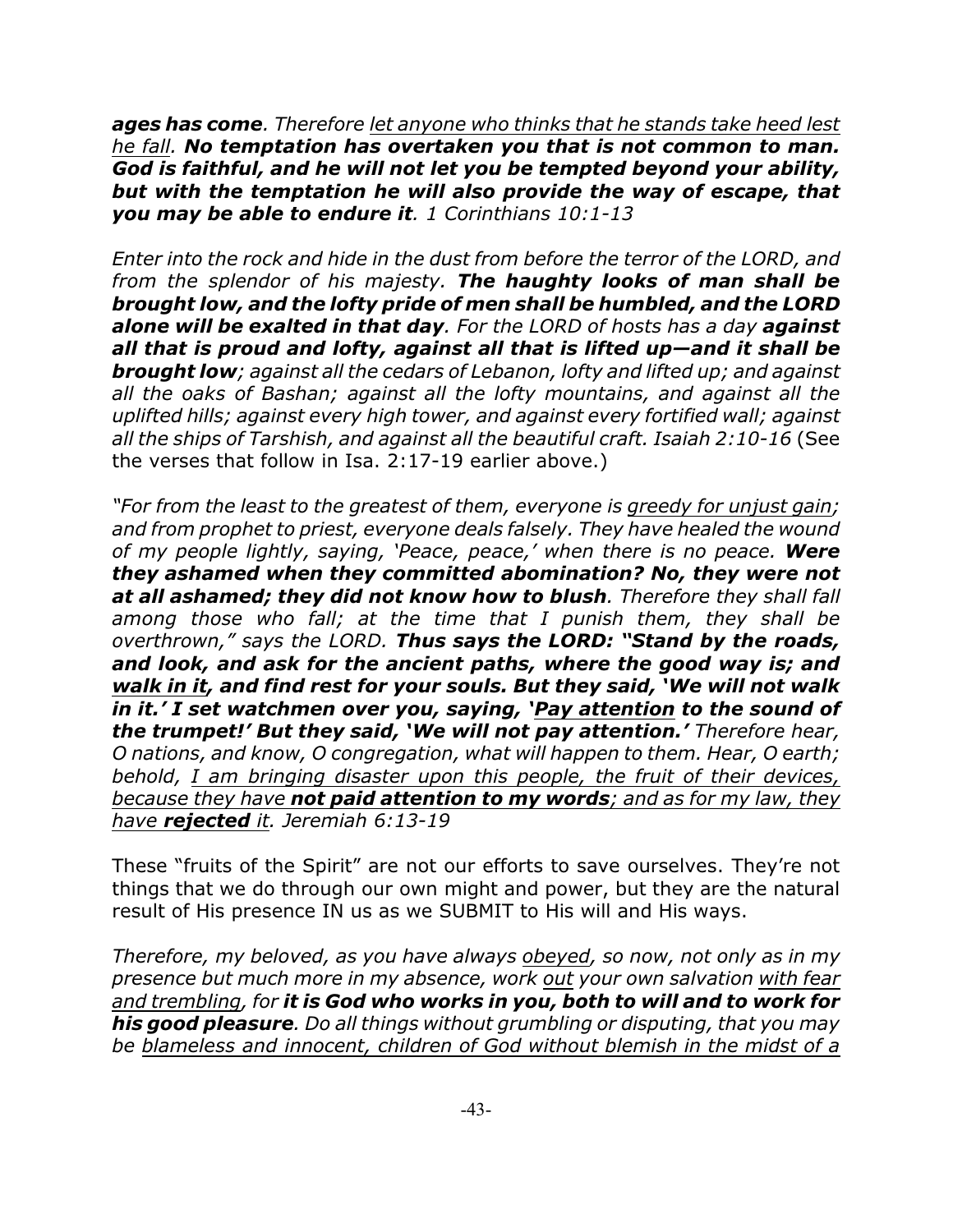*crooked and twisted generation, among whom you shine as lights in the world, holding fast to the word of life, so that in the day of Christ I may be proud that I did not run in vain or labor in vain. Philippians 2:12-16*

*Oh, the depth of the riches and wisdom and knowledge of God! How unsearchable are his judgments and how inscrutable his ways! "For who has known the mind of the Lord, or who has been his counselor?" "Or who has given a gift to him that he might be repaid?" For from him and through him and to him are all things. To him be glory forever. Amen. Romans 11:33- 36*

*For my thoughts are not your thoughts, neither are your ways my ways, declares the LORD. For as the heavens are higher than the earth, so are my ways higher than your ways and my thoughts than your thoughts. "For as the rain and the snow come down from heaven and do not return there but water the earth, making it bring forth and sprout, giving seed to the sower and bread to the eater, so shall my word be that goes out from my mouth; it shall not return to me empty, but it shall accomplish that which I purpose, and shall succeed in the thing for which I sent it. Isaiah 55:8-11*

Jesus said that we must be born again to enter the kingdom of God. He compared the working of the Holy Spirit to the wind. You can't see it, but you can see the effects of it. FIRST comes salvation, THEN Jesus bears fruit IN us as we ABIDE in Him.

*Jesus answered him, "Truly, truly, I say to you, unless one is born again he cannot see the kingdom of God." Nicodemus said to him, "How can a man be born when he is old? Can he enter a second time into his mother's womb and be born?" Jesus answered, "Truly, truly, I say to you, unless one is born of water and the Spirit, he cannot enter the kingdom of God. That which is born of the flesh is flesh, and that which is born of the Spirit is spirit. Do not marvel that I said to you, 'You must be born again.' The wind blows where it wishes, and you hear its sound, but you do not know where it comes from or where it goes. So it is with everyone who is born of the Spirit." John 3:3-8*

*And those who belong to Christ Jesus have crucified the flesh with its passions and desires. If we live by the Spirit, let us also keep in step with the Spirit. Let us not become conceited, provoking one another, envying one another. Galatians 5:23-26*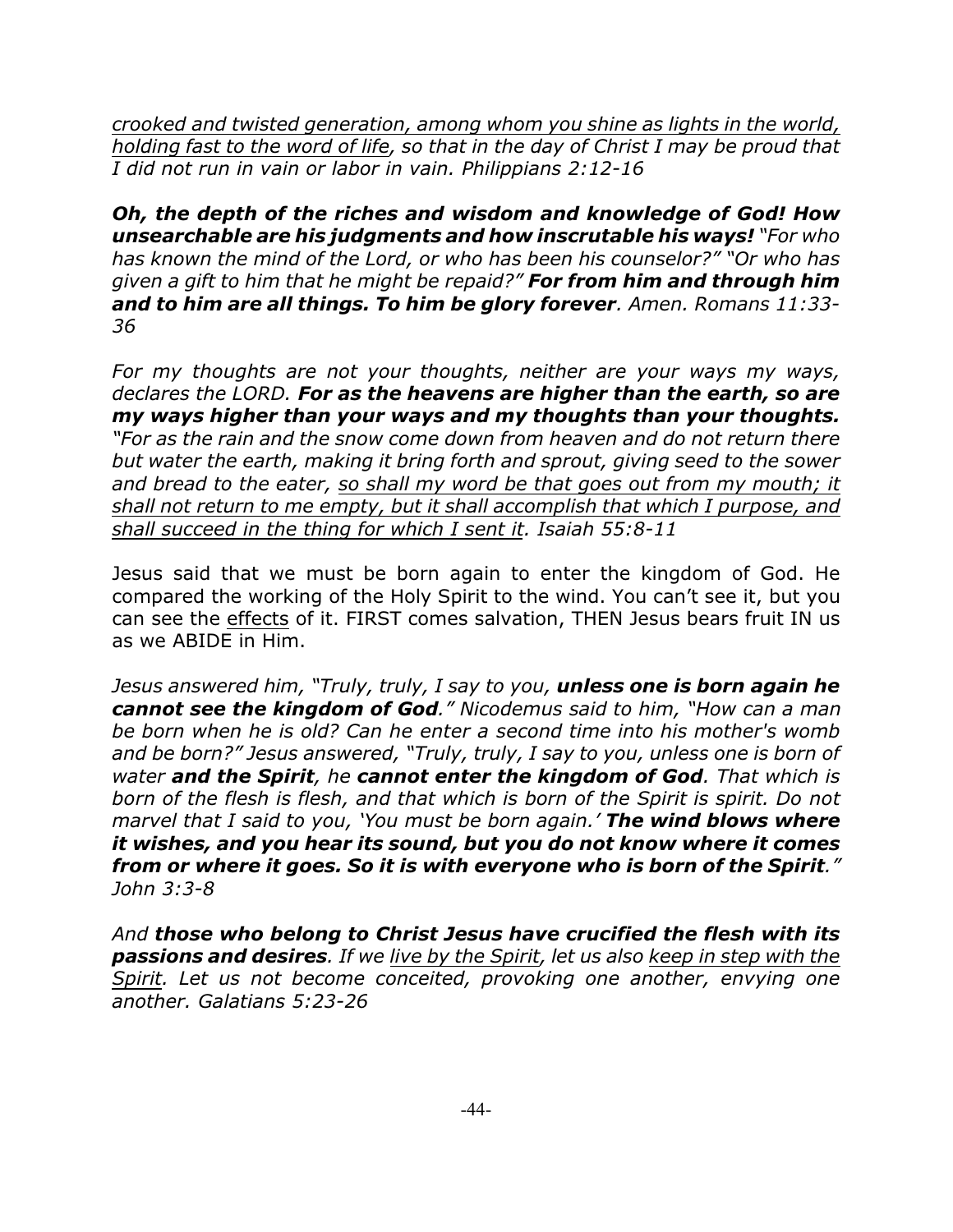*For if you live according to the flesh you will die, but if by the Spirit you put to death the deeds of the body, you will live. For all who are led by the Spirit of God are sons of God. Romans 8:13-14*

Jesus has gone to prepare a place for us and that He makes His home IN those who LOVE HIM. Don't forget that He clarified that those who love Him will OBEY Him.

*"Let not your hearts be troubled. Believe in God; believe also in me. In my Father's house are many rooms. If it were not so, would I have told you that I go to prepare a place for you? And if I go and prepare a place for you, I will come again and will take you to myself, that where I am you may be also. John 14:1-3*

*But, as it is written, "What no eye has seen, nor ear heard, nor the heart of man imagined, what God has prepared for those who love him"—these things God has revealed to us through the Spirit. For the Spirit searches everything, even the depths of God. For who knows a person's thoughts except the spirit of that person, which is in him? So also no one comprehends the thoughts of God except the Spirit of God. Now we have received not the spirit of the world, but the Spirit who is from God, that we might understand the things freely given us by God. And we impart this in words not taught by human wisdom but taught by the Spirit, interpreting spiritual truths to those who are spiritual. The natural person does not accept the things of the Spirit of God, for they are folly to him, and he is not able to understand them because they are spiritually discerned. The spiritual person judges all things, but is himself to be judged by no one. "For who has understood the mind of the Lord so as to instruct him?" But we have the mind of Christ. 1 Corinthians 2:9-16*

*Blessed is the man who remains steadfast under trial, for when he has stood the test he will receive the crown of life, which God has promised to those who love him. James 1:12*

*Listen, my beloved brothers, has not God chosen those who are poor in the world to be rich in faith and heirs of the kingdom, which he has promised to those who love him? James 2:5*

*Know therefore that the LORD your God is God, the faithful God who keeps covenant and steadfast love with those who love him and keep his commandments, to a thousand generations, and repays to their face those who hate him, by destroying them. He will not be slack with one who hates him.*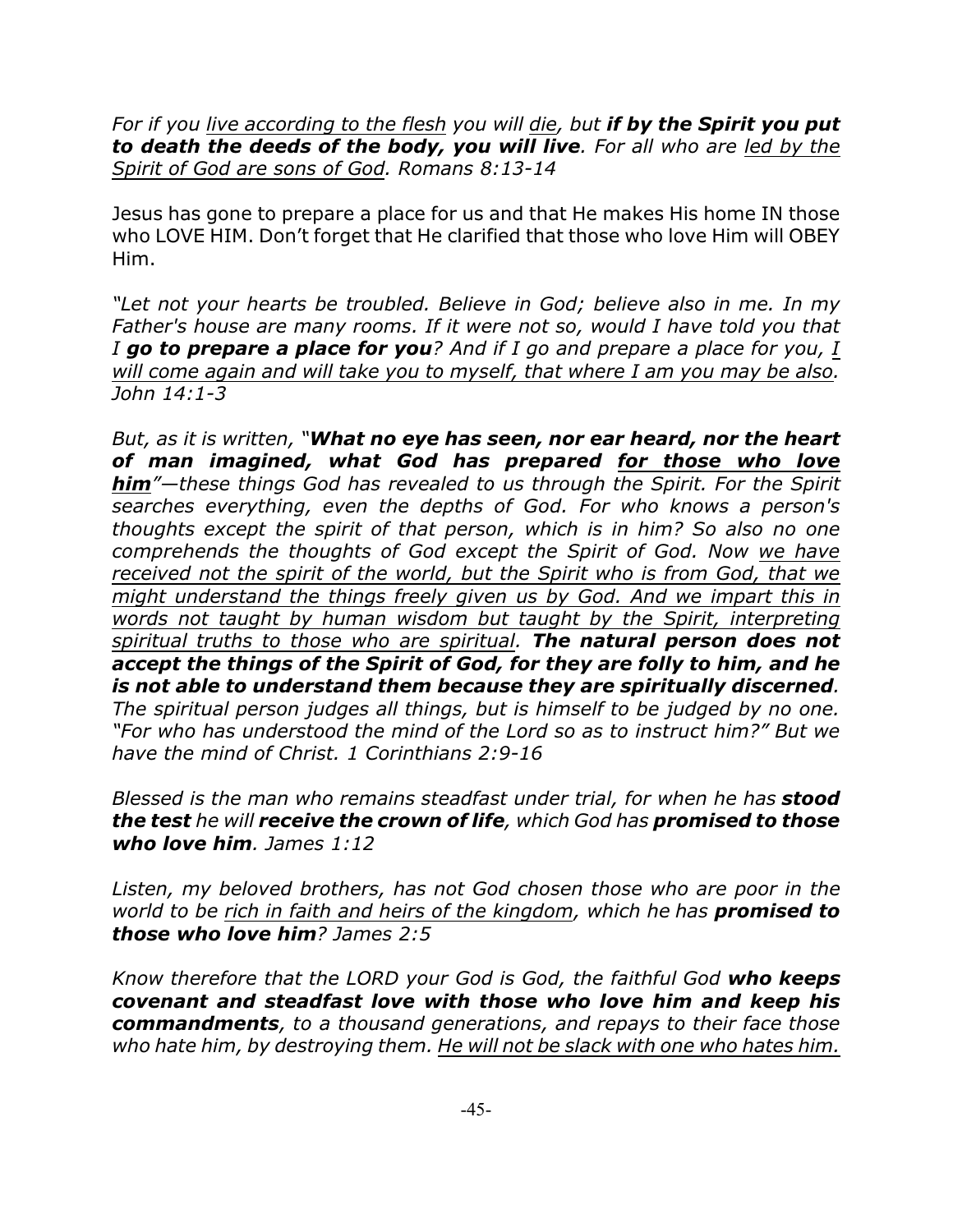*He will repay him to his face. You shall therefore be careful to do the commandment and the statutes and the rules that I command you today. Deuteronomy 7:9-11*

*Behold, the eye of the LORD is on those who fear him, on those who hope in his steadfast love, that he may deliver their soul from death and keep them alive in famine. Our soul waits for the LORD; he is our help and our shield. For our heart is glad in him, because we trust in his holy name. Let your steadfast love, O LORD, be upon us, even as we hope in you. Psalms 33:18-22*

*For as high as the heavens are above the earth, so great is his steadfast love toward those who fear him; as far as the east is from the west, so far does he remove our transgressions from us. As a father shows compassion to his children, so the LORD shows compassion to those who fear him. For he knows our frame; he remembers that we are dust. As for man, his days are like grass; he flourishes like a flower of the field; for the wind passes over it, and it is gone, and its place knows it no more. But the steadfast love of the LORD is from everlasting to everlasting on those who fear him, and his righteousness to children's children, to those who keep his covenant and remember to do his commandments. Psalms 103:11-18*

*The LORD is near to all who call on him, to all who call on him in truth. He fulfills the desire of those who fear him; he also hears their cry and saves them. The LORD preserves all who love him, but all the wicked he will destroy. Psalms 145:18-20*

*His delight is not in the strength of the horse, nor his pleasure in the legs of a man, but the LORD takes pleasure in those who fear him, in those who hope in his steadfast love. Psalms 147:10-11*

*Whoever has my commandments and keeps them, he it is who loves me. And he who loves me will be loved by my Father, and I will love him and manifest myself to him." John 14:21*

*By this my Father is glorified, that you bear much fruit and so prove to be my disciples. As the Father has loved me, so have I loved you. Abide in my love. If you keep my commandments, you will abide in my love, just as I have kept my Father's commandments and abide in his love. John 15:8- 10* (Also see John 15:17, Rom. 13:8-14, Matt. 7:12, Jam. 2:8, 12, Gal. 5:13- 26, 1Thess. 4:1-9)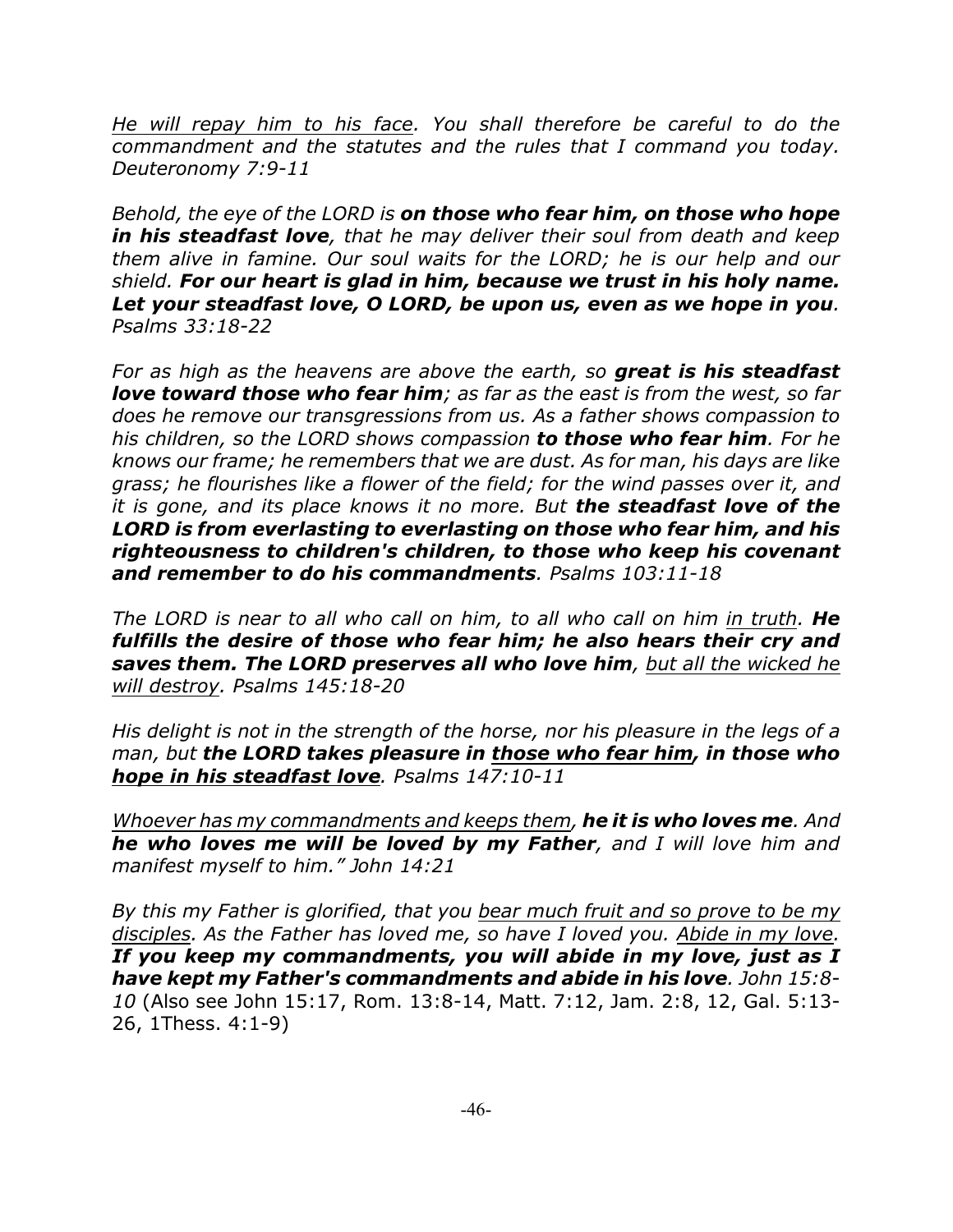*We know that everyone who has been born of God does not keep on sinning, but he who was born of God protects him, and the evil one does not touch him. We know that we are from God, and the whole world lies in the power of the evil one. And we know that the Son of God has come and has given us understanding, so that we may know him who is true; and we are in him who is true, in his Son Jesus Christ. He is the true God and eternal life. Little children, keep yourselves from idols. 1 John 5:18-21*

*Simeon Peter, a servant and apostle of Jesus Christ, To those who have obtained a faith of equal standing with ours by the righteousness of our God and Savior Jesus Christ: May grace and peace be multiplied to you in the knowledge of God and of Jesus our Lord. His divine power has granted to us all things that pertain to life and godliness, through the knowledge of him who called us to his own glory and excellence, by which he has granted to us his precious and very great promises, so that through them you may become partakers of the divine nature, having escaped from the corruption that is in the world because of sinful desire. For this very reason, make every effort to supplement your faith with virtue, and virtue with knowledge, and knowledge with self-control, and self-control with steadfastness, and steadfastness with godliness, and godliness with brotherly affection, and brotherly affection with love. For if these qualities are yours and are increasing, they keep you from being ineffective or unfruitful in the knowledge of our Lord Jesus Christ. For whoever lacks these qualities is so nearsighted that he is blind, having forgotten that he was cleansed from his former sins. Therefore, brothers, be all the more diligent to confirm your calling and election, for if you practice these qualities you will never fall. For in this way there will be richly provided for you an entrance into the eternal kingdom of our Lord and Savior Jesus Christ. Therefore I intend always to remind you of these qualities, though you know them and are established in the truth that you have. I think it right, as long as I am in this body, to stir you up by way of reminder, since I know that the putting off of my body will be soon, as our Lord Jesus Christ made clear to me. And I will make every effort so that after my departure you may be able at any time to recall these things. 2 Peter 1:1-15*

This is a plea to everyone to humble themselves NOW and submit to GOD's sovereign power instead of insisting upon their own way, and instead of fearing people or valuing their opinion more than God's.

*Therefore, if anyone is in Christ, he is a new creation. The old has passed away; behold, the new has come. All this is from God, who through Christ reconciled us to himself and gave us the ministry of reconciliation; that is, in*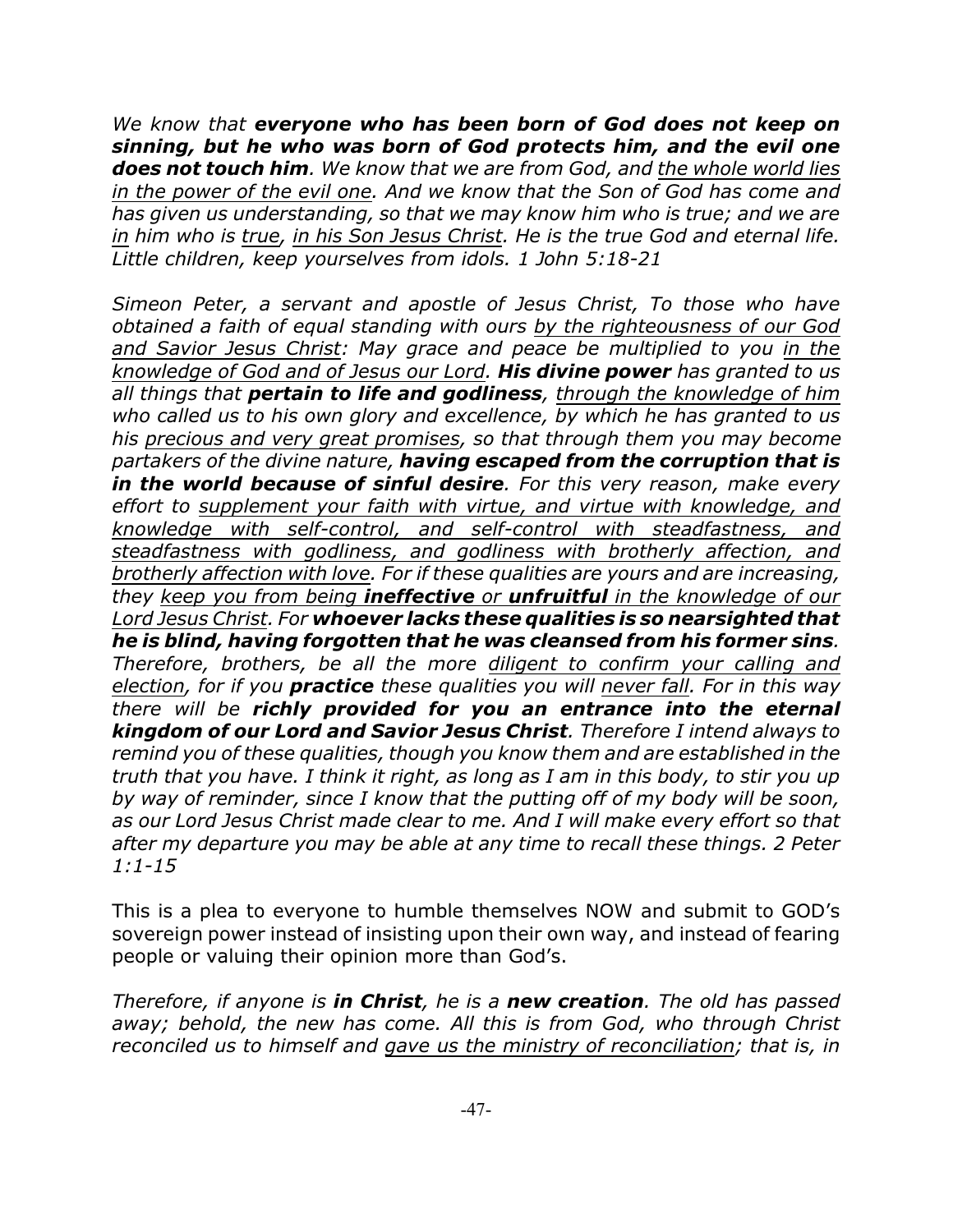*Christ God was reconciling the world to himself, not counting their trespasses against them, and entrusting to us the message of reconciliation. Therefore, we are ambassadors for Christ, God making his appeal through us. We implore you on behalf of Christ, be reconciled to God. For our sake he made him to be sin who knew no sin, so that in him we might become the righteousness of God. 2 Corinthians 5:17-21*

"Why do you call me 'Lord, Lord,' and not do what I tell you? Everyone *who comes to me and hears my words and does them, I will show you what he is like: he is like a man building a house, who dug deep and laid the foundation on the rock. And when a flood arose, the stream broke against that house and could not shake it, because it had been well built. But the one who hears and does not do them is like a man who built a house on the ground without a foundation. When the stream broke against it, immediately it fell, and the ruin of that house was great." Luke 6:46-49*

*"Enter by the narrow gate. For the gate is wide and the way is easy that leads to destruction, and those who enter by it are many. For the gate is narrow and the way is hard that leads to life, and those who find it are few. Matthew 7:13-14*

It's better to be hated by this world than to be a part of it. The citizenship of the adopted children of God is in heaven.

*For am I now seeking the approval of man, or of God? Or am I trying to please man? If I were still trying to please man, I would not be a servant of Christ. Galatians 1:10*

*And do not fear those who kill the body but cannot kill the soul. Rather fear him who can destroy both soul and body in hell. Matthew 10:28*

*"If the world hates you, know that it has hated me before it hated you. If you were of the world, the world would love you as its own; but because you are not of the world, but I chose you out of the world, therefore the world hates you. Remember the word that I said to you: 'A servant is not greater than his master.' If they persecuted me, they will also persecute you. If they kept my word, they will also keep yours. But all these things they will do to you on account of my name, because they do not know him who sent me. John 15:18-21*

*For this is the message that you have heard from the beginning, that we should love one another. We should not be like Cain, who was of the evil one and*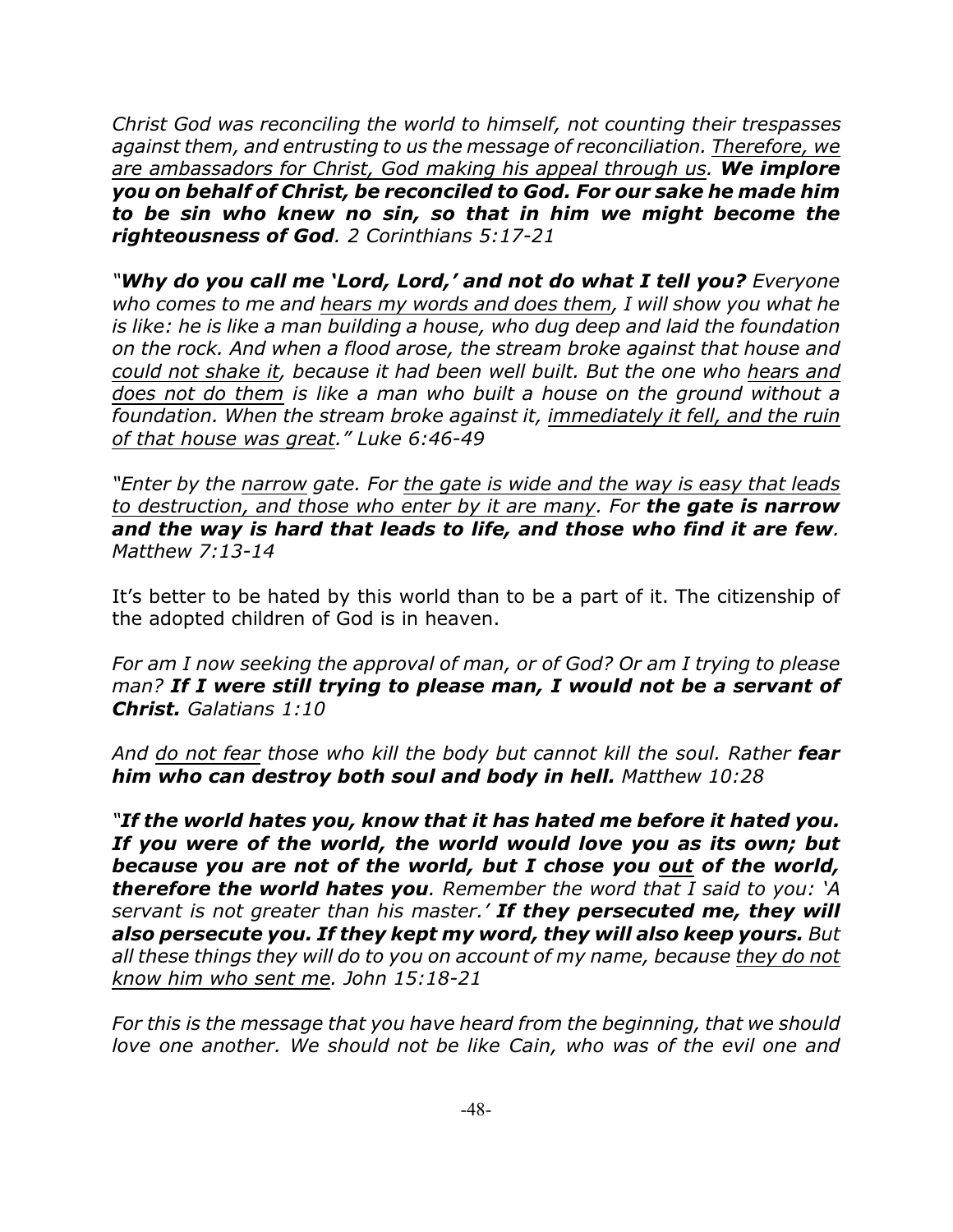*murdered his brother. And why did he murder him? Because his own deeds were evil and his brother's righteous. Do not be surprised, brothers, that the world hates you. We know that we have passed out of death into life, because we love the brothers. Whoever does not love abides in death. Everyone who hates his brother is a murderer, and you know that no murderer has eternal life abiding in him. By this we know love, that he laid down his life for us, and we ought to lay down our lives for the brothers. But if anyone has the world's goods and sees his brother in need, yet closes his heart against him, how does God's love abide in him? Little children, let us not love in word or talk but in deed and in truth. 1 John 3:11-18*

*"Blessed are those who are persecuted for righteousness' sake, for theirs is the kingdom of heaven. "Blessed are you when others revile you and persecute you and utter all kinds of evil against you falsely on my account. Rejoice and be glad, for your reward is great in heaven, for so they persecuted the prophets who were before you. "You are the salt of the earth, but if salt has lost its taste, how shall its saltiness be restored? It is no longer good for anything except to be thrown out and trampled under people's feet. "You are the light of the world. A city set on a hill cannot be hidden. Nor do people light a lamp and put it under a basket, but on a stand, and it gives light to all in the house. In the same way, let your light shine before others, so that they may see your good works and give glory to your Father who is in heaven. Matthew 5:10-16*

*And he lifted up his eyes on his disciples, and said: "Blessed are you who are poor, for yours is the kingdom of God. "Blessed are you who are hungry now, for you shall be satisfied. "Blessed are you who weep now, for you shall laugh. "Blessed are you when people hate you and when they exclude you and revile you and spurn your name as evil, on account of the Son of Man! Rejoice in that day, and leap for joy, for behold, your reward is great in heaven; for so their fathers did to the prophets. "But woe to you who are rich, for you have received your consolation. "Woe to you who are full now, for you shall be hungry. "Woe to you who laugh now, for you shall mourn and weep. "Woe to you, when all people speak well of you, for so their fathers did to the false prophets. "But I say to you who hear, Love your enemies, do good to those who hate you, bless those who curse you, pray for those who abuse you. Luke 6:20-28*

*Indeed, all who desire to live a godly life in Christ Jesus will be persecuted, while evil people and impostors will go on from bad to worse, deceiving and being deceived. But as for you, continue in what you have learned and have firmly believed, knowing from whom you learned it and*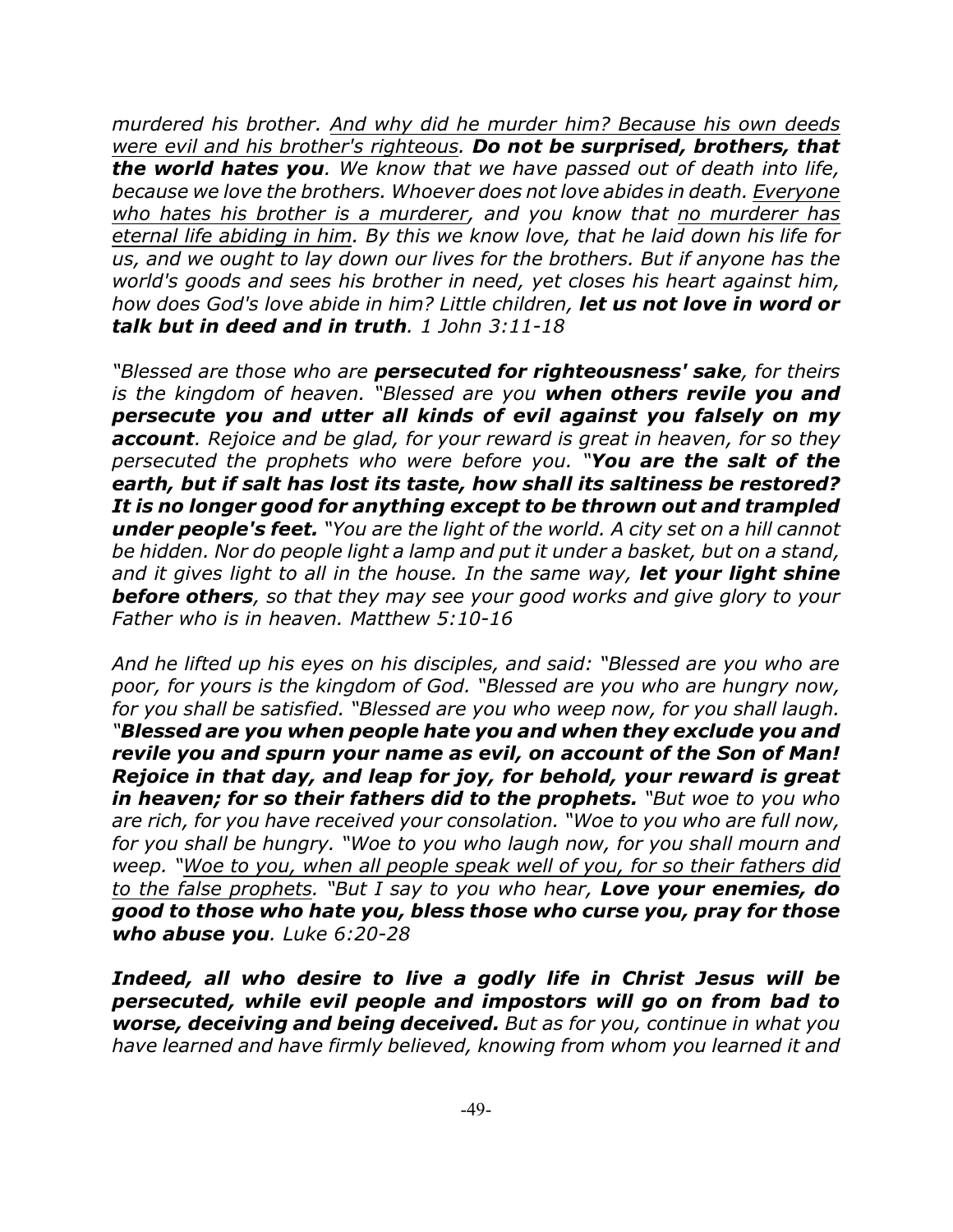*how from childhood you have been acquainted with the sacred writings, which are able to make you wise for salvation through faith in Christ Jesus. All Scripture is breathed out by God and profitable for teaching, for reproof, for correction, and for training in righteousness, that the man of God may be complete, equipped for every good work. 2 Timothy 3:12-17*

*Truth is lacking, and he who departs from evil makes himself a prey. The LORD saw it, and it displeased him that there was no justice. Isaiah 59:15*

*But you are a chosen race, a royal priesthood, a holy nation, a people for his own possession, that you may proclaim the excellencies of him who called you out of darkness into his marvelous light. Once you were not a people, but now you are God's people; once you h(d not received mercy, but now you have received mercy. 1 Peter 2:9-10* 

*"Your words have been hard against me, says the LORD. But you say, 'How have we spoken against you?' You have said, 'It is vain to serve God. What is the profit of our keeping his charge or of walking as in mourning before the LORD of hosts? And now we call the arrogant blessed. Evildoers not only prosper but they put God to the test and they escape.'" Then those who feared the LORD spoke with one another. The LORD paid attention and heard them, and a book of remembrance was written before him of those who feared the LORD and esteemed his name. "They shall be mine, says the LORD of hosts, in the day when I make up my treasured possession, and I will spare them as a man spares his son who serves him. Then once more you shall see the distinction between the righteous and the wicked, between one who serves God and one who does not serve him. "For behold, the day is coming, burning like an oven, when all the arrogant and all evildoers will be stubble. The day that is coming shall set them ablaze, says the LORD of hosts, so that it will leave them neither root nor branch. But for you who fear my name, the sun of righteousness shall rise with healing in its wings. You shall go out leaping like calves from the stall. And you shall tread down the wicked, for they will be ashes under the soles of your feet, on the day when I act, says the LORD of hosts. Malachi 3:13-4:3*

*But God's firm foundation stands, bearing this seal: "The Lord knows those who are his," and, "Let everyone who names the name of the Lord depart from iniquity." Now in a great house there are not only vessels of gold and silver but also of wood and clay, some for honorable use, some for dishonorable. Therefore, if anyone cleanses himself from what is dishonorable, he will be a vessel for honorable use, set apart as holy,*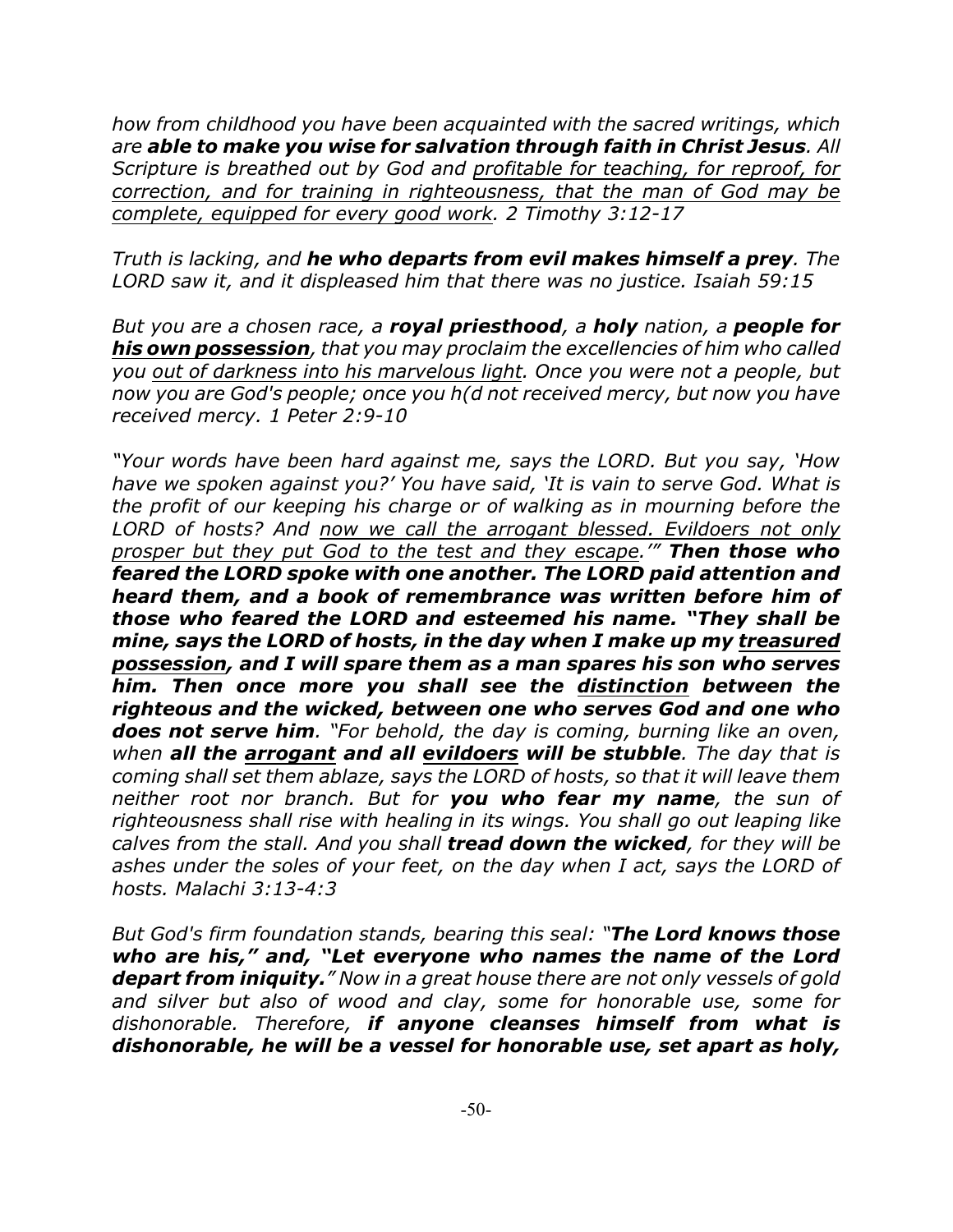*useful to the master of the house, ready for every good work. So flee youthful passions and pursue righteousness, faith, love, and peace, along with those who call on the Lord from a pure heart. Have nothing to do with foolish, ignorant controversies; you know that they breed quarrels. And the Lord's servant must not be quarrelsome but kind to everyone, able to teach, patiently enduring evil, correcting his opponents with gentleness. God may perhaps grant them repentance leading to a knowledge of the truth, and they may come to their senses and escape from the snare of the devil, after being captured by him to do his will. 2 Timothy 2:19-26*

*For we ourselves were once foolish, disobedient, led astray, slaves to various passions and pleasures, passing our days in malice and envy, hated by others and hating one another. But when the goodness and loving kindness of God our Savior appeared, he saved us, not because of works done by us in righteousness, but according to his own mercy, by the washing of regeneration and renewal of the Holy Spirit, whom he poured out on us richly through Jesus Christ our Savior, so that being justified by his grace we might become heirs according to the hope of eternal life. Titus 3:3-7*

*Therefore remember that at one time you Gentiles in the flesh, called "the uncircumcision" by what is called the circumcision, which is made in the flesh by hands—remember that you were at that time separated from Christ, alienated from the commonwealth of Israel and strangers to the covenants of promise, having no hope and without God in the world. But now in Christ Jesus you who once were far off have been brought near by the blood of Christ. For he himself is our peace, who has made us both one and has broken down in his flesh the dividing wall of hostility by abolishing the law of commandments expressed in ordinances, that he might create in himself one new man in place of the two, so making peace, and might reconcile us both to God in one body through the cross, thereby killing the hostility. And he came and preached peace to you who were far off and peace to those who were near. For through him we both have access in one Spirit to the Father. So then you are no longer strangers and aliens, but you are fellow citizens with the saints and members of the household of God, built on the foundation of the apostles and prophets, Christ Jesus himself being the cornerstone, in whom the whole structure, being joined together, grows into a holy temple in the Lord. In him you also are being built together into a dwelling place for God by the Spirit. Ephesians 2:11-22*

*Whatever you do, work heartily, as for the Lord and not for men, knowing that from the Lord you will receive the inheritance as your reward. You*